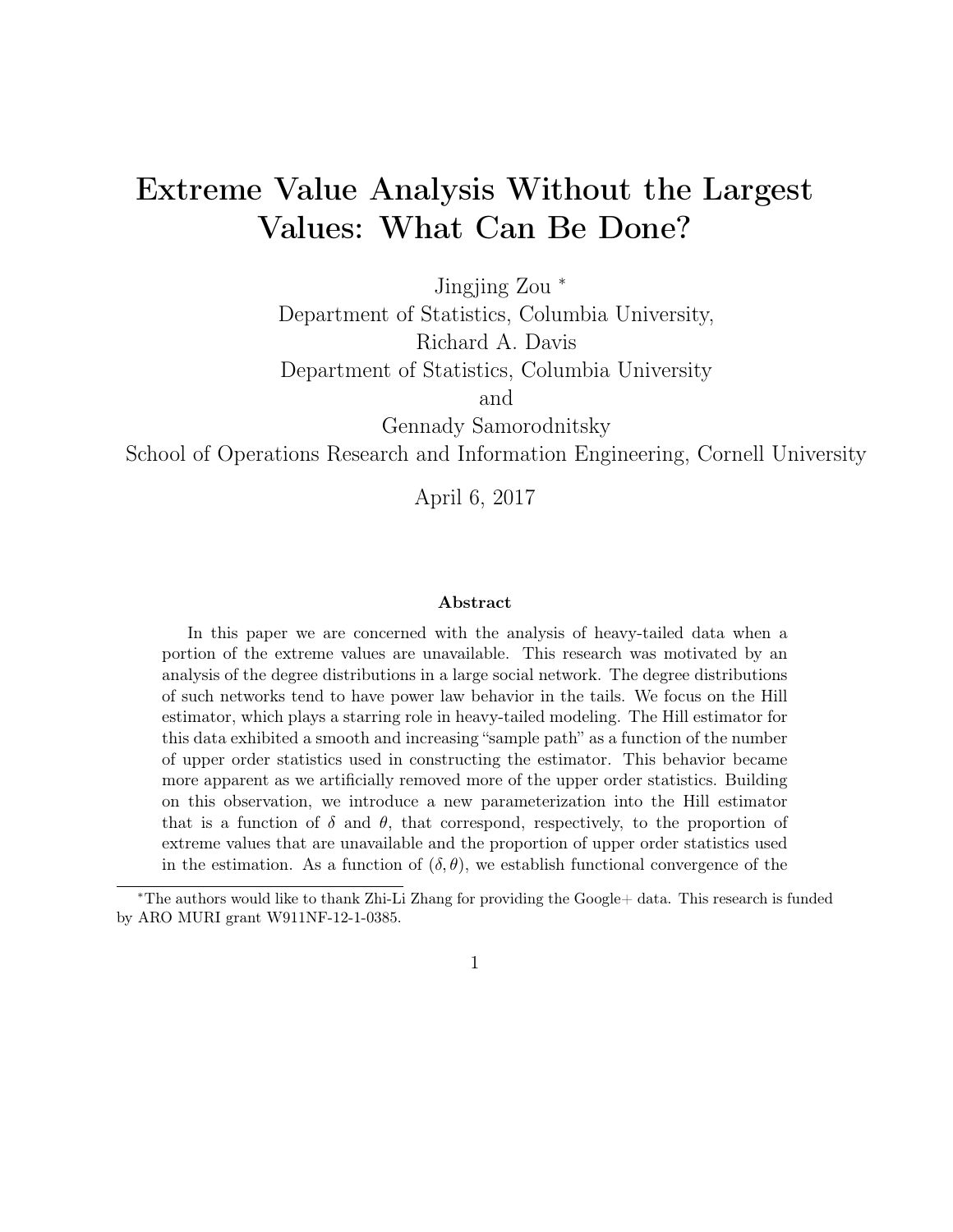normalized Hill estimator to a Gaussian random field. An estimation procedure is developed based on the limit theory to estimate the number of missing extremes and extreme value parameters including the tail index and the bias of Hill's estimate. We illustrate how this approach works in both simulations and real data examples.

Keywords: Hill estimator; Heavy-tailed distributions; Missing extremes; Functional convergence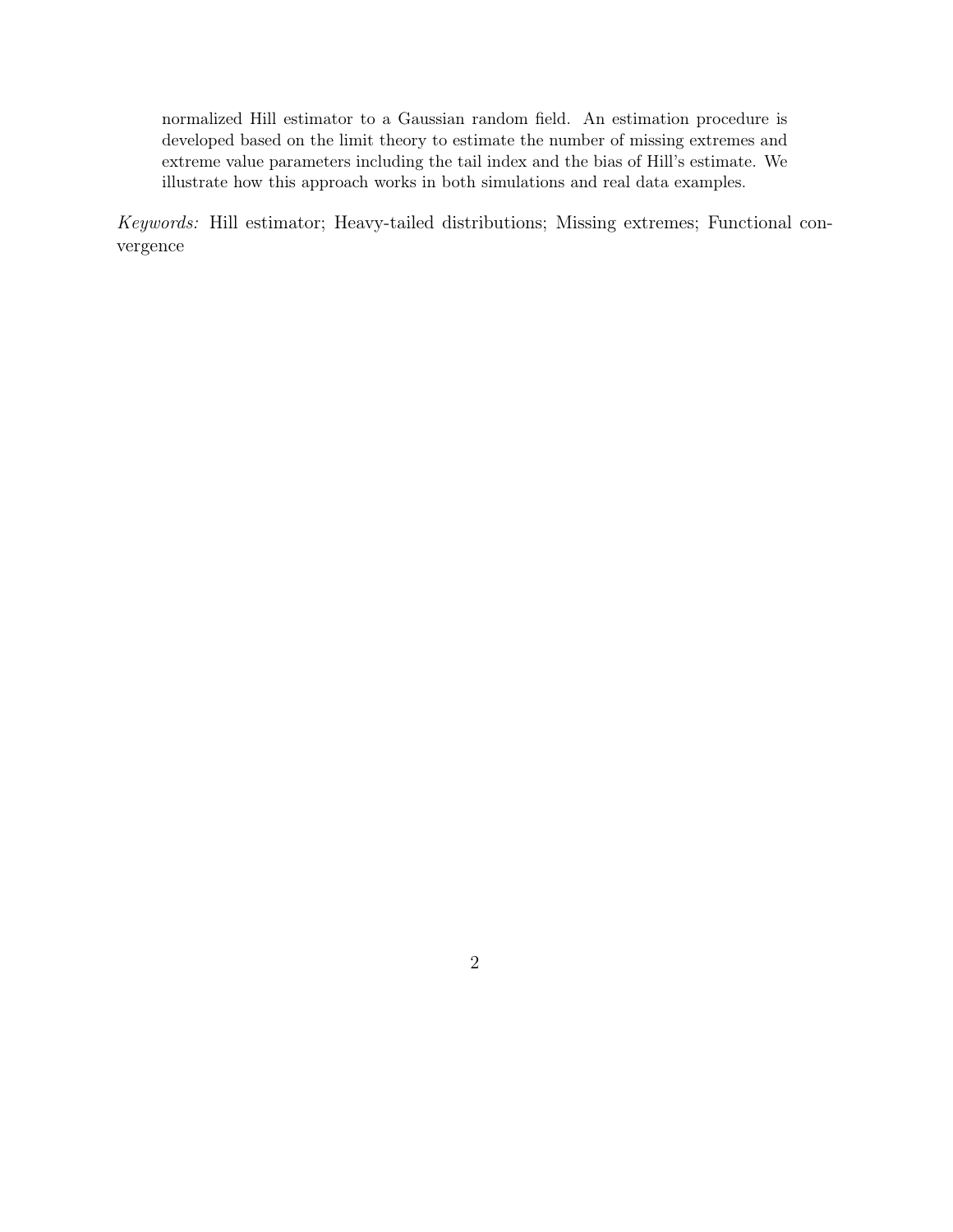### <span id="page-2-1"></span>1 Introduction

In studying data exhibiting heavy-tailed behavior, a widely used model is the family of distributions that are regular varying. A distribution  $F$  is regular varying if

<span id="page-2-0"></span>
$$
\frac{\bar{F}(tx)}{\bar{F}(t)} \to x^{-\alpha} \tag{1}
$$

as  $t \to \infty$  for all  $x > 0$ , where  $\alpha > 0$  and  $\overline{F}(t) = 1 - F(t)$  is the survival function. The parameter  $\alpha$  is called the tail index or the extreme value index, and it controls the heaviness of the tail of the distribution. This is perhaps the most important parameter in extreme value theory and a great deal of research has been devoted to its estimation. The most used and studied estimate of  $\alpha$  is based on the Hill estimator for its reciprocal  $\gamma = 1/\alpha$ (see [Hill 1975,](#page-39-0) [Drees et al. 2000](#page-39-1) and [de Haan and Ferreira 2006](#page-39-2) for further discussion on this estimator). The Hill estimator is defined by

$$
H_n(k) = \frac{1}{k} \sum_{i=1}^k \log X_{(n-i+1)} - \log X_{(n-k)},
$$

where  $X_{(1)} \leq X_{(2)} \leq \cdots \leq X_{(n)}$  are the order statistics of the sample  $X_1, X_2, \ldots, X_n \sim$  $F(x)$ . As an illustration, the left panel of Figure [1](#page-3-0) shows the Hill plot of 1000 independent and identically distributed (iid) observations from a Pareto distribution with  $\gamma = 2$  ( $F(x) =$  $1 - x^{-0.5}$  for  $x \ge 1$  and 0 otherwise).

If the largest several observations in the data are removed, the Hill curve behaves very differently. For example, when the 100 largest observations of the previous Pareto sample have been removed, the Hill plot renders a much smoother curve that is generally increasing (see the right panel of Figure [1\)](#page-3-0).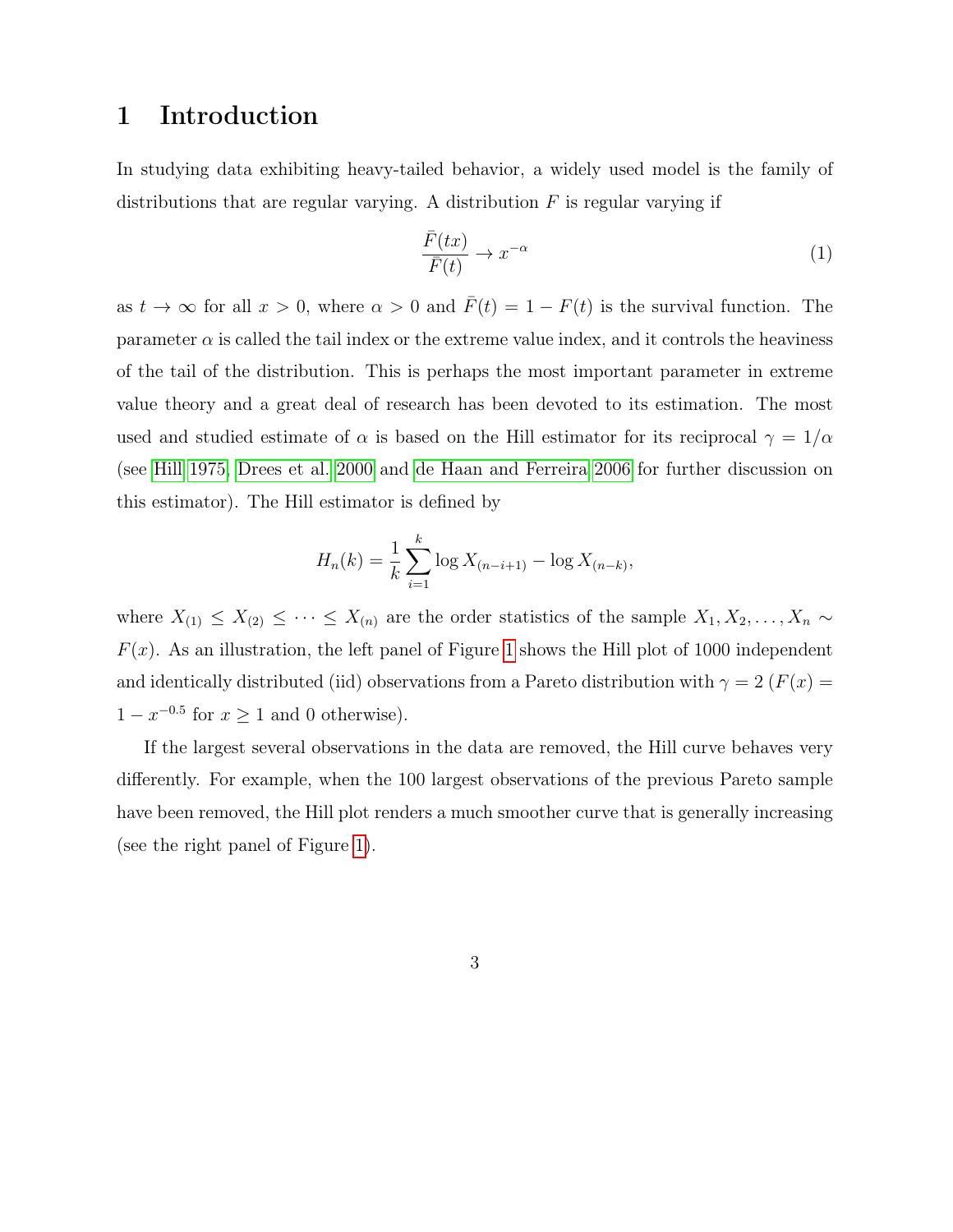

<span id="page-3-0"></span>Figure 1: Hill plot of iid Pareto ( $\alpha = 0.5$ ) variables ( $n = 1000$ ). x-axis: number k of upper order statistics used in the calculation. y-axis:  $H_n(k)$ . Left: without removal. Right: top 100 removed

A similar phenomenon is observed when we study the tail behavior of the in- and outdegrees in a large social network, which in fact is the motivation for this research. We looked at data from a snapshot of Google+, the social network owned and operated by Google, taken on October 19, 2012. The data contain 76,438,791 nodes (registered users) and 1,442,504,499 edges (directed connections). The in-degree of each user is the number of other users following the user and the out-degree is the number of others followed by the user. The degree distributions in natural and social networks are often heavy-tailed (see [Newman 2010\)](#page-39-3). The resulting Hill plot for the in-degrees of the Google+ data (the first plot in Figure [2\)](#page-4-0) resembles the curve of the Hill plot for the Pareto observations with the largest extremes removed. This raises the question of whether some extreme in-degrees of the Google+ data are also unobserved. For example, some users with extremely large in-degrees may have been excluded from the data. This pattern of a smooth curve becomes even more pronounced when we apply an additional removal of the top 500 and 1000 values of the in-degree (the second and the third plots in Figure [2\)](#page-4-0).

4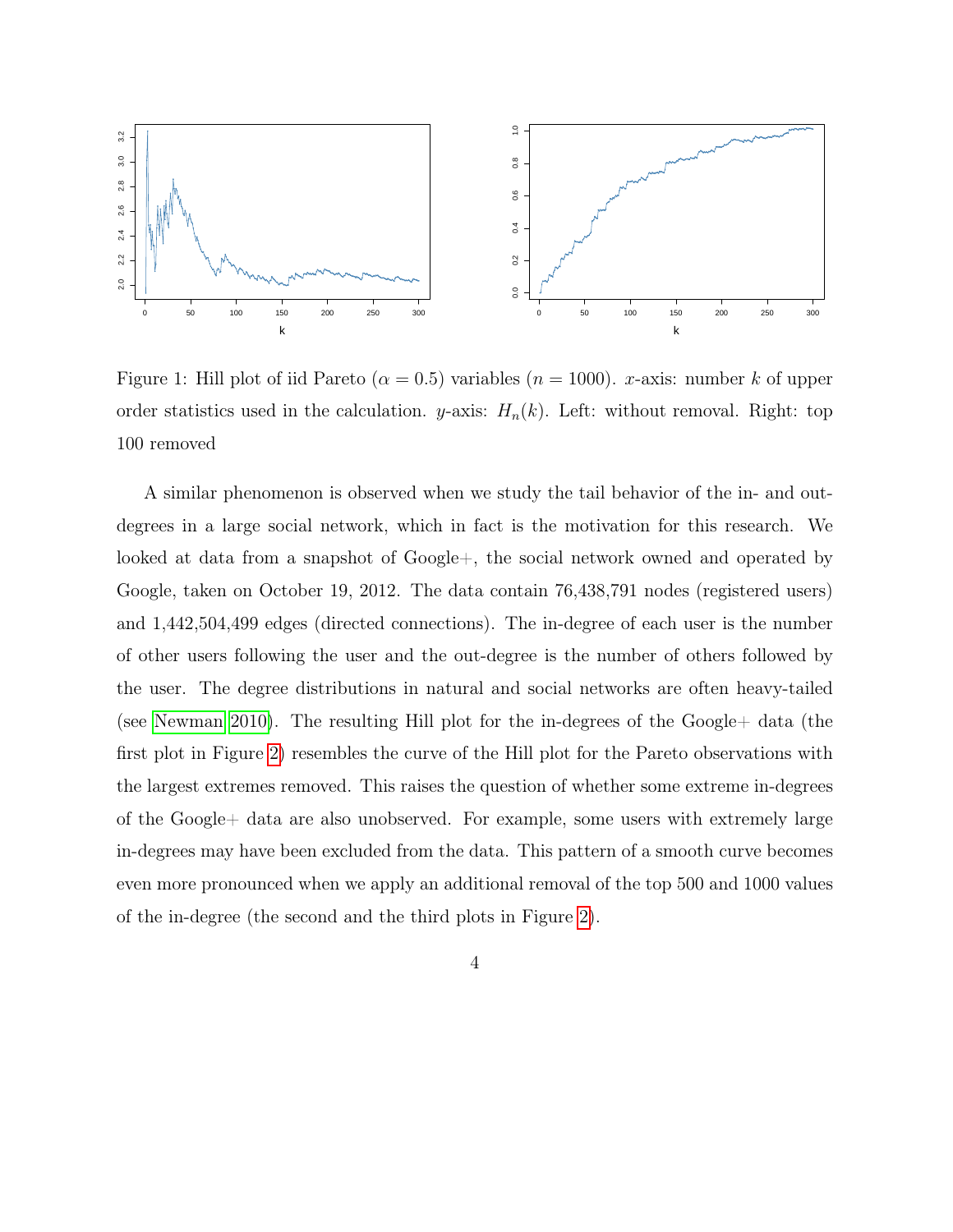

<span id="page-4-0"></span>Figure 2: Hill plots of in-degrees of the Google+ network. Left: without removal. Middle: 500 largest values removed. Right: 1000 largest values removed

In order to understand the behavior of the Hill curves of samples in which some of the top extreme values have been removed, we introduce a new parametrization to the Hill estimator. Specifically, we define the Hill estimator without the extremes (HEWE) as a function of parameters  $\delta$  and  $\theta$ , which are, respectively, the proportion of the extreme values that are unavailable and the proportion of upper order statistics used in the estimation. This new parametrization allows one to examine the missing of extreme values both visually and theoretically. The Hill estimator curve of the data without the top extremes exhibits a strikingly smooth and increasing pattern, in contrast to the fluctuating shapes when no extremes are missing. And the differences in the shape of the curves are explained by the functional properties of the limiting process of the HEWE. Under a second-order regular varying condition, we show that the HEWE, suitably normalized, converges in distribution to a continuous Gaussian random field with mean zero and covariance depending on  $\delta$  and parameters of the distribution F including the tail index  $\alpha$ .

Based on the likelihood function of the limiting random field, an estimation procedure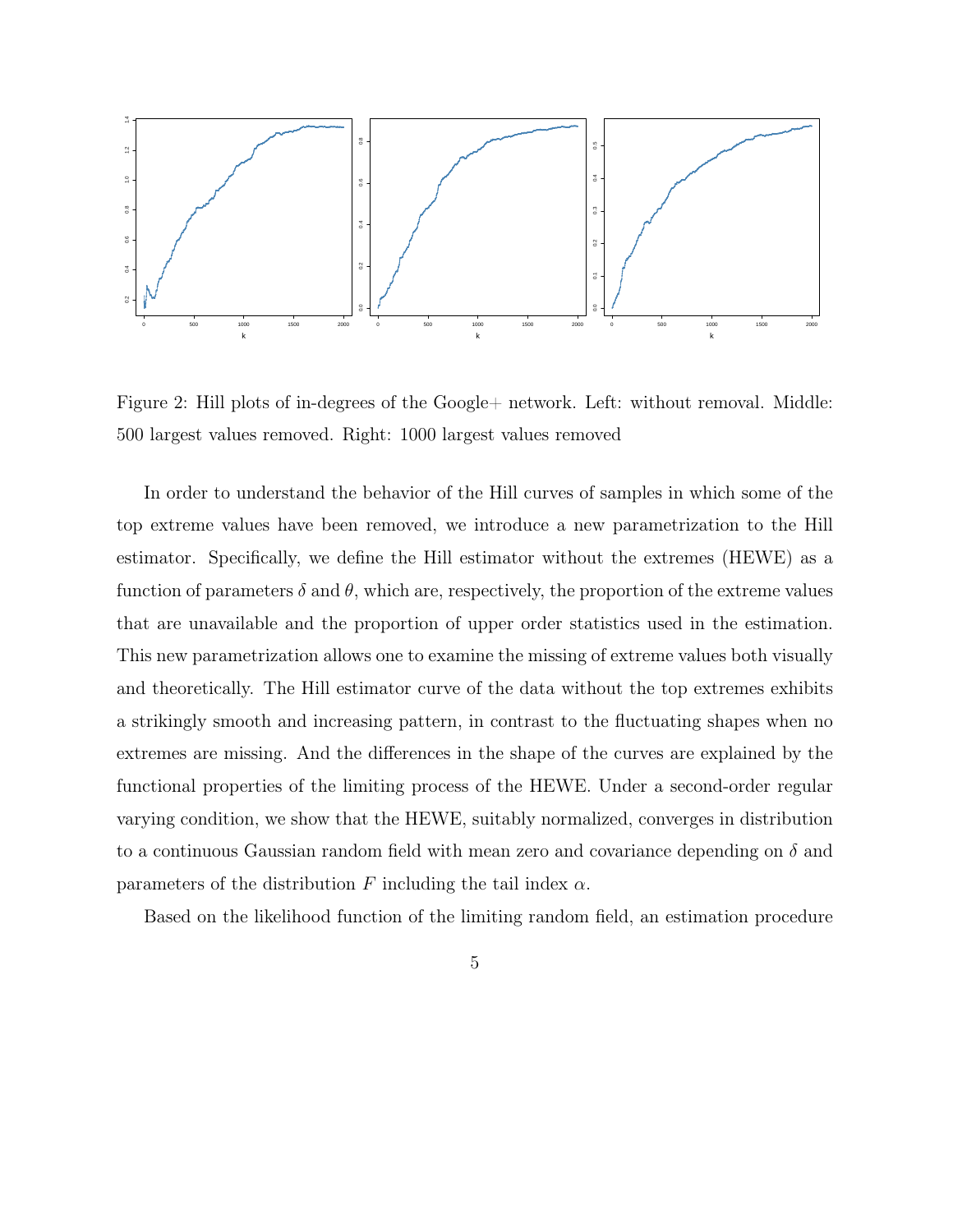is developed for  $\delta$  and the parameters of the distribution, in particular, the tail index  $\alpha$ . The proposed approach may also have value in assessing the fidelity of the data to the heavy-tailed assumptions. Specifically, one would expect consistency of the estimation of the tail index when more extremes are artificially removed from the data.

There have been recent works [\(Aban et al. 2006,](#page-38-0) [Beirlant et al. 2016a,](#page-38-1)[b\)](#page-38-2) that involve adapting classical extreme value theory to the case of truncated Pareto distributions. The truncation is modeled via an unknown threshold parameter and the probability of an observation exceeding the threshold is zero. Maximum likelihood estimators (MLE) are derived for the threshold and the tail index.

Our focus here is to study the path behavior of the HEWE if any arbitrary number of largest values are unavailable. Moreover, the estimation procedure we propose has a built-in mechanism to compensate for the bias introduced by non-Pareto heavy-tailed distributions. Ultimately, the HEWE provides a graphical and theoretical method for estimation and assessment of modeling assumptions. In addition, we feel the proposed approach may shed some useful insight on classical extreme value theory even when extreme values are not missing in the observed data. It is possible to remove a number of top extreme values artificially and study the effect of the artificial removal on the estimation of the tail index. In this case we know the true value of  $\delta$ .

This paper is organized as follows. Section [2](#page-6-0) introduces the HEWE process and states the main result of this paper dealing with the functional convergence of the HEWE to a continuous Gaussian random field. Section [3](#page-10-0) explains the details of the estimation procedure based on the asymptotic results. Section [4](#page-13-0) demonstrates how our estimation procedure works on simulated data from both Pareto and non-Pareto distributions. Section [5](#page-19-0) applies our procedure to several interesting real data sets. All the proofs are postponed to the Appendix.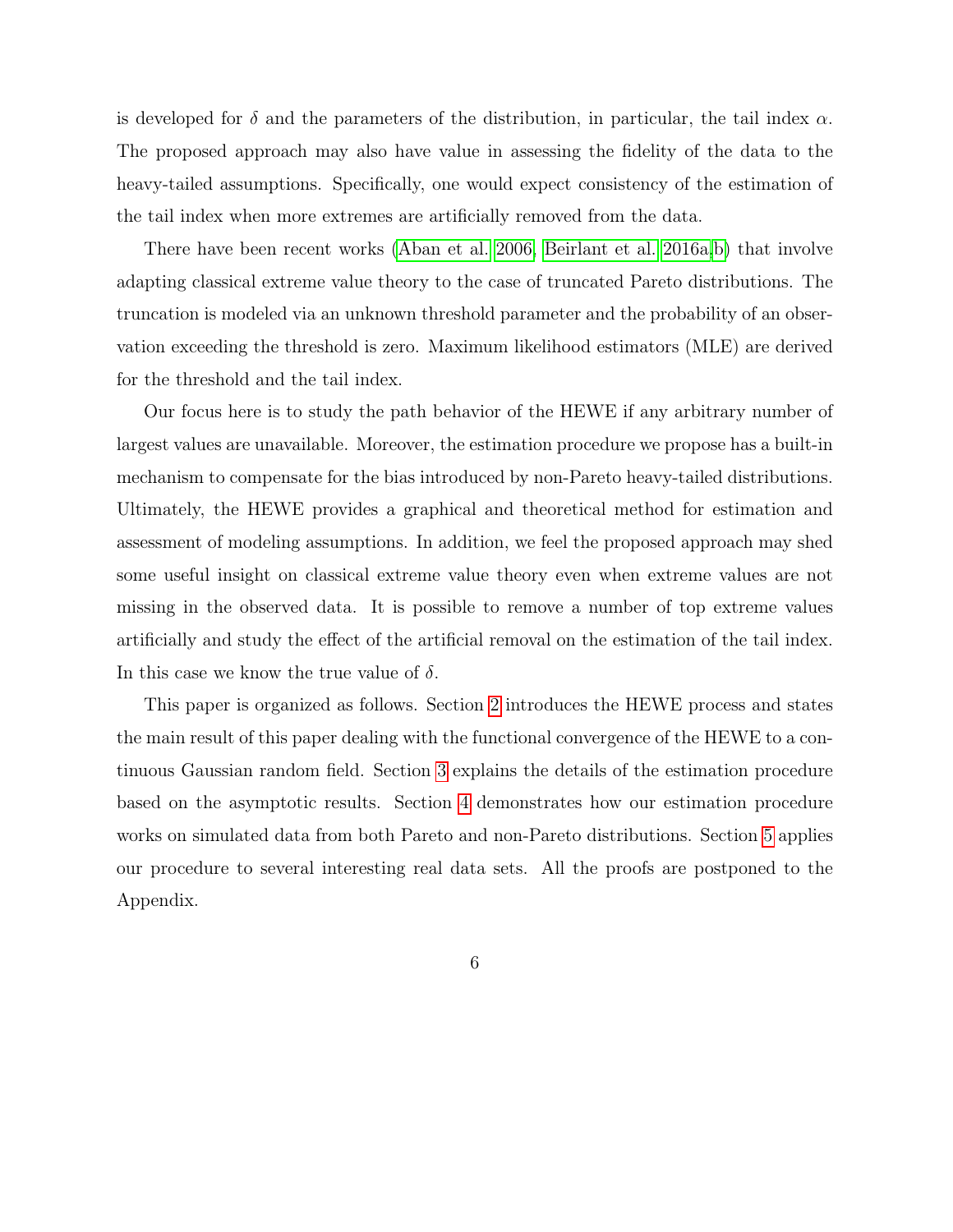# <span id="page-6-0"></span>2 Functional Convergence of HEWE

In this section we set up the framework for studying the reparametrized Hill estimator. To start, let  $X_1, X_2, \ldots$  be iid random variables with distribution function F satisfying the regular varying condition [\(1\)](#page-2-0). Let  $X_{(1)} \leq X_{(2)} \leq \cdots \leq X_{(n)}$  denote the order statistics of  $X_1, \ldots, X_n$ . For integer  $k_n \in \{1, \ldots, n\}$ , the HEWE process is defined by setting for  $\delta \geq 0$ and  $\theta > 0$ 

$$
H_n(\delta,\theta) = \begin{cases} \frac{1}{\lfloor \theta k_n \rfloor} \sum_{i=1}^{\lfloor \theta k_n \rfloor} \log X_{(n-\lfloor \delta k_n \rfloor - i+1)} - \log X_{(n-\lfloor \delta k_n \rfloor - \lfloor \theta k_n \rfloor)}, & \theta \ge 1/k_n, \\ 0, & \theta < 1/k_n. \end{cases} \tag{2}
$$

The HEWE will play a key role in estimating relevant parameters such as  $\delta$  and  $\alpha$ . To see the idea behind this definition, imagine that the top  $\lfloor \delta k_n \rfloor$  observations are not available in the data set and the Hill estimator is computed based on  $\lfloor \theta k_n \rfloor$  extreme order statistics of the remaining observations. Viewed as a function of the observable part of the sample,  $H_n$  is the usual Hill estimator based on the  $\lfloor \theta k_n \rfloor$  upper order statistics. A special case is when  $\delta = 0$  and no extreme values are missing, then  $H_n(0, \theta)$  corresponds to the usual Hill estimator based on the upper  $\lfloor \theta k_n \rfloor$  observations.

In order to obtain the functional convergence of  $H_n(\delta, \theta)$ , a second-order regular variation condition, which provides a rate of convergence in [\(1\)](#page-2-0) is needed. This condition can be found, for example, in [de Haan and Ferreira](#page-39-2) [\(2006\)](#page-39-2), and it states that for  $x > 0$ ,

<span id="page-6-2"></span>
$$
\lim_{t \to \infty} \frac{\frac{\bar{F}(tx)}{\bar{F}(t)} - x^{-\alpha}}{A(\frac{1}{\bar{F}(t)})} = x^{-\alpha} \frac{x^{\alpha \cdot \rho} - 1}{\rho/\alpha},\tag{3}
$$

where  $\rho \leq 0$  and A is a positive or negative function with  $\lim_{t\to\infty} A(t) = 0$ . Assume that the sequence  $k_n \to \infty$  used to define  $H_n$  satisfies

<span id="page-6-1"></span>
$$
\lim_{n \to \infty} \sqrt{k_n} A(n/k_n) = \lambda,\tag{4}
$$

$$
7\,
$$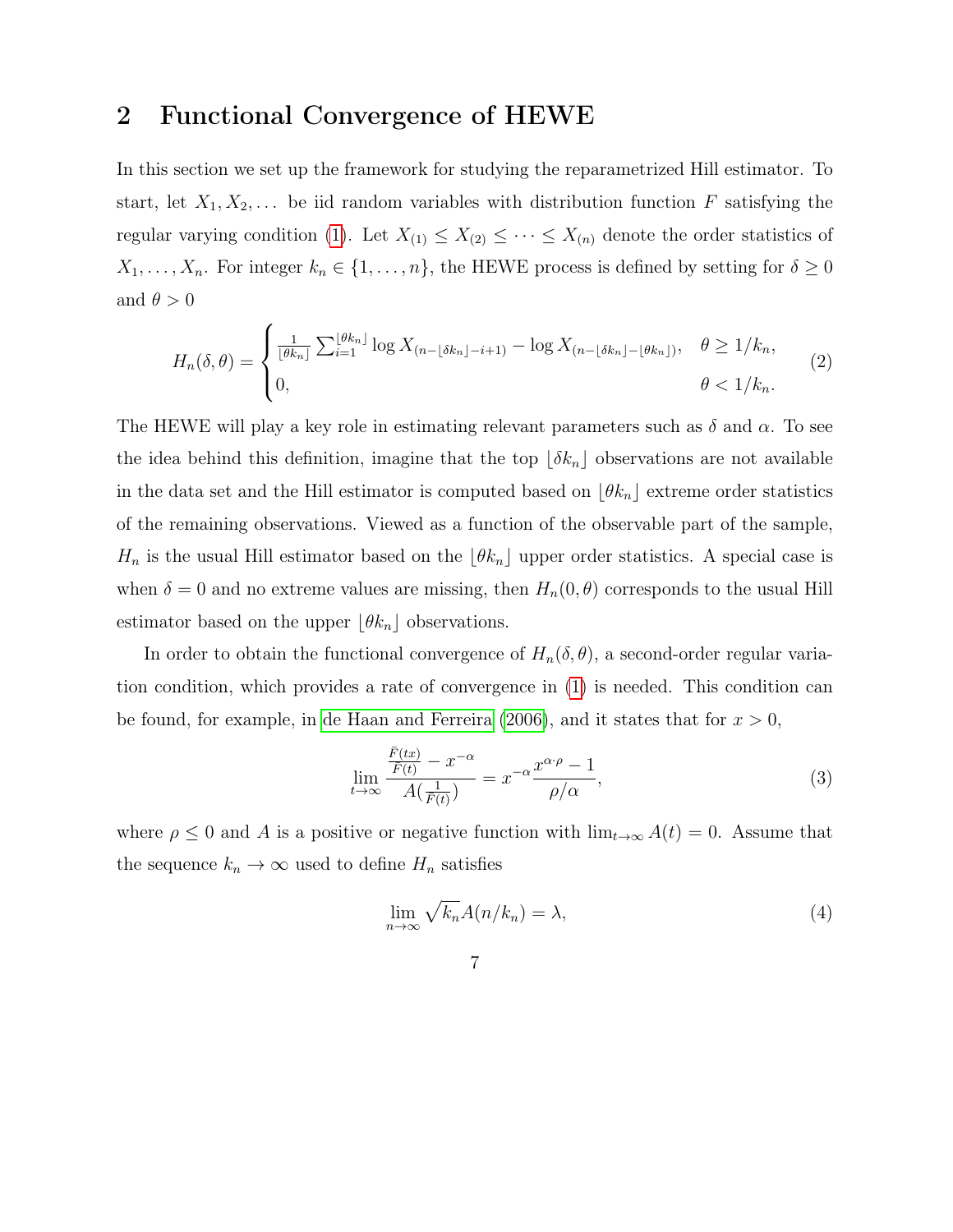where  $\lambda$  is a finite constant. Note condition [\(4\)](#page-6-1) implies that  $n/k_n \to \infty$ .

Distributions that satisfy the second-order condition include the Cauchy, Student's  $t_{\nu}$ , stable, Weibull and extreme value distributions (for more discussion on the second-order condition, see, for example, [Drees 1998](#page-39-4) and [Drees et al. 2000\)](#page-39-1). In fact, any distribution with  $\bar{F}(x) = c_1 x^{-\alpha} + c_2 x^{-\alpha + \alpha \rho} (1 + o(1))$  as  $x \to \infty$ , where  $c_1 > 0$ ,  $c_2 \neq 0$ ,  $\alpha > 0$  and  $\rho < 0$ , satisfies the second-order condition with the indicated values of  $\alpha$  and  $\rho$  [\(de Haan](#page-39-2) [and Ferreira 2006\)](#page-39-2).

Pareto distributions with tail index  $\alpha > 0$  ( $\bar{F}(x) = x^{-\alpha}$  for  $x \ge 1$  and zero otherwise), however, do not satisfy the second-order condition, as the numerator on the left side of  $(3)$ is zero when  $t$  is large enough. As will be seen later, the results can be readily extended to the case of Pareto distributions by replacing terms involving  $\rho$  with zero.

We now state the main result of this paper which establishes the functional convergence of the HEWE to a Gaussian random field.

<span id="page-7-0"></span>Theorem 2.1. Assume the second-order condition [\(3\)](#page-6-2) holds and [\(4\)](#page-6-1) is satisfied for a given sequence  $k_n$  and  $\lambda$ . Then as  $n \to \infty$ ,

$$
\sqrt{k_n}\bigg(H_n(\cdot,\cdot)-\frac{g(\cdot,\cdot)}{\alpha}\bigg)-b_\rho(\cdot,\cdot)\overset{d}{\to}\frac{1}{\alpha}G(\cdot,\cdot)
$$

in  $D([0,\infty) \times (0,\infty))$ , where

$$
g(\delta, \theta) = \begin{cases} 1, & \delta = 0, \\ 1 - \frac{\delta}{\theta} \log\left(\frac{\theta}{\delta} + 1\right), & \delta > 0, \end{cases}
$$

$$
b_{\rho}(\delta, \theta) = \begin{cases} \frac{\lambda}{1 - \rho} \frac{1}{\theta^{\rho}}, & \delta = 0, \\ \frac{1 + (\theta/\delta)\rho - (\theta/\delta + 1)^{\rho}}{(\theta/\delta)(1 - \rho)\rho} \frac{\lambda}{(\delta + \theta)^{\rho}}, & \delta > 0, \end{cases}
$$

8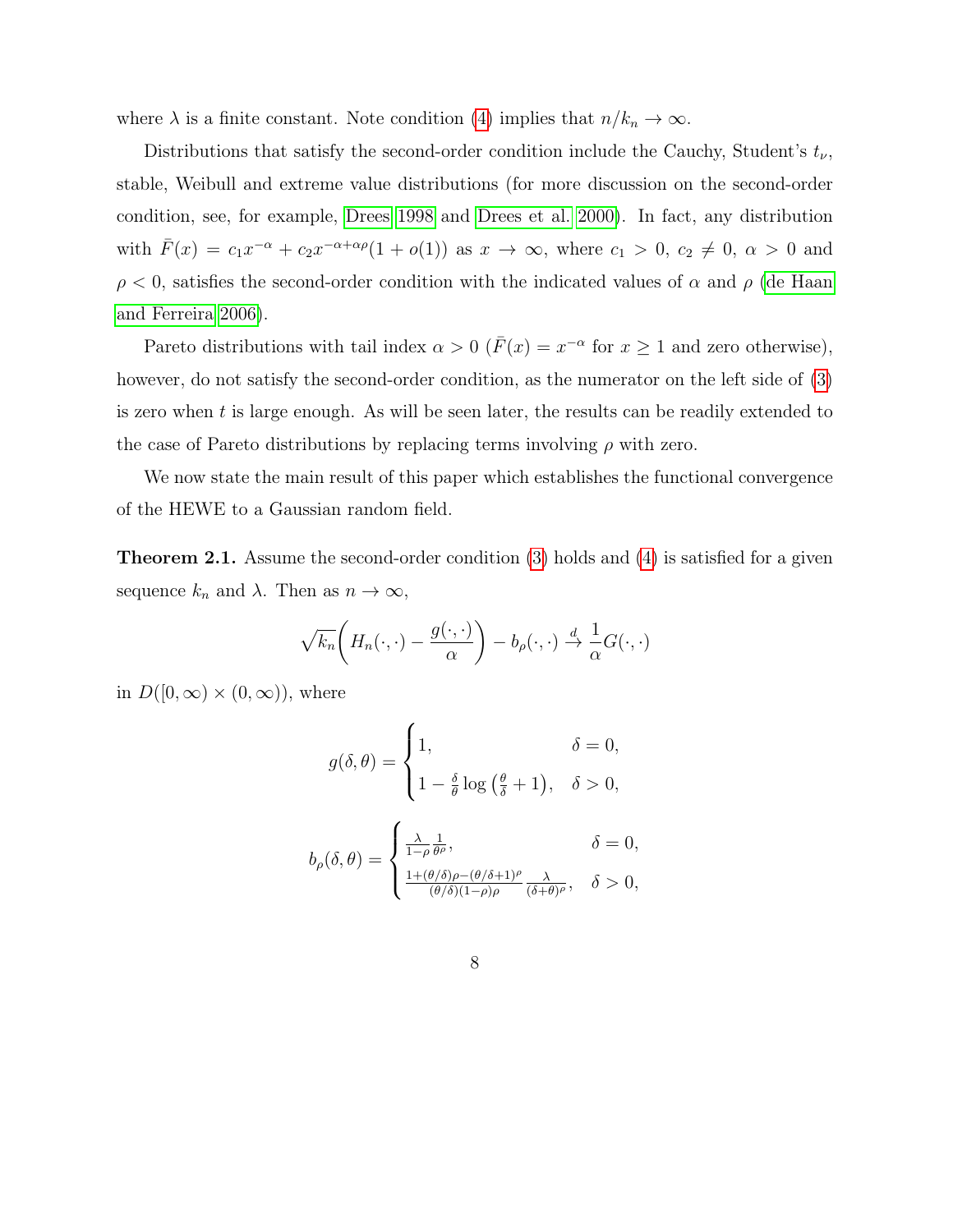and G is a continuous Gaussian random field with mean zero and the following covariance function. If  $\delta_1 \vee \delta_2 > 0$ , then

$$
\begin{split} &\text{Cov}\big(G(\delta_1,\theta_1),G(\delta_2,\theta_2)\big) \\ &= \frac{1}{\theta_1\theta_2} \bigg[ (\delta_1 + \theta_1) \wedge (\delta_2 + \theta_2) - (\delta_1 \vee \delta_2) \\ &- (\delta_1 + \delta_2) \log \bigg( \frac{(\delta_1 + \theta_1) \wedge (\delta_2 + \theta_2)}{\delta_1 \vee \delta_2} \bigg) + \frac{\delta_1 \delta_2}{\delta_1 \vee \delta_2} - \frac{\delta_1 \delta_2}{(\delta_1 + \theta_1) \wedge (\delta_2 + \theta_2)} \bigg]. \end{split}
$$

If  $\delta_1 = \delta_2 = 0$ ,

$$
Cov(G(0, \theta_1), G(0, \theta_2)) = \frac{1}{\theta_1 \vee \theta_2}.
$$

**Remark.** For fixed  $\theta$ , the functions g and  $b_{\rho}$  are continuous at  $\delta = 0$ . For iid Pareto variables  $X_1, X_2, \ldots$  with tail index  $\alpha > 0$ , the result of Theorem [2.1](#page-7-0) still holds with the bias term  $b_{\rho}$  replaced by zero.

It is demonstrated next that the parameters, especially  $\alpha$  and  $\delta$ , are identifiable via the path of the reparametrized Hill estimator. Figure [3](#page-9-0) shows the Hill estimates of the same sample from the Pareto distribution with  $\alpha = 0.5$  as in Figure [1.](#page-3-0) We choose  $k_n = 100$  and  $\delta = 1$  so that the top 100 observations are removed from the original sample. In the left panel of Figure [3,](#page-9-0) the Hill estimates are overlaid with the mean curves of the Gaussian random field  $g(\delta, \theta)/\alpha$  with different values of  $\delta$  while fixing the true value of  $\alpha = 0.5$ . The right panel of Figure [3](#page-9-0) shows the mean curves with different values of  $\alpha$  while fixing the true value  $\delta = 1$ . In both plots, the Hill plot is closest to the mean curve corresponding to the true value of the parameter.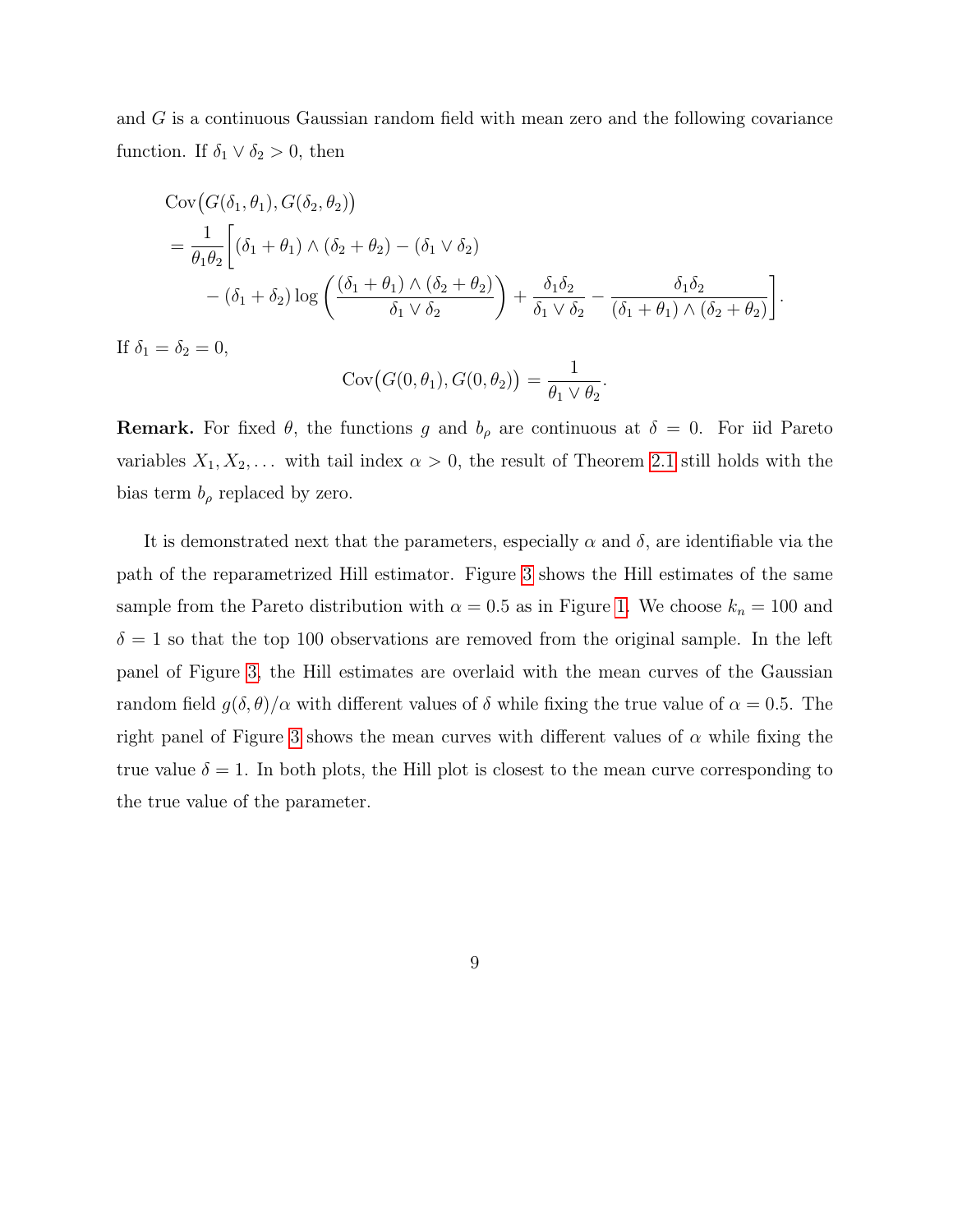

<span id="page-9-0"></span>Figure 3: Fitting mean curves with different values of parameters to the Hill plot for the Pareto sample as in Figure [1.](#page-3-0) Left: fixing  $\alpha = 0.5$ . Right: fixing  $\delta = 1$ 

In order to demonstrate the variability generated by the limiting Gaussian random field, we compare the Hill plots for samples from Pareto and Cauchy distributions with their Gaussian process approximations given by Theorem [2.1.](#page-7-0) Figure [4](#page-9-1) presents the Hill plots for the same Pareto sample as in Figures [1](#page-3-0) and [3,](#page-9-0) without removal of extremes (left) and with the top 100 observations removed (right), along with 50 independent realizations from the corresponding Gaussian processes with bias  $b_{\rho} \equiv 0$ .



<span id="page-9-1"></span>Figure 4: Observed Hill plots for the Pareto sample (bold lines) and realizations from corresponding Gaussian processes (thin lines). Left: with the original sample. Right: top 100 extreme values removed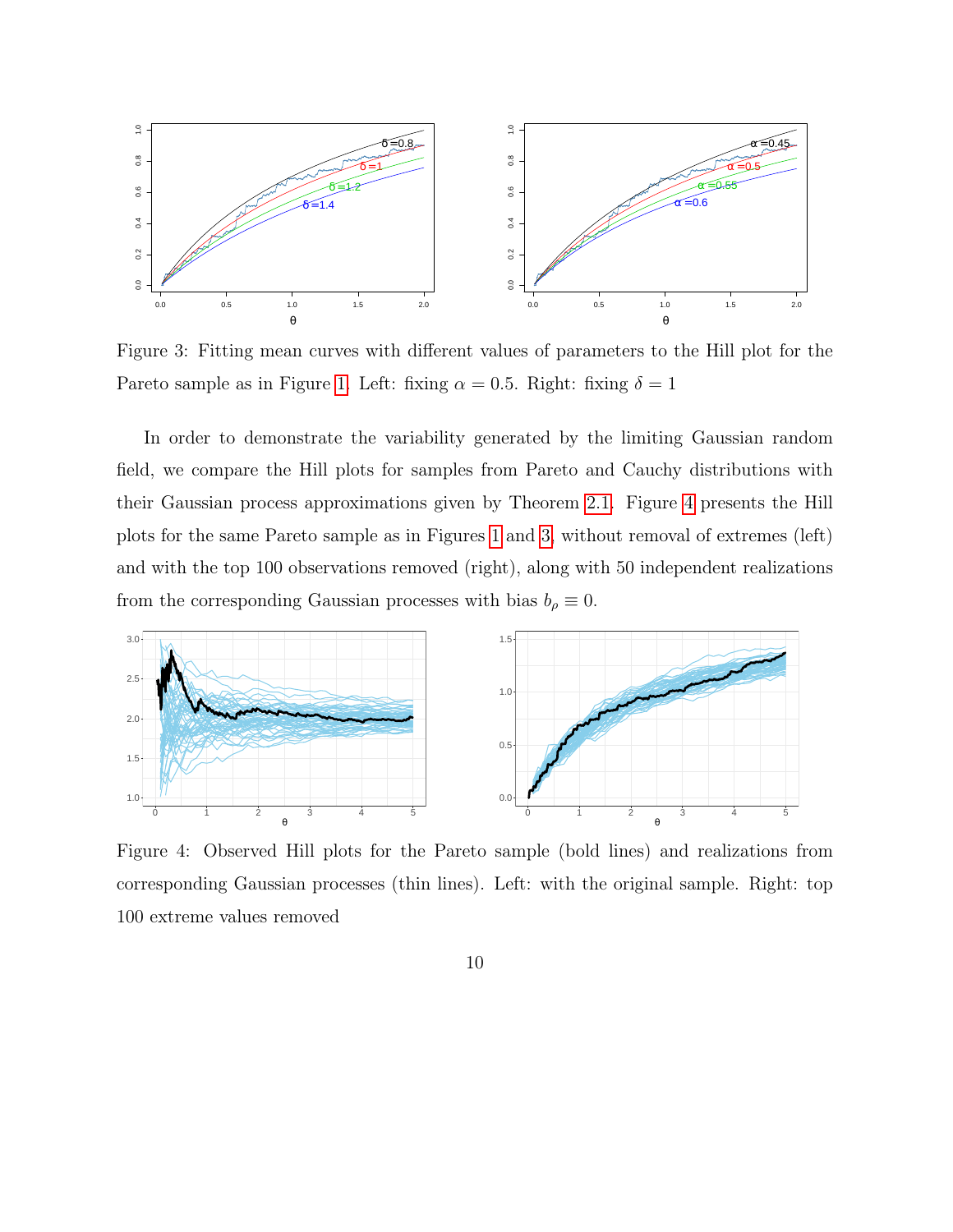Figure [5](#page-10-1) shows the Hill plots for a Cauchy sample ( $n = 1000$ ,  $k_n = 100$ ,  $\alpha = 1$  and  $\rho = -2$ ), without removal of extremes and with the top 100 extremes removed, along with 50 independent realizations from the corresponding Gaussian processes with non-zero  $b_{\rho}$ .



<span id="page-10-1"></span>Figure 5: Observed Hill plots for a Cauchy sample (bold lines) and realizations from corresponding Gaussian processes (thin lines). Left: with the original sample. Right: top 100 extreme values removed

### <span id="page-10-0"></span>3 Parameter Estimation

Let  $X_1, X_2, \ldots X_n$  be a sample from a distribution F satisfying the second-order regular variation condition [\(3\)](#page-6-2), and let  $X_{(1)} \leq X_{(2)} \leq \cdots \leq X_{(n)}$  denote the increasing order statistics of  $\{X_i\}$ . Suppose the  $\lfloor \delta k_n \rfloor$  largest observations are unobserved in the data. In this section, we develop an approximate maximum likelihood estimation procedure for the unknown parameters  $\delta$ ,  $\alpha$  and  $\rho$  given the observed data. The procedure is based on the asymptotic distribution of the two-parameter Hill estimator  $H_n(\delta, \theta)$ . When  $\delta$  is fixed, we use the single-parameter notation  $H_n(\theta)$ .

By Theorem [\(2.1\)](#page-7-0), for fixed  $(\theta_1, \ldots, \theta_s)$  the joint distribution of  $(H_n(\theta_1), \ldots, H_n(\theta_s))$ can be approximated, when  $k_n$  is large, by a distribution with density function at  $\mathbf{h} =$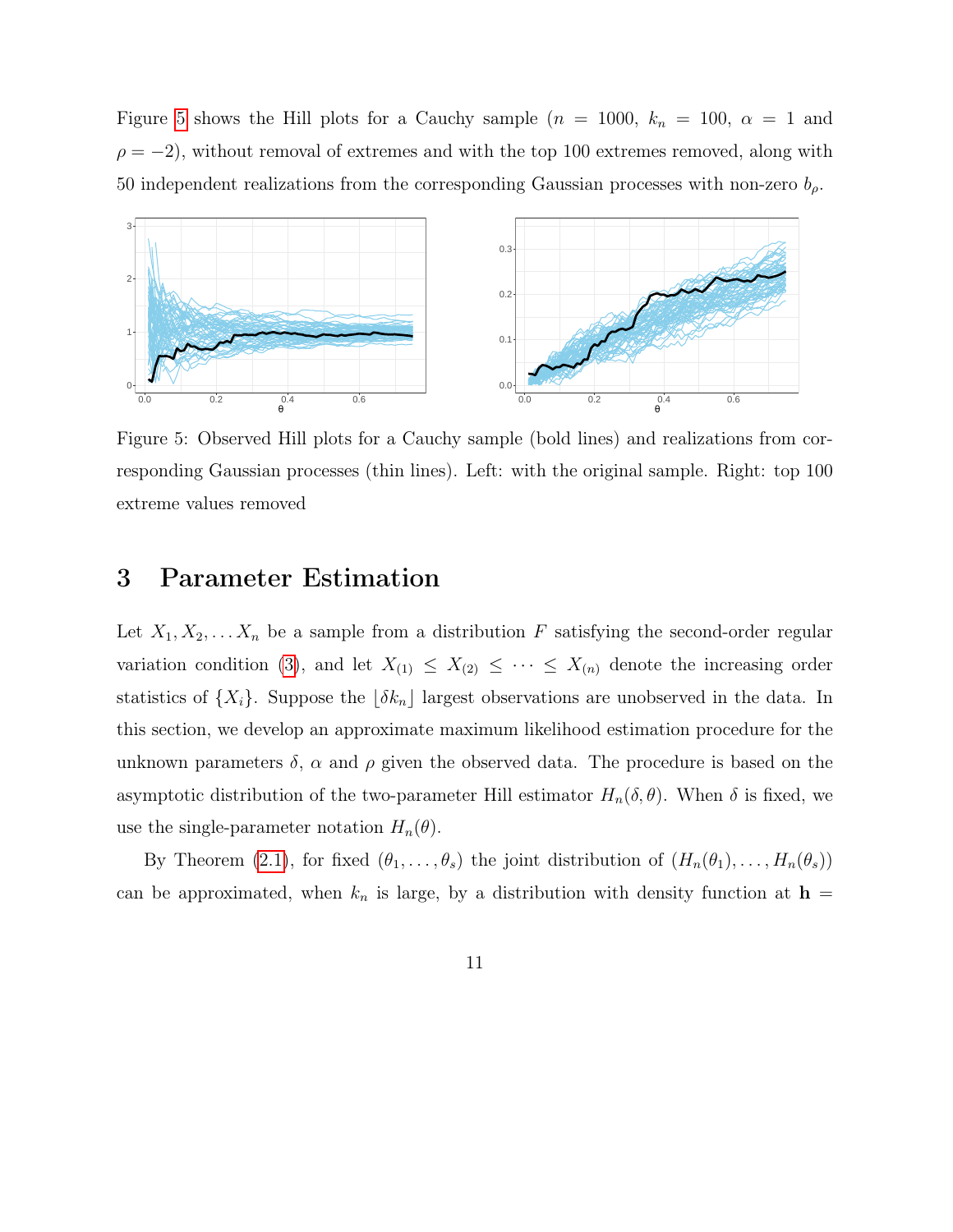$(h_1, \ldots, h_s)$  given by

$$
\frac{1}{\sqrt{(2\pi)^s |\Sigma_{\alpha,\delta}|}} \exp\bigg[-\frac{1}{2}\bigg(\mathbf{h} - \frac{\mathbf{g}_{\delta}}{\alpha} - \frac{\mathbf{b}_{\delta,\rho}}{\sqrt{k_n}}\bigg)^{\top} \Sigma_{\alpha,\delta}^{-1}\bigg(\mathbf{h} - \frac{\mathbf{g}_{\delta}}{\alpha} - \frac{\mathbf{b}_{\delta,\rho}}{\sqrt{k_n}}\bigg)\bigg],\tag{5}
$$

where

$$
\begin{aligned} \{\mathbf{g}_{\delta}\}_{i} & = \begin{cases} 1, & \delta = 0, \\ 1 - \frac{\delta}{\theta_{i}} \log\left(\frac{\theta_{i}}{\delta} + 1\right), & \delta > 0, \end{cases} \\ \{\mathbf{b}_{\delta,\rho}\}_{i} & = \begin{cases} \frac{\lambda}{1-\rho} \frac{1}{\theta_{i}^{\rho}}, & \delta = 0, \\ \frac{1+(\theta_{i}/\delta)\rho - (\theta_{i}/\delta + 1)^{\rho}}{(\theta_{i}/\delta)(1-\rho)\rho} \frac{\lambda}{(\delta + \theta_{i})^{\rho}}, & \delta > 0, \end{cases} \end{aligned}
$$

and

$$
\pmb{\Sigma}_{\alpha,\delta}(i,j) = \begin{cases} \frac{1}{\alpha^2 k_n} \frac{1}{\theta_i \vee \theta_j}, & \delta = 0, \\ \frac{1}{\alpha^2 k_n} \frac{(\theta_i \wedge \theta_j)^2}{\delta \theta_i \theta_j} v\left(\frac{\theta_i \wedge \theta_j}{\delta}\right), & \delta > 0, \end{cases}
$$

with

$$
v(\theta) = \frac{1}{\theta} - \frac{2\log(\theta + 1)}{\theta^2} + \frac{1}{\theta(\theta + 1)}.
$$

To simplify the calculation for the maximum likelihood estimator of  $\alpha$ ,  $\delta$  and  $\rho$ , let

$$
T_i = H_n(\theta_i) - \frac{\theta_{i-1}}{\theta_i} H_n(\theta_{i-1}),
$$

where  $\theta_0 = 0$  is introduced for convenience. Note that the  $T_i$  are asymptotically independent with the joint density function at  $\mathbf{t} = (t_1, \ldots, t_s)$  being

<span id="page-11-0"></span>
$$
\frac{1}{\sqrt{(2\pi)^s |\tilde{\Sigma}_{\alpha,\delta}|}} \exp\bigg[-\frac{1}{2}(\mathbf{t}-\mathbf{m})^\top \tilde{\Sigma}_{\alpha,\delta}^{-1}(\mathbf{t}-\mathbf{m})\bigg],\tag{6}
$$

where

$$
m_i = \frac{1}{\alpha} \Big( \{ \mathbf{g}_{\delta} \}_i - \frac{\theta_{i-1}}{\theta_i} \{ \mathbf{g}_{\delta} \}_{i-1} \Big) + \frac{1}{\sqrt{k_n}} \Big( \{ \mathbf{b}_{\delta,\rho} \}_i - \frac{\theta_{i-1}}{\theta_i} \{ \mathbf{b}_{\delta,\rho} \}_{i-1} \Big)
$$

12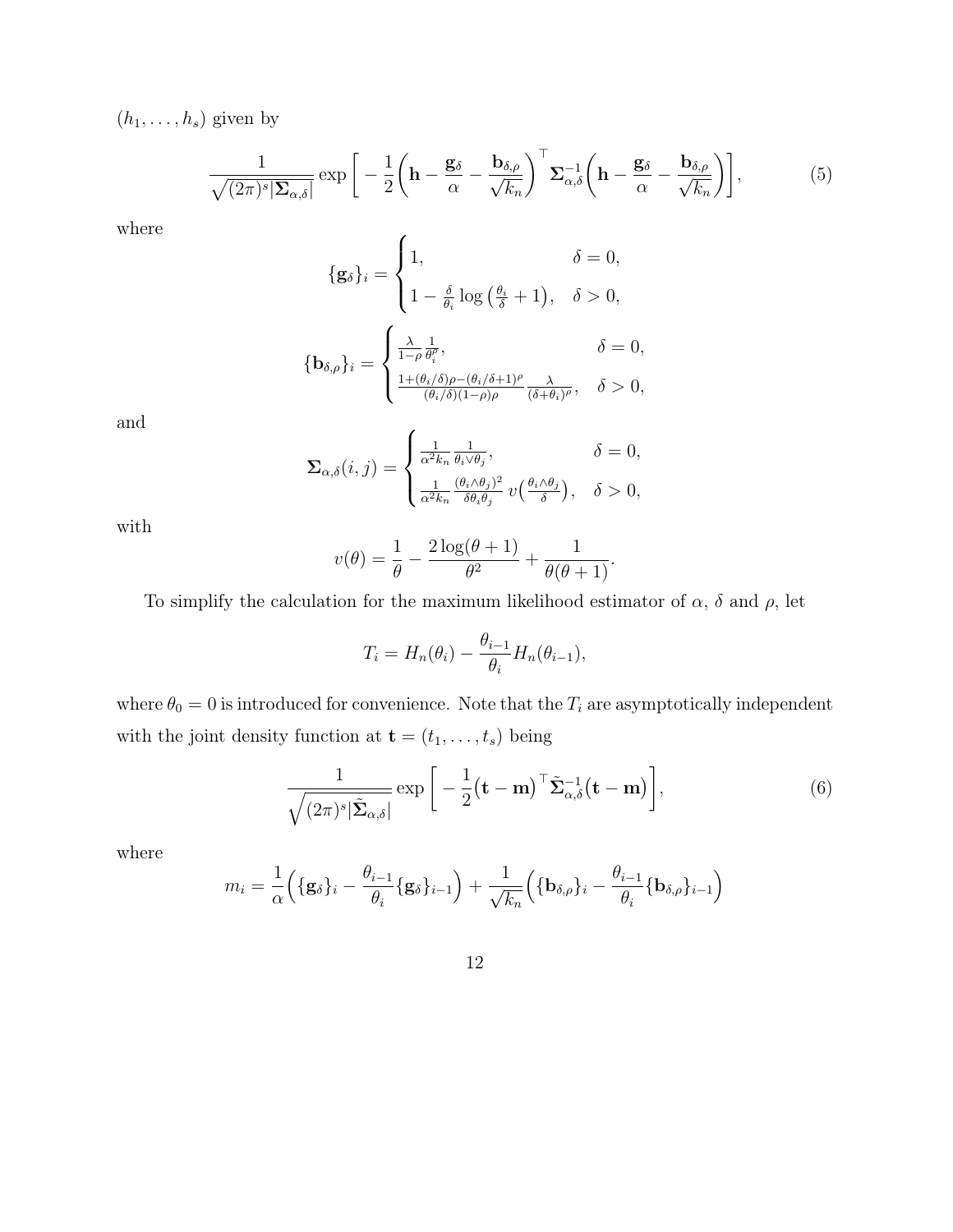and  $\tilde{\Sigma}_{\alpha,\delta}$  is a diagonal matrix, in which

$$
\tilde{\Sigma}_{\alpha,\delta}(i,i) = \begin{cases}\n\frac{1}{\alpha^2 k_n} \left( \frac{1}{\theta_i} - \frac{\theta_{i-1}}{\theta_i^2} \right), & \delta = 0, \\
\frac{1}{\alpha^2 k_n \delta} \left( v \left( \frac{\theta_i}{\delta} \right) - \left( \frac{\theta_{i-1}}{\theta_i} \right)^2 v \left( \frac{\theta_{i-1}}{\delta} \right) \right), & \delta > 0.\n\end{cases}
$$

The log-likelihood corresponding to the density [\(6\)](#page-11-0) is

<span id="page-12-0"></span>
$$
C + s \log(\alpha) + \frac{1}{2} \sum_{i=1}^{s} \log(w_i) - \frac{1}{2} \alpha^2 k_n \sum_{i=1}^{s} w_i (t_i - m_i)^2,
$$
 (7)

where C is a constant independent of  $\alpha$ ,  $\delta$  and  $\rho$ . For  $\delta > 0$ ,

$$
w_i = \delta / \left( v \left( \frac{\theta_i}{\delta} \right) - \left( \frac{\theta_{i-1}}{\theta_i} \right)^2 v \left( \frac{\theta_{i-1}}{\delta} \right) \right).
$$

For  $\delta = 0$ ,

$$
w_i = 1 / \left(\frac{1}{\theta_i} - \frac{\theta_{i-1}}{\theta_i^2}\right).
$$

For fixed  $\alpha$  and  $\delta$ , the only part of the log-likelihood [\(7\)](#page-12-0) that needs to be optimized is the weighted sum of squares

<span id="page-12-1"></span>
$$
\sum_{i=1}^{s} w_i (t_i - m_i)^2, \tag{8}
$$

and it is minimized over the values of  $\rho$  and  $\lambda$ . Note the value of  $\lambda$  depends on the choice of  $k_n$  through [\(4\)](#page-6-1). When  $k_n$  is fixed,  $\lambda$  is viewed as an independent nuisance parameter and appears in  $m_i$  via

$$
\frac{1}{\sqrt{k_n}}\left(\{\mathbf{b}_{\delta,\rho}\}_i-\frac{\theta_i}{\theta_{i-1}}\{\mathbf{b}_{\delta,\rho}\}_{i-1}\right)=\frac{\lambda}{\sqrt{k_n}}\{\mathbf{f}_{\delta,\rho}\}_i,
$$

where

$$
\{\mathbf{f}_{\delta,\rho}\}_i = \begin{cases} \frac{1}{1-\rho} \frac{1}{\theta_i^{\rho}} - \frac{\theta_{i-1}}{\theta_i} \frac{1}{1-\rho} \frac{1}{\theta_{i-1}^{\rho}}, & \delta = 0, \\ \frac{1+(\theta_i/\delta)\rho - (\theta_i/\delta + 1)^{\rho}}{(\theta_i/\delta)(1-\rho)\rho} \frac{1}{(\delta+\theta_i)^{\rho}} - \frac{\theta_{i-1}}{\theta_i} \frac{1+(\theta_{i-1}/\delta)\rho - (\theta_{i-1}/\delta + 1)^{\rho}}{(\theta_{i-1}/\delta)(1-\rho)\rho} \frac{1}{(\delta+\theta_{i-1})^{\rho}}, & \delta > 0. \end{cases}
$$

13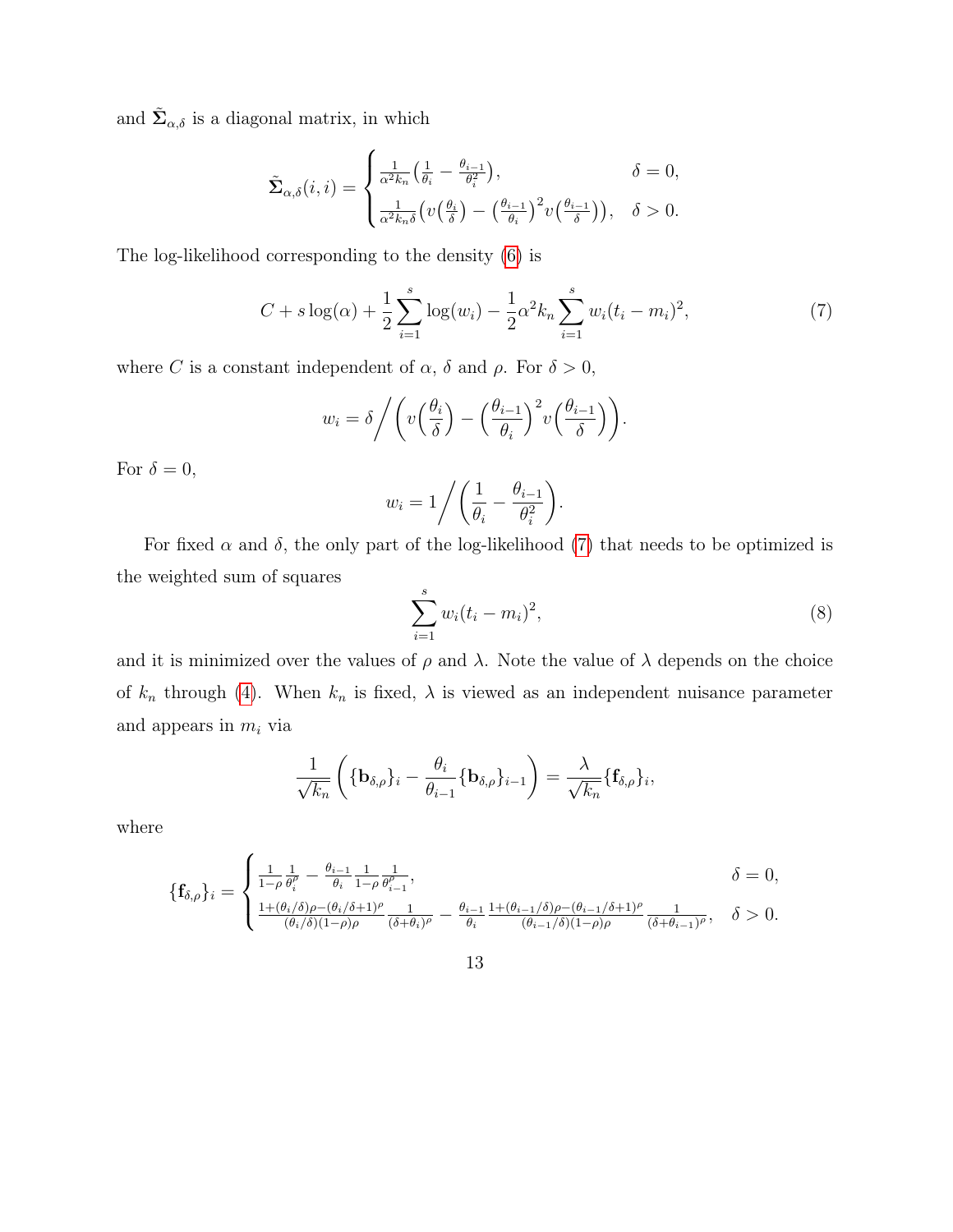Minimizing [\(8\)](#page-12-1) over  $\lambda$  and  $\rho$  results in

$$
\hat{\rho}_{\alpha,\delta} = \arg \min_{\rho \leq 0} \sum_{i=1}^s w_i \left( t_i - \frac{1}{\alpha} \left( \{ \mathbf{g}_{\delta} \}_i - \frac{\theta_{i-1}}{\theta_i} \{ \mathbf{g}_{\delta} \}_{i-1} \right) - \frac{\hat{\lambda}_{\alpha,\delta,\rho}}{\sqrt{k_n}} \{ \mathbf{f}_{\delta,\rho} \}_i \right)^2,
$$

where

$$
\hat{\lambda}_{\alpha,\delta,\rho} = \sqrt{k_n} \frac{\sum_{i=1}^s w_i (t_i - (\{\mathbf{g}_{\delta}\}_i - \frac{\theta_{i-1}}{\theta_i} \{\mathbf{g}_{\delta}\}_{i-1})/\alpha) \{\mathbf{f}_{\delta,\rho}\}_i}{\sum_{i=1}^s w_i \{\mathbf{f}_{\delta,\rho}\}_i^2}
$$

.

Note that this estimation approach, in which  $\lambda$  is viewed as a nuisance parameter, adjusts for the choice of  $k_n$  automatically. If a different  $k_n$  is selected, the estimate of  $\lambda$  will adapt to reflect this change.

Once we have found the optimal values of  $\rho$  and  $\lambda$ , we optimize the resulting expression in [\(7\)](#page-12-0) by examining its values on a fine grid of  $(\alpha, \delta)$ . Alternatively, an iterative procedure can be used, where in each step one of  $\alpha, \delta, \rho$  is updated given values of the other two parameters until convergence of the log-likelihood function.

### <span id="page-13-0"></span>4 Simulation Studies

In this section we test our procedure on simulated data. In each of the following simulations, we generate 200 independent samples of size  $n$  from a regular-varying distribution function with tail index  $\alpha$ . Given a  $k_n$ , we remove the largest  $\lfloor \delta k_n \rfloor$  observations from each of the original samples and apply the proposed method to the samples after the removal.

For comparison, we also apply the method in [Beirlant et al.](#page-38-1) [\(2016a\)](#page-38-1) to the same samples. In [Beirlant et al.](#page-38-1) [\(2016a\)](#page-38-1),  $\alpha$  and the threshold T over which the observations are discarded are estimated with the MLE based on the truncated Pareto distribution. The odds ratio of the truncated observations under the un-truncated Pareto distribution is estimated by solving an equation involving the estimates of  $\alpha$  and T. Finally, the number of truncated observations is calculated given the odds ratio and the observed sample size.

14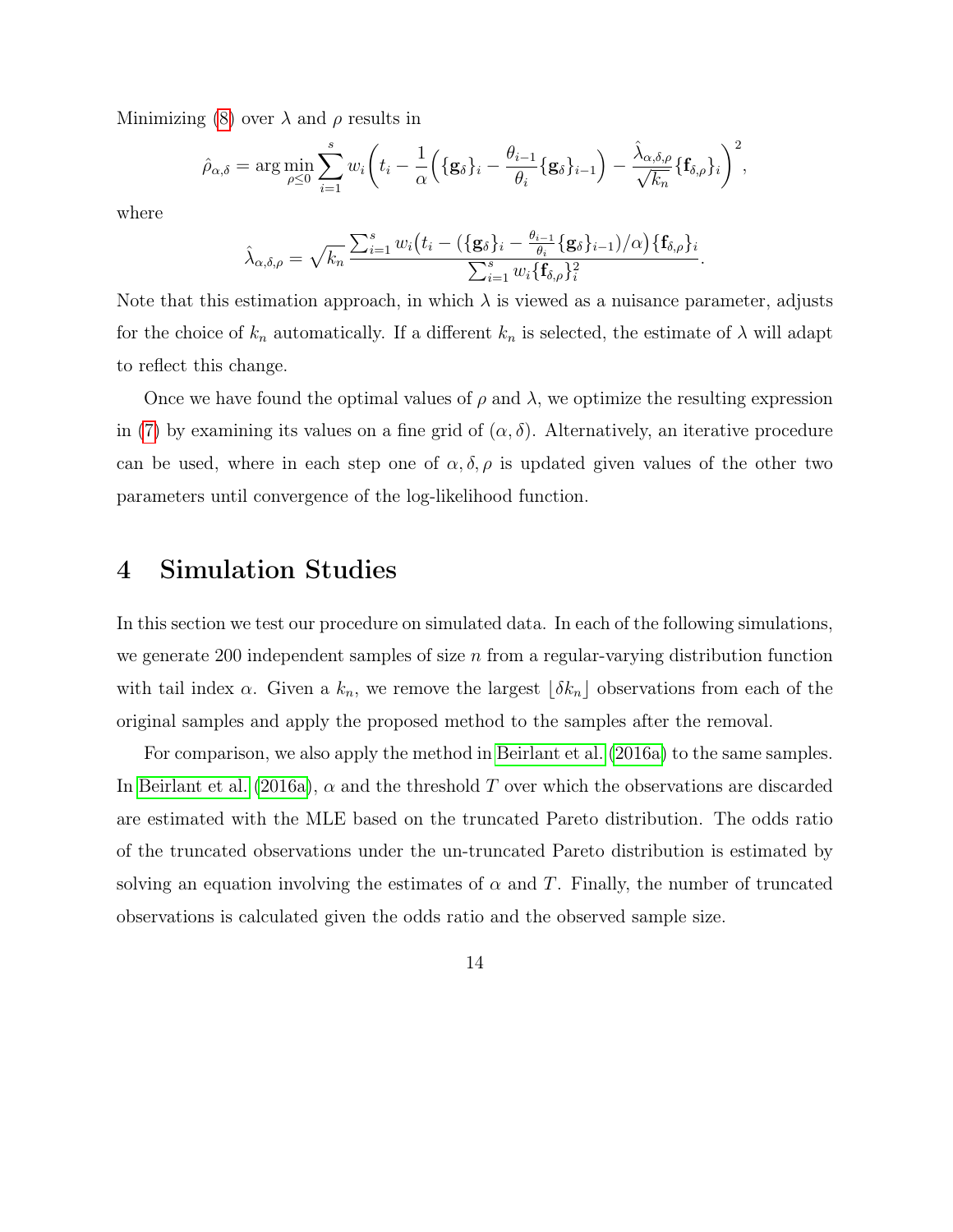For each combination of distribution and parameters, we start from  $\theta_1 = 5/k_n$  and let  $\theta_i = \theta_{i-1} + 1/k_n$  for  $1 < i \leq s$ . We consider a sequence of different endpoints  $\theta_s k_n$ to examine the influence of the range of order statistics included in the estimation. For each value of  $\theta_s$ , we solve for the estimates of  $\alpha$  and  $\delta$  based on the asymptotic density of  $(H_n(\theta_1), \ldots, H_n(\theta_s))$  following the procedure described in Section [3.](#page-10-0)

Simulations from both Pareto and non-Pareto distributions show that the proposed method provides reliable estimates of the tail index and performs particularly well in estimating the number of missing extremes. The advantages of the proposed method become more apparent in dealing with non-Pareto samples.

#### 4.1 Pareto Samples

First we examine Pareto samples with  $n = 500$  and  $\alpha = 0.5$ . Let  $k_n = 50$  and  $\delta = 1$  so that  $\delta k_n = 50$  top extreme observations are removed from the original data. Figures [6](#page-15-0) and [7](#page-15-1) show the averaged estimates of  $\alpha$  and  $\delta k_n$  as well as the estimated mean squared errors (MSE) with different  $\theta_s k_n$ . Estimates by the proposed method are plotted in solid lines while those by the method in [Beirlant et al.](#page-38-1) [\(2016a\)](#page-38-1) are in dashed lines. The proposed method overestimates the tail index  $\alpha$ , especially when the number of upper order statistics included in the estimation is small. This is not unexpected, as the method does not assume the data are from a Pareto distribution and thus does not benefit from the extra information that the bias term in the likelihood should be zero. However, the proposed method estimates the number of missing extreme values accurately, and the estimation is robust to different numbers of upper order statistics included.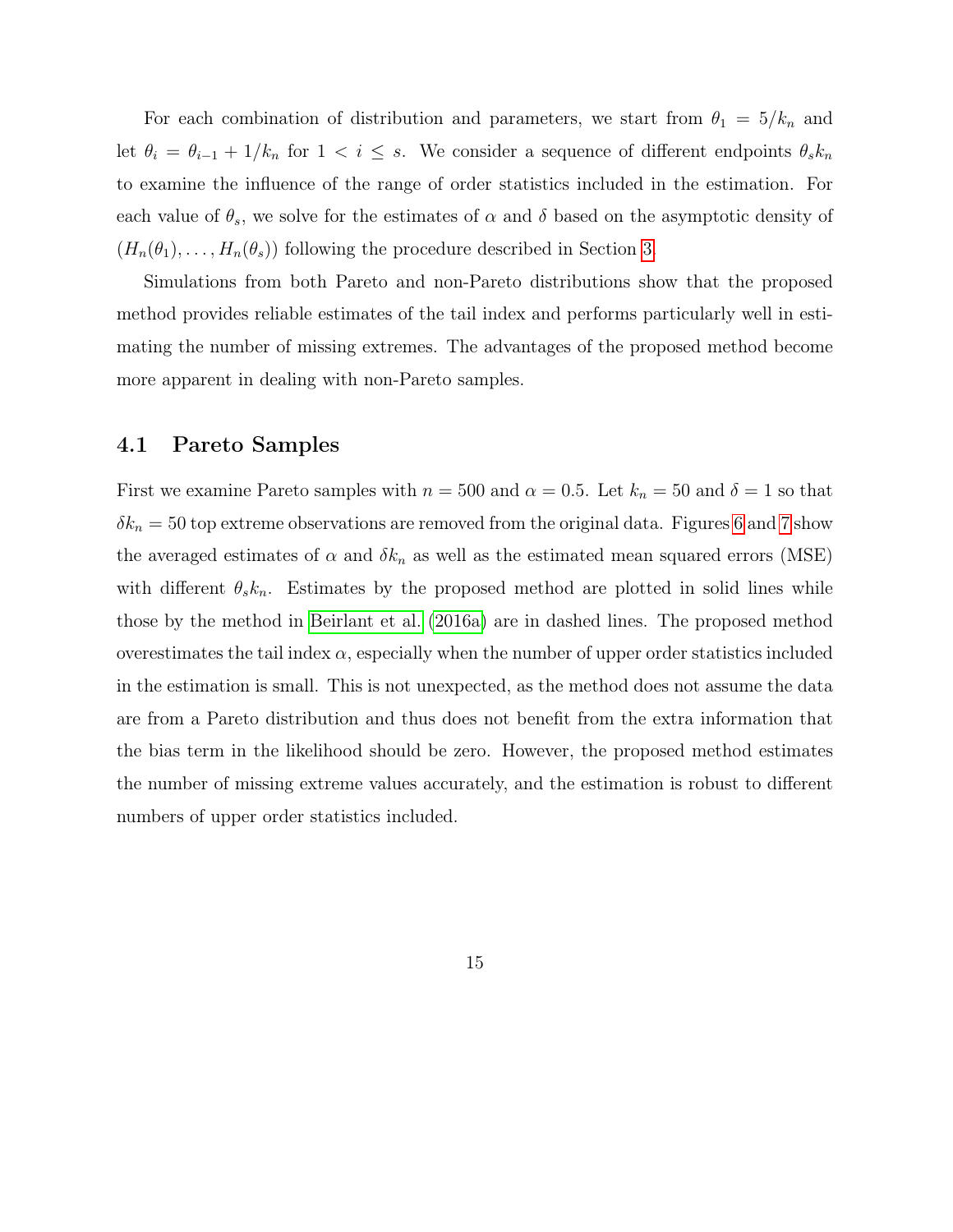

<span id="page-15-0"></span>Figure 6: Estimated number of missing extremes and  $\sqrt{\text{MSE}}$  for Pareto samples.  $n = 500$ ,  $\alpha = 0.5, k_n = 50, \delta = 1$ 



<span id="page-15-1"></span>Figure 7: Estimated tail index and  $\sqrt{\text{MSE}}$  for Pareto samples.  $n = 500, \alpha = 0.5, k_n = 50,$  $\delta = 1$ 

We also examine the efficacy of the estimation procedure for 200 independent Pareto samples without any extreme values missing ( $\delta = 0$ ). Figure [8](#page-16-0) shows that both methods give accurate estimates of the tail index and are able to estimate the number of missing extremes to be close to zero.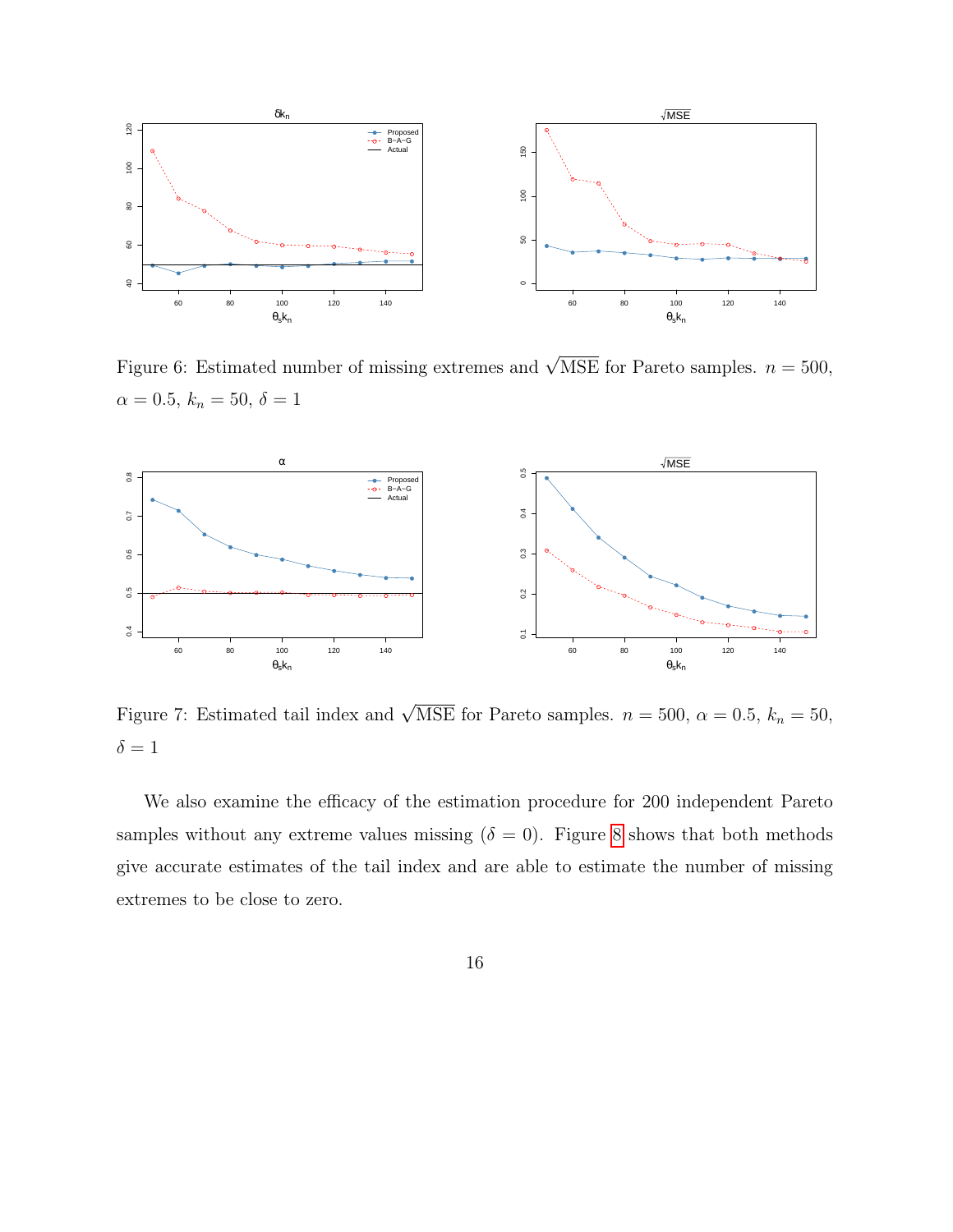

<span id="page-16-0"></span>Figure 8: Estimated number of missing extremes and tail index for Pareto samples.  $n =$ 500,  $\alpha = 0.5$ ,  $k_n = 50$ ,  $\delta = 0$ 

### 4.2 Non-Pareto Samples

Next we examine the scenarios when the data are not from Pareto distributions. Observations used here are generated from Cauchy and Student's t-distributions. The following results show that the proposed method continues to perform well in estimating the number of missing extremes, even for distributions whose tail indices are more challenging to estimate when the top extremes are unobserved.

#### 4.2.1 Cauchy Samples

Figures [9](#page-17-0) and [10](#page-17-1) show averaged estimates for 200 independent Cauchy samples with the largest 100 observations removed from each sample.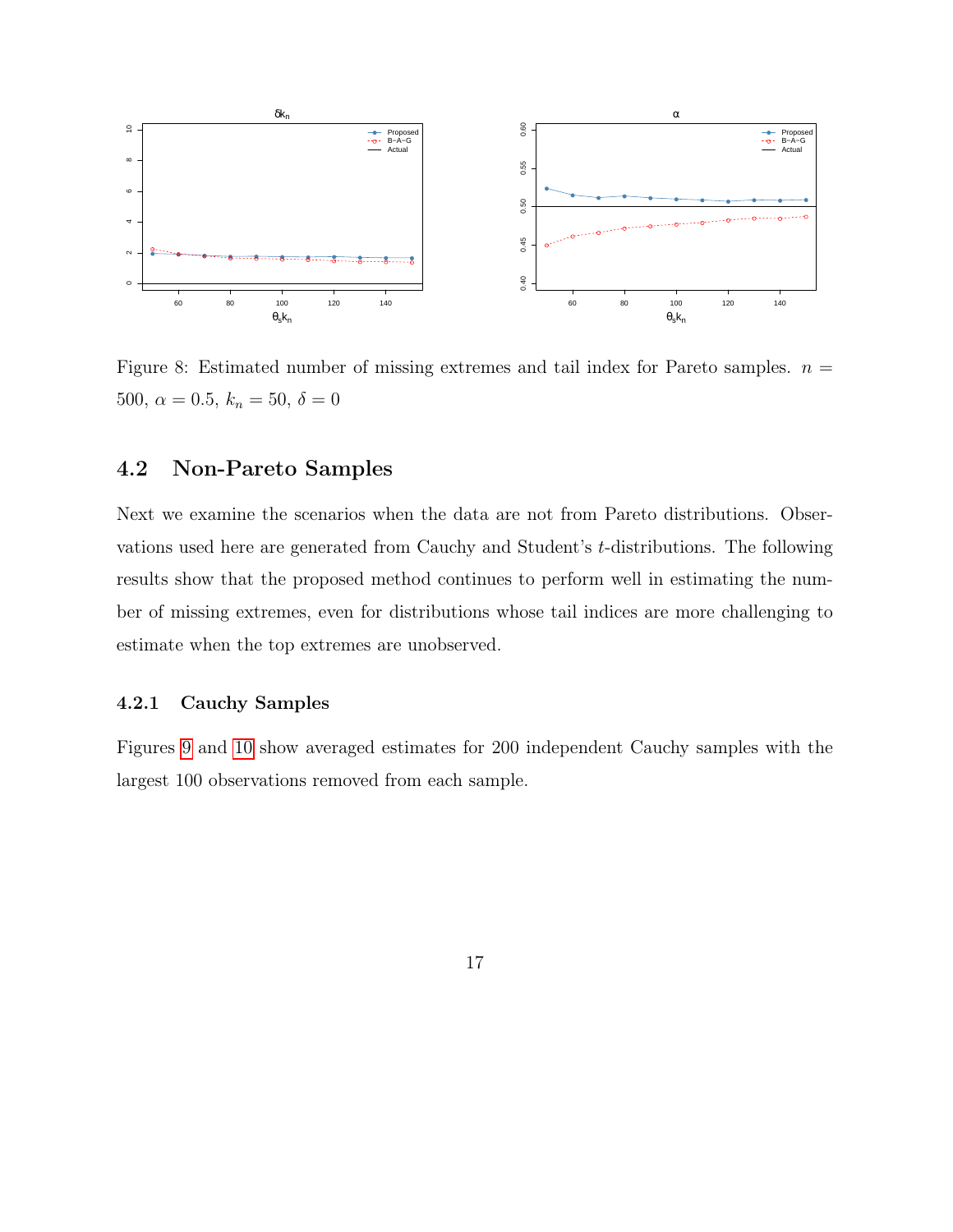

<span id="page-17-0"></span>Figure 9: Estimated number of missing extremes and  $\sqrt{\text{MSE}}$  for Cauchy samples.  $n = 2000$ ,  $\alpha = 1, k_n = 100, \delta = 1$ 



<span id="page-17-1"></span>Figure 10: Estimated tail index and  $\sqrt{\text{MSE}}$  for Cauchy samples.  $n = 2000, \alpha = 1, k_n = 100$ ,  $\delta = 1$ 

Figure [11](#page-18-0) shows the estimates for 200 independent Cauchy samples without any extremes missing. Both methods produce accurate results for the zero number of missing extremes and the tail index.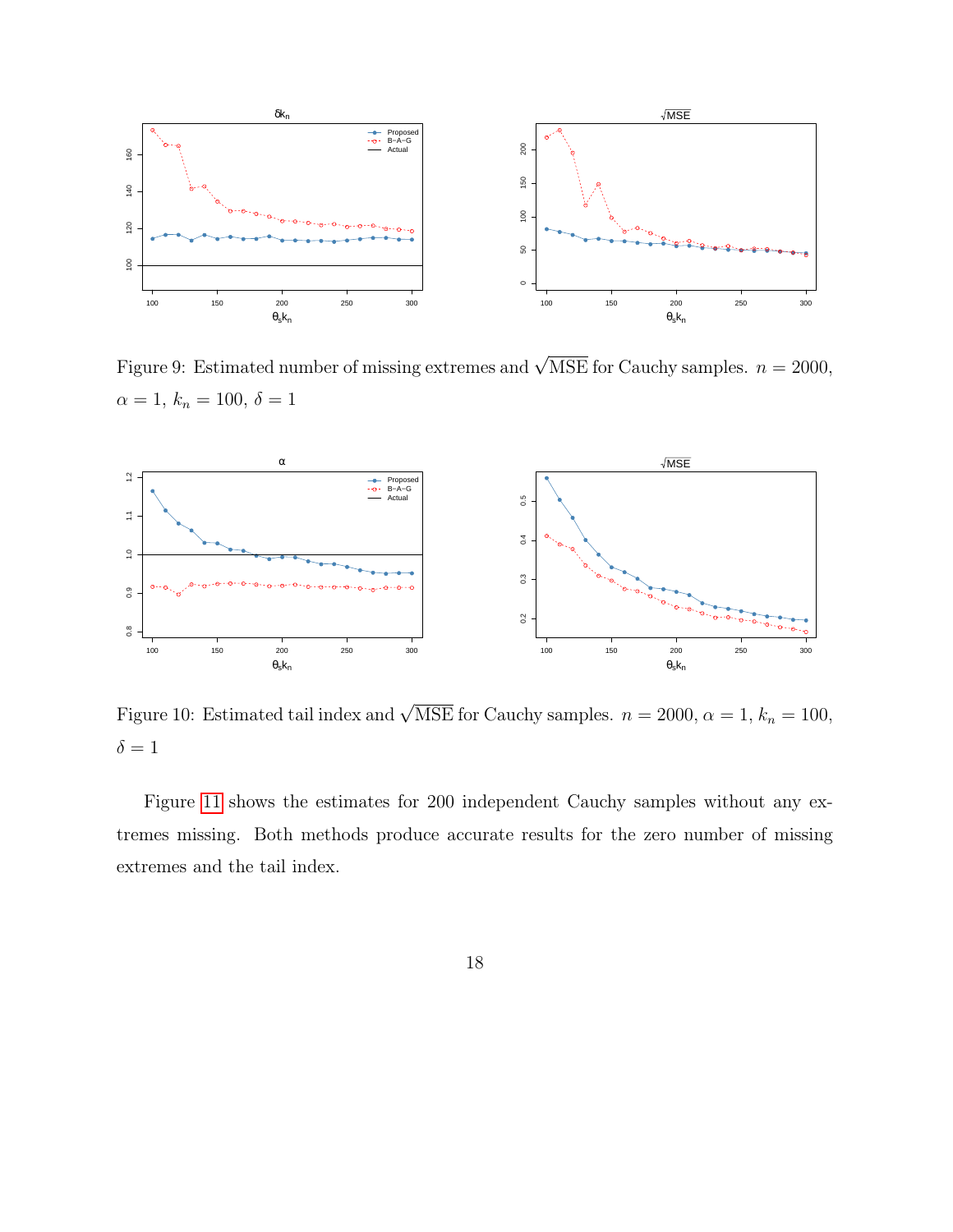

<span id="page-18-0"></span>Figure 11: Estimated number of missing extremes and tail index for Cauchy samples.  $n = 2000, \, \alpha = 1, \, k_n = 100, \, \delta = 0$ 

#### 4.2.2 Student's  $t_{2.5}$  Samples

Figures [12](#page-18-1) and [13](#page-19-1) show the estimates for 200 independent samples from the Student's tdistribution with degrees of freedom  $df = 2.5$ . The tail index  $\alpha = df$ . In each sample there are  $n = 10000$  observations originally. Let  $k_n = 200$  and  $\delta = 1$  so that the largest 200 observations have been removed from each of the original samples.



<span id="page-18-1"></span>Figure 12: Estimated number of missing extremes and  $\sqrt{\text{MSE}}$  for Student's  $t_{2.5}$  samples.  $n = 10000, \ \alpha = 2.5, \ k_n = 200, \ \delta = 1$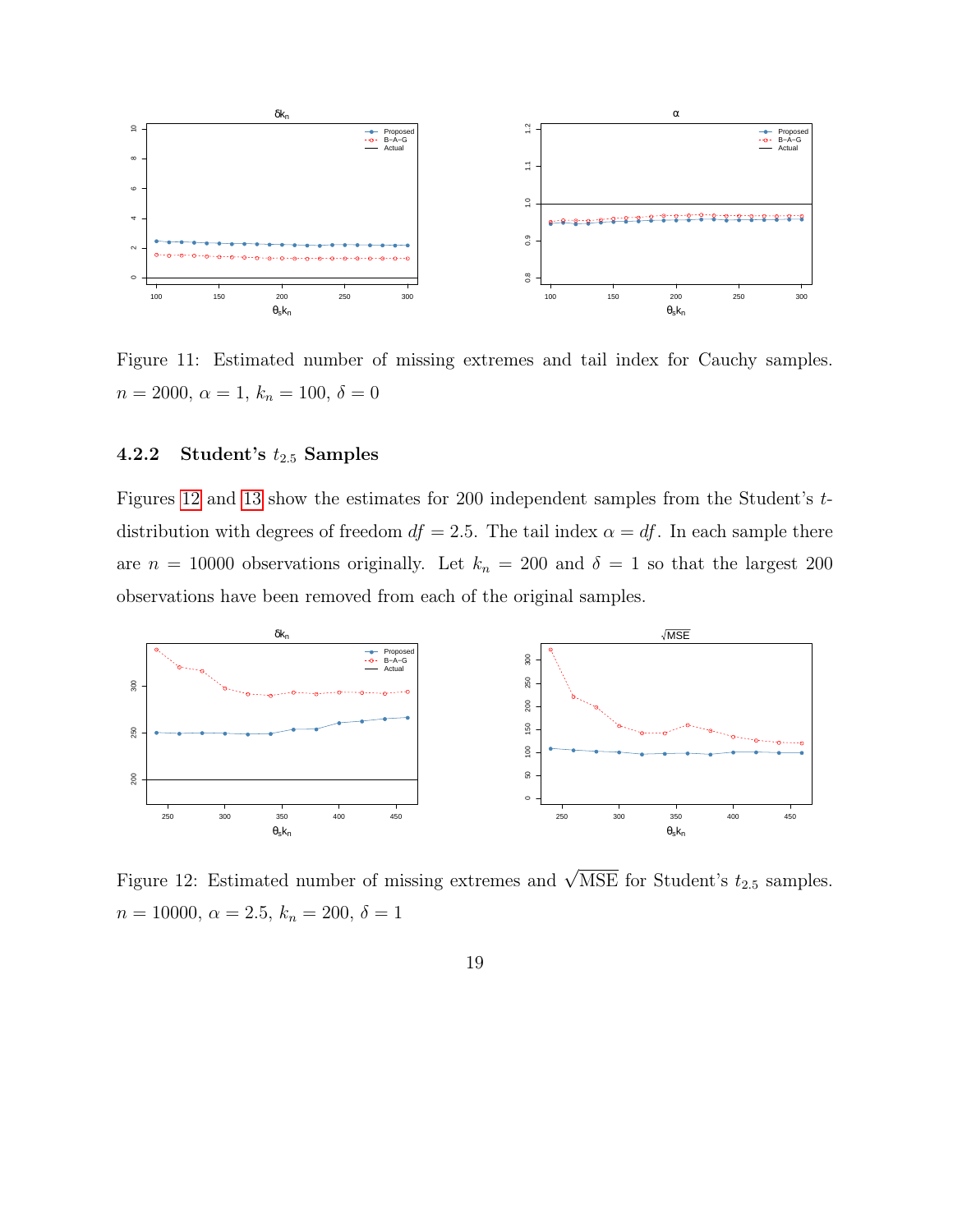

<span id="page-19-1"></span>Figure 13: Estimated tail index and  $\sqrt{\text{MSE}}$  for Student's  $t_{2.5}$  samples.  $n = 10000, \alpha = 2.5$ ,  $k_n = 200, \, \delta = 1$ 

## <span id="page-19-0"></span>5 Applications

We now apply the proposed method to real data. In practice, the number of missing extreme values and the reason for their absence are usually unknown. The consistency of an estimation procedure can be tested by artificially removing a number of additional extremes from the observed data. Consistency requires that, in a certain range, such additional removal should not have a major effect on the estimated tail index. Further, the estimated number of the originally missing upper order statistics should stay, approximately, the same after accounting for the artificially removed observations. Here we examine a massive Google+ social network dataset and a moderate-sized earthquake fatality dataset, and in both cases the proposed procedure provides reasonable results.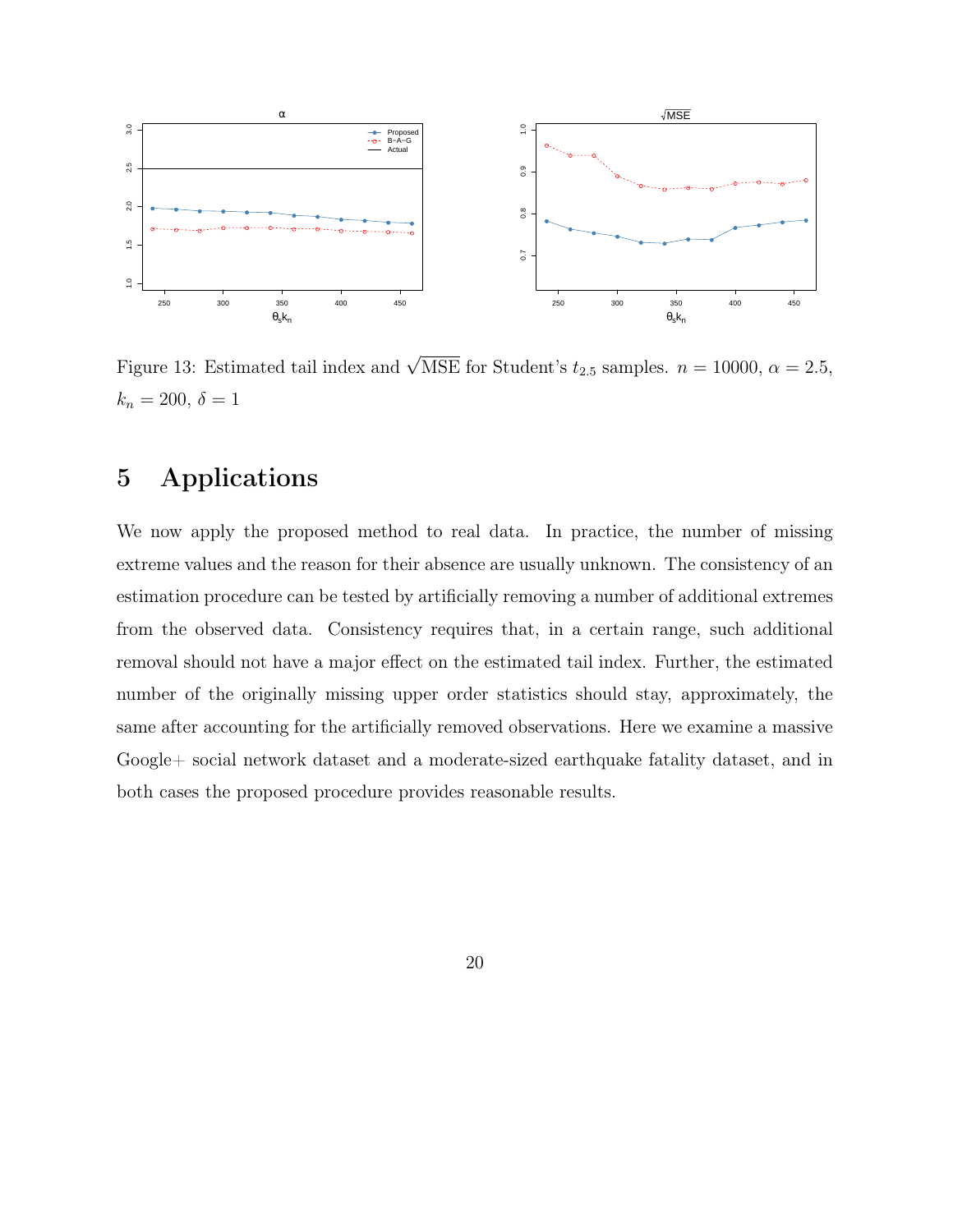#### $5.1 \quad \text{Google}+$

We first apply our method to the data from the Google + social network introduced in Section [1.](#page-2-1) The data contain one of the largest weakly connected components of a snapshot of the network taken on October 19, 2012. A weakly connected component of the network is created by treating the network as undirected and finding all nodes that can be reached from a randomly selected initial node. There are 76,438,791 nodes and 1,442,504,499 edges in this component. The quantities of interest are the in- and out-degrees of nodes in the network, which often exhibit heavy-tailed properties (see, for example, [Newman 2010\)](#page-39-3).

We use, as the data set for estimation purposes, the largest 5000 values of the in-degree. We choose  $k_n = 200$ . Next, we repeat the estimation procedure after artificially removing 400 largest of the 5000 values of the in-degree. In the estimation, we start from  $\theta_1 = 1/k_n$ and let  $\theta_i = \theta_{i-1} + 1/k_n$  for  $1 \le i \le s$ . As in the simulation studies, we consider a sequence of different endpoints  $\theta_s k_n$  and obtain estimates corresponding to different values of  $\theta_s k_n$ . For comparison, we also apply the estimation procedure of [Beirlant et al.](#page-38-1) [\(2016a\)](#page-38-1) to the dataset.

Figures [14](#page-21-0) and [15](#page-21-1) show, respectively, the estimates of the number of missing extremes and the tail index of the in-degree, before and after the artificial removal. It can be seen by comparing the plots on the left and right panels of Figure [14](#page-21-0) that the estimates by the proposed method reflect reasonably well the additional removal of 400 top values. The tail index is mostly estimated to be in the range of  $0.5 - 0.6$  and the estimates are reasonably consistent before and after the artificial removal (Figure [15\)](#page-21-1).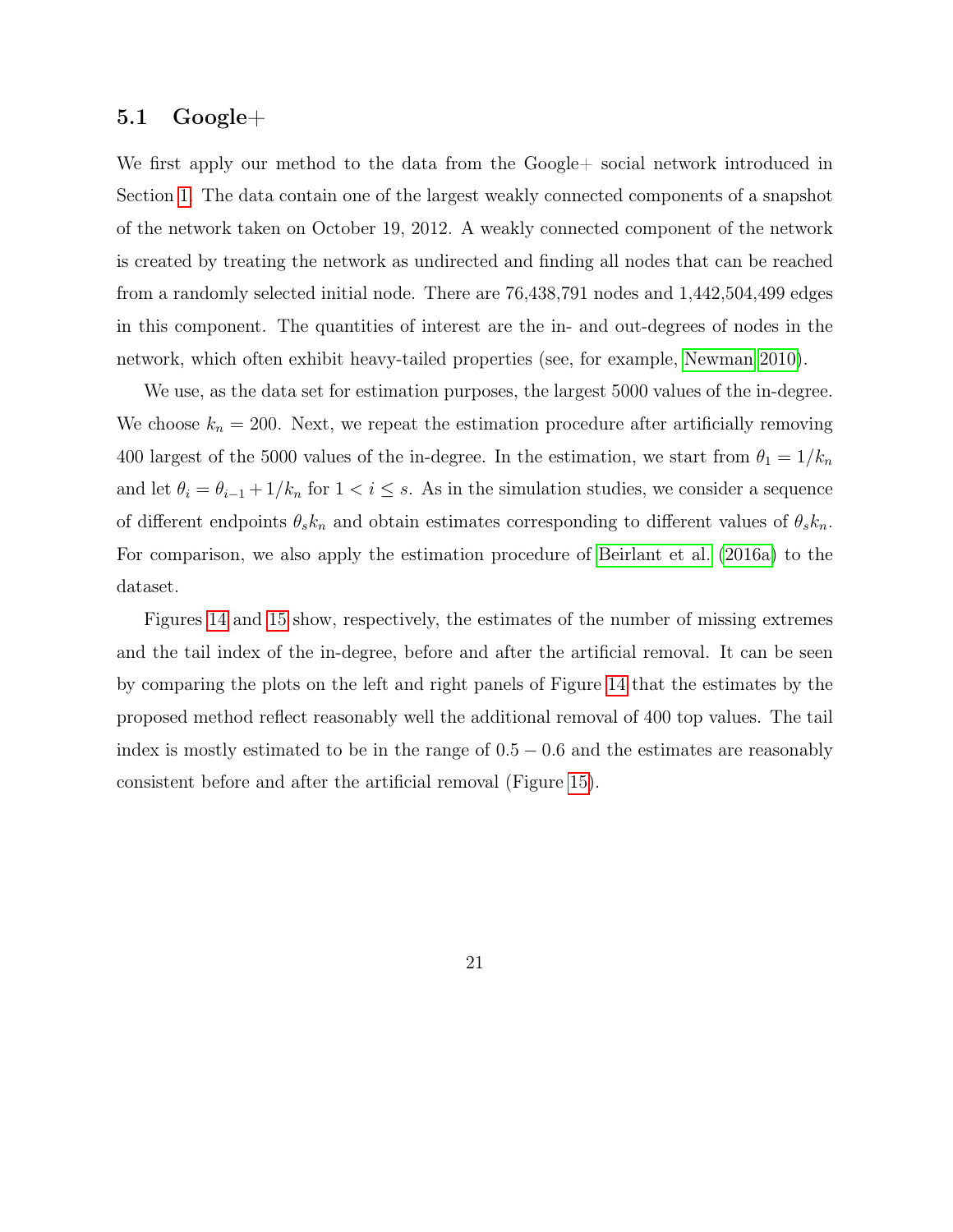

<span id="page-21-0"></span>Figure 14: Estimated number of missing extremes. Left: with the original 5000 observations. Right: top 400 values removed



<span id="page-21-1"></span>Figure 15: Estimated tail index. Left: with the original 5000 observations. Right: top 400 values removed

### 5.2 Earthquakes

While power-law distributions are widely used to model natural disasters such as earthquakes, forest fires and floods, some studies [\(Burroughs and Tebbens 2001a,](#page-38-3)[b,](#page-38-4) [2002,](#page-39-5) [Clark](#page-39-6) [2013,](#page-39-6) [Beirlant et al. 2016a,](#page-38-1)[b\)](#page-38-2) have observed evidence of truncation in the data available for such events. Causes for the truncation are complex. Possible explanations include physical

22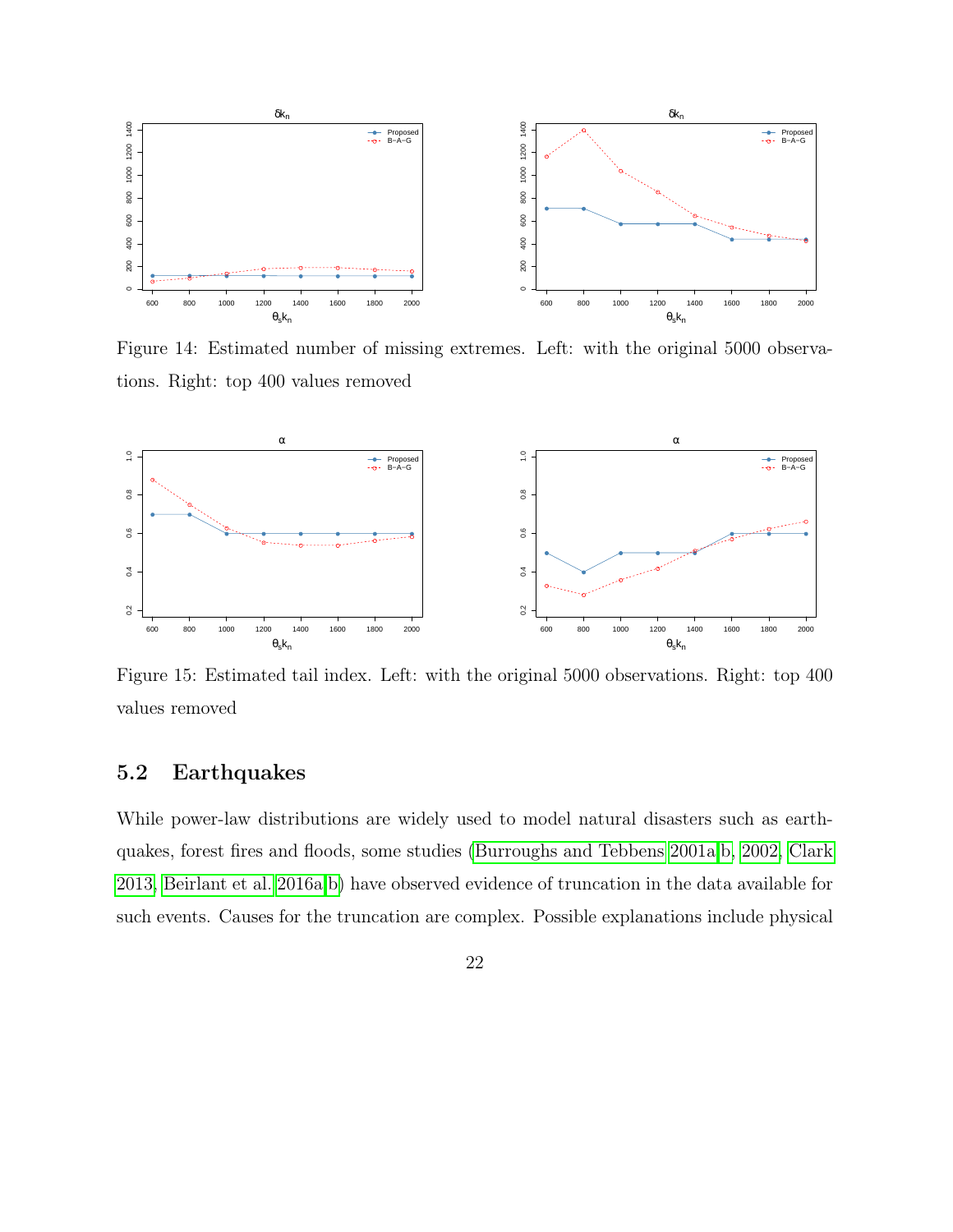limitations on the magnitude of the events [\(Clark 2013\)](#page-39-6), spatial and temporal sampling limitations and changes in the mechanisms of the events [\(Burroughs and Tebbens 2001a,](#page-38-3)[b,](#page-38-4) [2002\)](#page-39-5). In addition, improved detection and rescue techniques might have led to reduction in disaster-related fatalities occurred in recent years.

We apply our method to the dataset of earthquake fatalities ([http://earthquake.](http://earthquake.usgs.gov/earthquakes/world/world_deaths.php) [usgs.gov/earthquakes/world/world\\_deaths.php](http://earthquake.usgs.gov/earthquakes/world/world_deaths.php)) published by the U.S. Geological Survey, which was also used for demonstration in [Beirlant et al.](#page-38-1) [\(2016a\)](#page-38-1). The dataset is of moderate sample size. It contains information of 125 earthquakes causing 1,000 or more deaths from 1900 to 2014. In the estimation procedure we choose  $k_n = 10$ . Initially the procedure is applied to the original data set. Then we repeat the procedure after artificially removing 10 largest of the 125 values. In the estimation, we start from  $\theta_1 = 1/k_n$  and let  $\theta_i = \theta_{i-1} + 1/k_n$  for  $1 < i \leq s$ . We consider a sequence of different endpoints  $\theta_s k_n$  and estimate the number of missing extremes and the tail index with different values of  $\theta_s k_n$ . Since the top  $k$  order statistics in the data after removing the top 10 extreme values are the top  $k+10$  in the original data without the 10 largest observations, in comparing results before and after the removal, the range of  $\theta_s k_n$  for the data after the removal is shifted to the left by 10.

Figures [16](#page-23-0) and [17](#page-23-1) show the estimates of the number of missing extremes and the tail index of the fatalities. After removing the top 10 earthquakes with the most fatalities, the estimates by the proposed method reflect reasonably well the additional removal (see the left and right panels of Figure [16\)](#page-23-0). The estimates of the tail index are reasonably consistent and remain to be in the range of  $0.25 - 0.3$  after the additional removal (Figure [17\)](#page-23-1).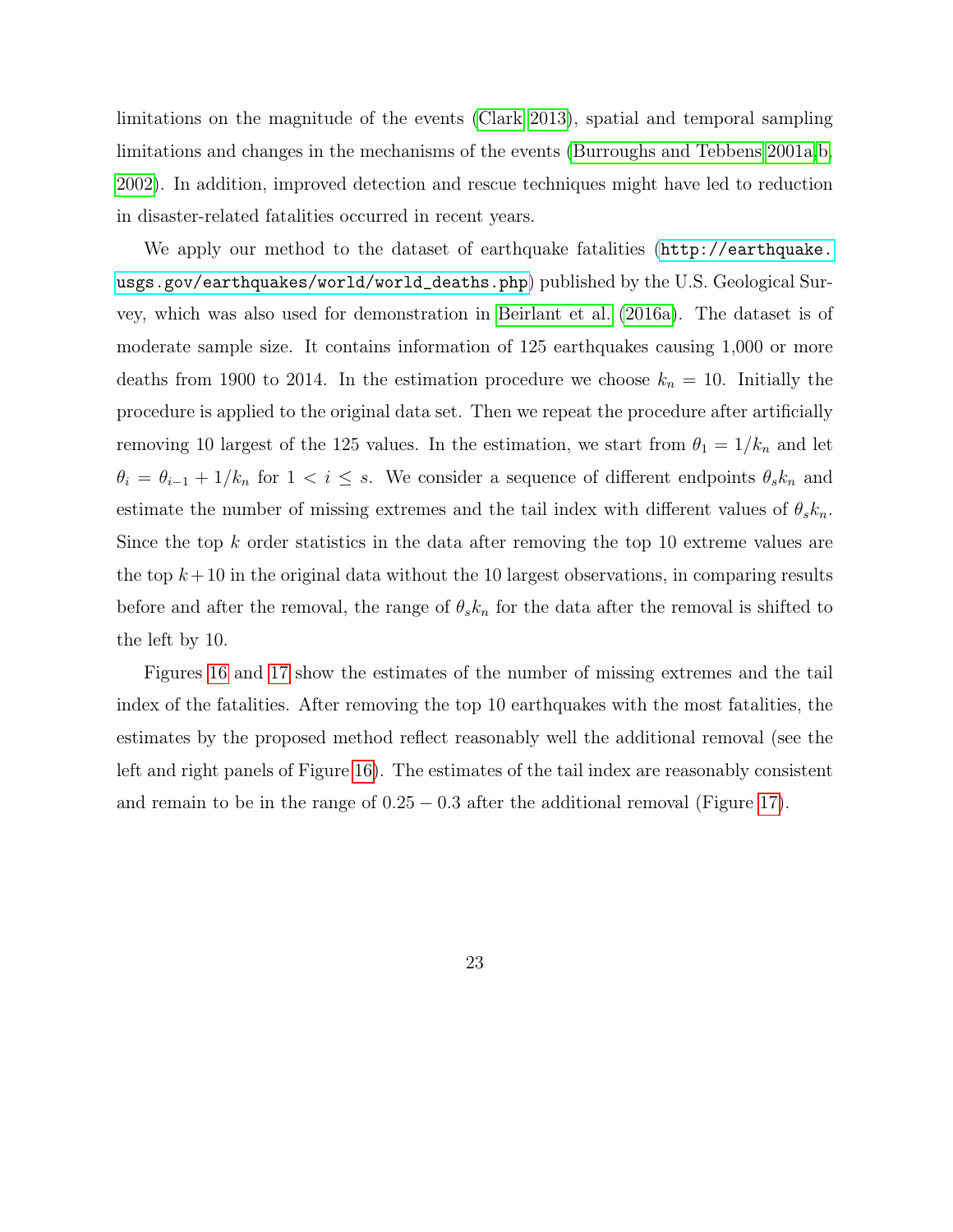

<span id="page-23-0"></span>Figure 16: Estimated number of missing extremes. Left: with the original 125 observations. Right: with top 10 values removed



<span id="page-23-1"></span>Figure 17: Estimated tail index. Left: with the original 125 observations. Right: with top 10 values removed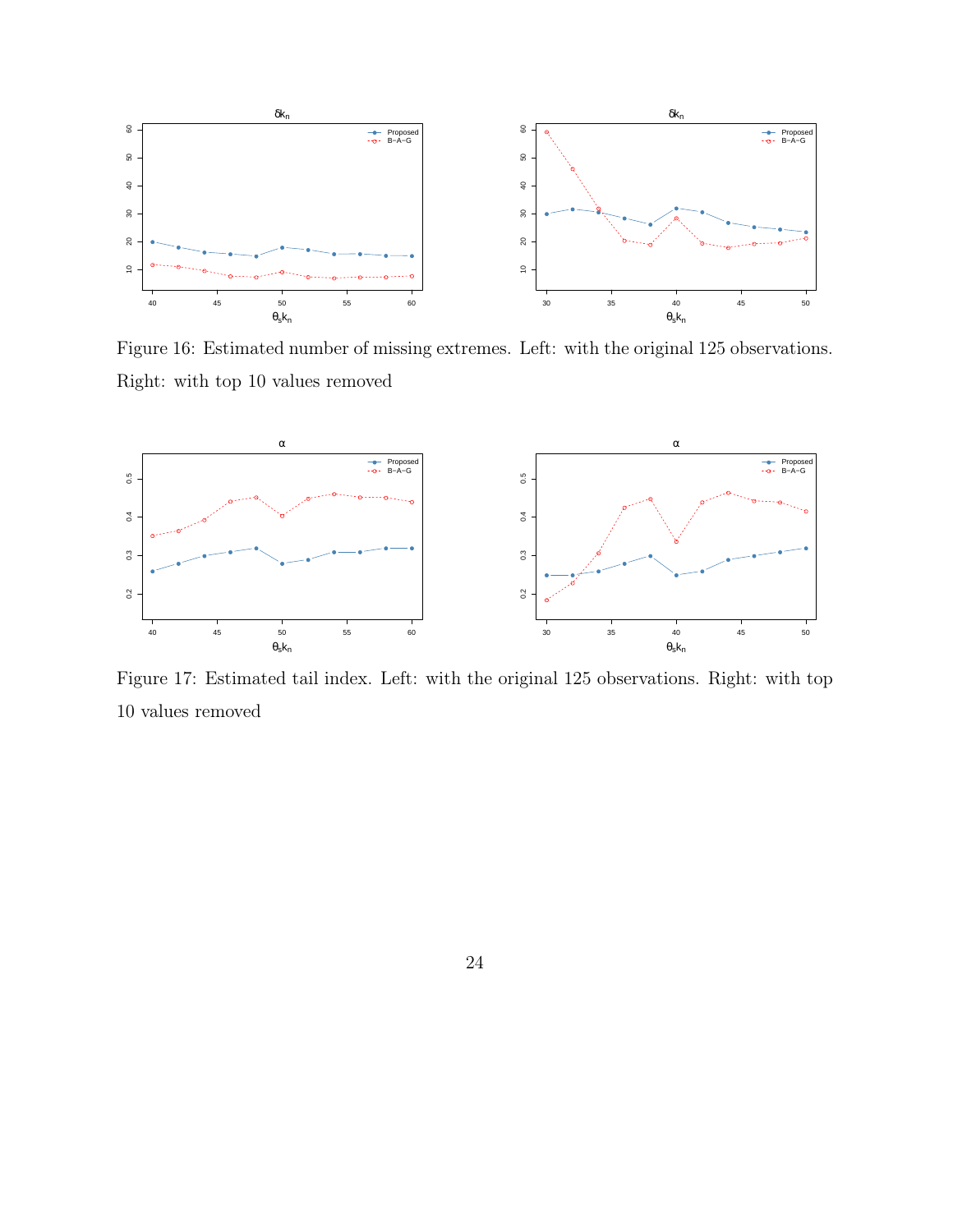# Appendix

In the following we address the technical details of the proof of Theorem 2.1. Before proving the main result, we establish some preliminary results. Suppose  $X_1, X_2, \ldots$  are iid Pareto random variables with distribution function  $F(x) = 1 - x^{-\alpha}$  for  $x \ge 1$  and 0 otherwise, where  $\alpha \in (0,\infty)$ . Since  $E_i := \alpha \log X_i$  are iid exponential random variables with mean 1, we have

$$
H_n(\delta,\theta) = \frac{1}{\alpha} \frac{1}{\lfloor \theta k_n \rfloor} \sum_{i=1}^{\lfloor \theta k_n \rfloor} E_{(n-\lfloor \delta k_n \rfloor - i+1)} - E_{(n-\lfloor \delta k_n \rfloor - \lfloor \theta k_n \rfloor)}
$$

where  $E_{(1)} \leq E_{(2)} \leq \cdots \leq E_{(n)}$  are increasing order statistics of  $E_i, \ldots, E_n$ . Applying Rényi's representation [\(de Haan and Ferreira 2006\)](#page-39-2),

$$
\{E_{(i)}\}_{i=1}^n \stackrel{d}{=} \left\{ \sum_{j=1}^i \frac{1}{n-j+1} E_j \right\}_{i=1}^n, \tag{9}
$$

so that for all  $\delta \geq 0$  and  $\theta \geq 1/k_n$ ,

$$
H_n(\delta, \theta) = \frac{1}{\alpha} \frac{1}{\lfloor \theta k_n \rfloor} \sum_{i=1}^{\lfloor \theta k_n \rfloor} E_{(n-\lfloor \delta k_n \rfloor - i+1)} - E_{(n-\lfloor \delta k_n \rfloor - \lfloor \theta k_n \rfloor)}
$$
  
\n
$$
\stackrel{d}{=} \frac{1}{\alpha} \frac{1}{\lfloor \theta k_n \rfloor} \sum_{i=1}^{\lfloor \theta k_n \rfloor} \sum_{j=n-\lfloor \delta k_n \rfloor - \lfloor \theta k_n \rfloor + 1}^{n-\lfloor \delta k_n \rfloor - i+1} \frac{1}{n-j+1} E_j
$$
  
\n
$$
= \frac{1}{\alpha} \frac{1}{\lfloor \theta k_n \rfloor} \sum_{i=n-\lfloor \delta k_n \rfloor - \lfloor \theta k_n \rfloor + 1}^{n-\lfloor \delta k_n \rfloor - \lfloor \theta k_n \rfloor + 1} \sum_{j=n-\lfloor \delta k_n \rfloor - \lfloor \theta k_n \rfloor + 1}^{i} \frac{1}{n-j+1} E_j
$$
  
\n
$$
= \frac{1}{\alpha} \frac{1}{\lfloor \theta k_n \rfloor} \sum_{j=n-\lfloor \delta k_n \rfloor - \lfloor \theta k_n \rfloor + 1}^{n-\lfloor \delta k_n \rfloor} \frac{n - \lfloor \delta k_n \rfloor - j + 1}{n-j+1} E_j.
$$
 (10)

<span id="page-24-1"></span>**Lemma 5.1.** Suppose  $X_1, X_2, \ldots$  are iid Pareto random variables with distribution function  $F(x) = 1 - x^{-\alpha}$  for  $x \ge 1$  and 0 otherwise, where  $\alpha \in (0, \infty)$ . Let

$$
W_n(\delta, \theta) = \alpha \sqrt{k_n} (H_n(\delta, \theta) - EH_n(\delta, \theta)), \qquad (11)
$$

<span id="page-24-0"></span>25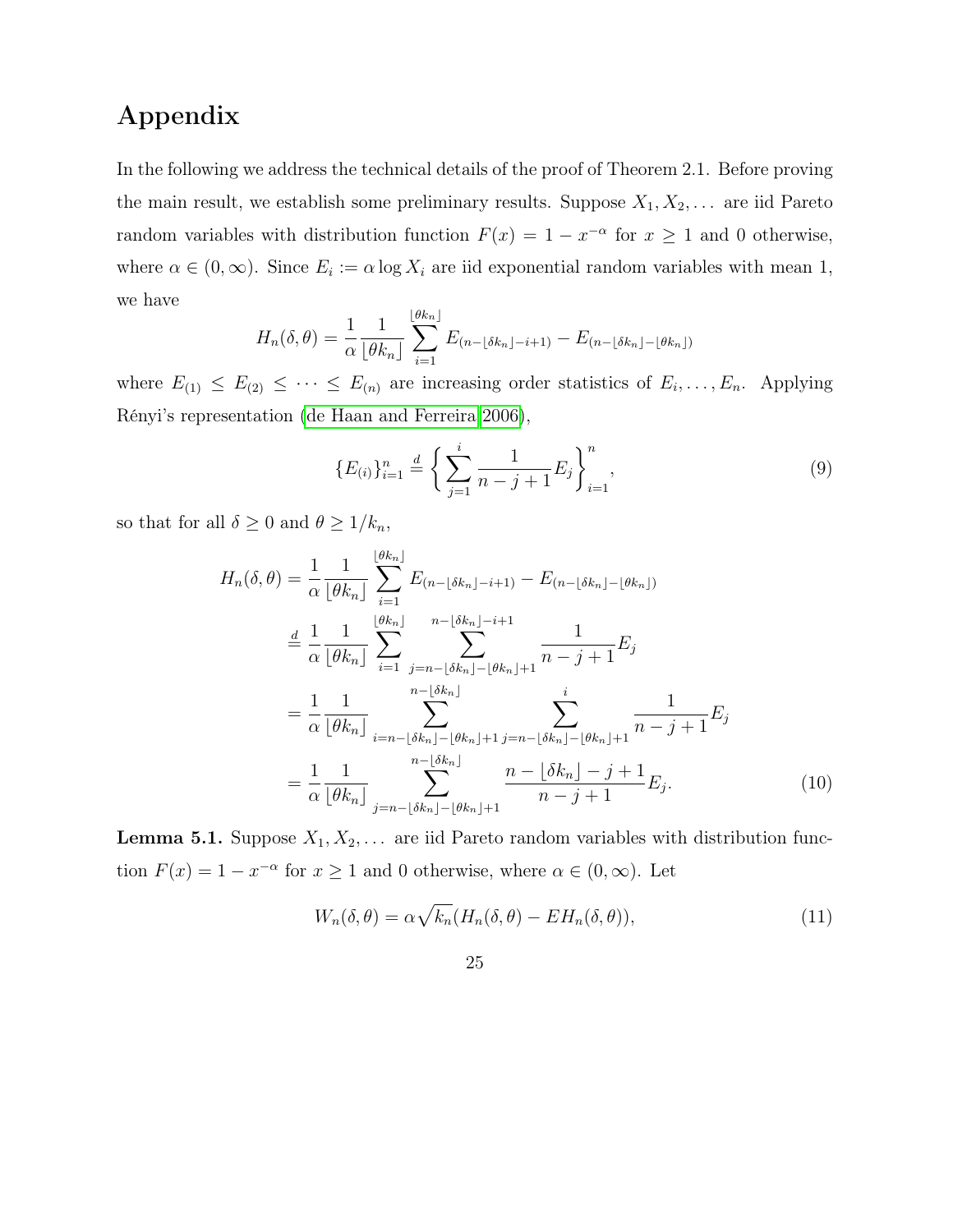then as  $n \to \infty$ ,

$$
W_n(\cdot,\cdot) \stackrel{\text{fidi}}{\rightarrow} G(\cdot,\cdot),
$$

where  $\stackrel{\text{fidi}}{\rightarrow}$  is convergence in finite dimensional distributions and G is as in Theorem [\(2.1\)](#page-7-0). *Proof.* By [\(10\)](#page-24-0), the distribution of the process  $\{W_n(\delta, \theta)\}\$ is the same as the distribution of the process

$$
\frac{\sqrt{k_n}}{\lfloor \theta k_n \rfloor} \sum_{j=n-\lfloor \delta k_n \rfloor - \lfloor \theta k_n \rfloor + 1}^{n-\lfloor \delta k_n \rfloor} \frac{n-\lfloor \delta k_n \rfloor - j + 1}{n-j+1} (E_j - 1).
$$

For any  $\theta>0,$   $\delta\geq 0$  and  $\epsilon>0,$ 

$$
E\bigg[\sum_{j=n-\lfloor\delta k_n\rfloor-\lfloor\theta k_n\rfloor+1}^{n-\lfloor\delta k_n\rfloor}\left(\frac{n-\lfloor\delta k_n\rfloor-j+1}{n-j+1}\right)^{2+\epsilon}(E_j-1)^{2+\epsilon}\bigg]\leq\theta k_nE(E_1-1)^{2+\epsilon}=Ck_n,
$$

where  $C = \theta E (E_1 - 1)^{2+\epsilon}$  is a finite constant, and

$$
\operatorname{Var}\left(\sum_{j=n-\lfloor\delta k_n\rfloor-\lfloor\theta k_n\rfloor+1}^{n-\lfloor\delta k_n\rfloor} \frac{n-\lfloor\delta k_n\rfloor-j+1}{n-j+1}(E_j-1)\right) = \operatorname{Var}\left(\sum_{j=1}^{\lfloor\theta k_n\rfloor} \frac{j}{j+\lfloor\delta k_n\rfloor} E_j\right)
$$

$$
= \sum_{j=1}^{\lfloor\theta k_n\rfloor} \left(\frac{j}{j+\lfloor\delta k_n\rfloor}\right)^2 = \lfloor\theta k_n\rfloor - 2\lfloor\delta k_n\rfloor \sum_{j=1}^{\lfloor\theta k_n\rfloor} \frac{1}{j+\lfloor\delta k_n\rfloor} + \lfloor\delta k_n\rfloor^2 \sum_{j=1}^{\lfloor\theta k_n\rfloor} \left(\frac{1}{j+\lfloor\delta k_n\rfloor}\right)^2. \tag{12}
$$

If  $\delta = 0$ , then [\(12\)](#page-25-0) is  $\lfloor \theta k_n \rfloor$ . If  $\delta > 0$ , then as  $n \to \infty$ ,

$$
\sum_{j=1}^{\lfloor \theta k_n \rfloor} \frac{1}{j + \lfloor \delta k_n \rfloor} = \sum_{j=\lfloor \delta k_n \rfloor + 1}^{\lfloor \delta k_n \rfloor + \lfloor \theta k_n \rfloor} \frac{1}{j} \to \log \left( \frac{\theta}{\delta} + 1 \right),
$$
  

$$
\sum_{j=1}^{\lfloor \theta k_n \rfloor} \left( \frac{1}{j + \lfloor \delta k_n \rfloor} \right)^2 = \sum_{j=\lfloor \delta k_n \rfloor + 1}^{\lfloor \delta k_n \rfloor + \lfloor \theta k_n \rfloor} \frac{1}{j^2} \sim \frac{1}{\lfloor \delta k_n \rfloor} - \frac{1}{\lfloor \delta k_n \rfloor + \lfloor \theta k_n \rfloor},
$$

and hence there exists a finite constant  $C'$ , such that

$$
\operatorname{Var}\bigg(\sum_{j=n-\lfloor\delta k_n\rfloor-\lfloor\theta k_n\rfloor+1}^{n-\lfloor\delta k_n\rfloor} \frac{n-\lfloor\delta k_n\rfloor-j+1}{n-j+1}(E_j-1)\bigg) \sim C'k_n.
$$

<span id="page-25-0"></span>26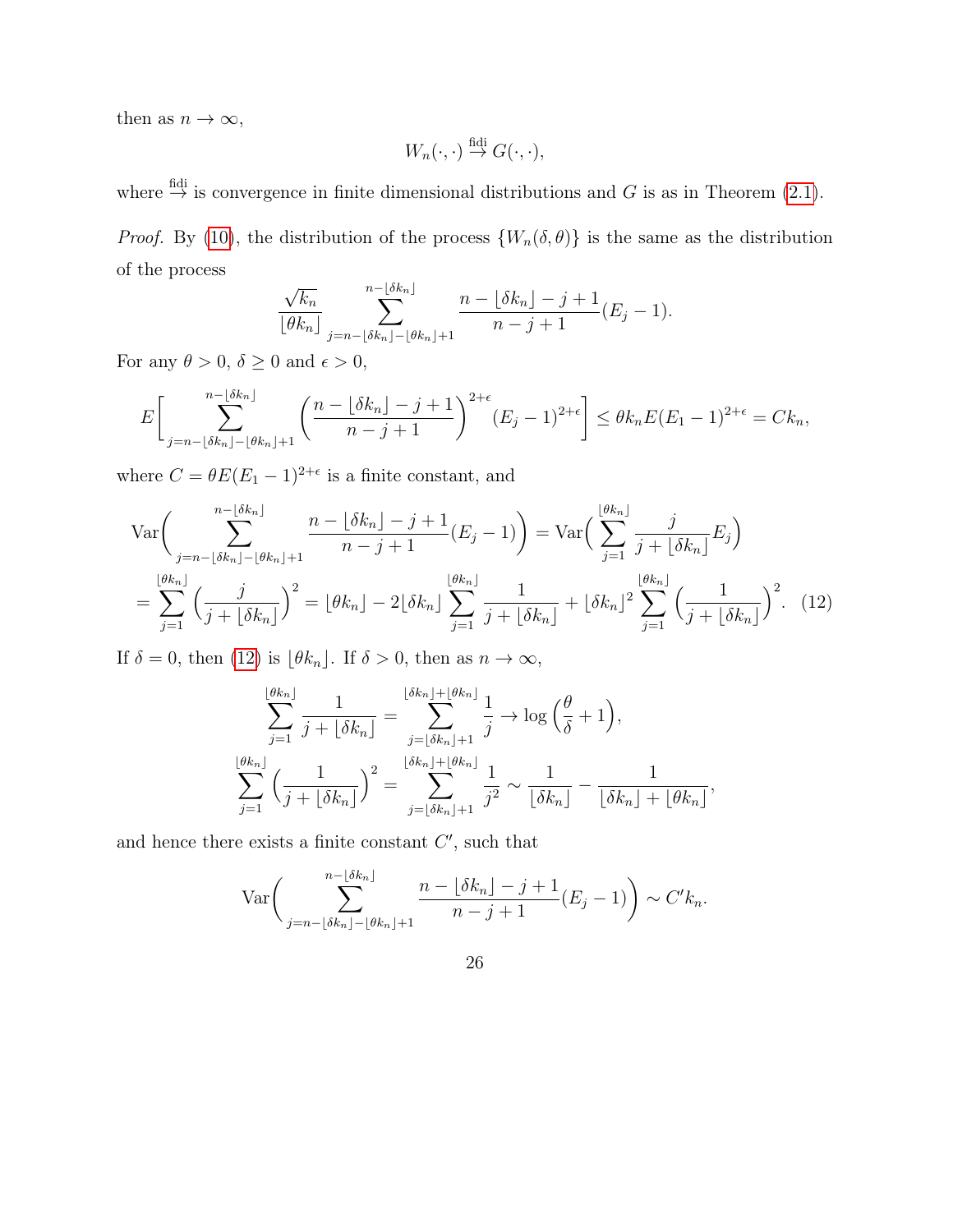Since  $C k_n / (C' k_n)^{1+\epsilon/2} \to 0$  as  $n \to \infty$ , it follows by the Lyapunov central limit theorem that

$$
\frac{\sqrt{k_n}}{\lfloor \theta k_n \rfloor} \sum_{j=n-\lfloor \delta k_n \rfloor - \lfloor \theta k_n \rfloor + 1}^{n-\lfloor \delta k_n \rfloor} \frac{n-\lfloor \delta k_n \rfloor - j + 1}{n-j+1} (E_j - 1)
$$
\n(13)

converges weakly to a Normal distribution with mean zero. Further by the multivariate Lyapunov central limit theorem, the finite dimensional distributions of  $W_n(\delta, \theta)$  converges to multivariate Normal distribution with mean zero. Assume that  $\delta_1 > \delta_2$  and put  $\delta_l + \theta_l =$  $(\delta_1 + \theta_1) \wedge (\delta_2 + \theta_2)$ . Then the covariance

$$
Cov(W_n(\delta_1, \theta_1), W_n(\delta_2, \theta_2))
$$
\n
$$
= \frac{k_n}{\lfloor \theta_1 k_n \rfloor \lfloor \theta_2 k_n \rfloor} E\Biggl[\sum_{j=n-\lfloor \delta_1 k_n \rfloor - \lfloor \theta_1 k_n \rfloor + 1}^{n-\lfloor \delta_1 k_n \rfloor} \frac{n - \lfloor \delta_1 k_n \rfloor - j + 1}{n - j + 1} (E_j - 1) \Biggr]
$$
\n
$$
\cdot \sum_{j=n-\lfloor \delta_2 k_n \rfloor - \lfloor \theta_2 k_n \rfloor + 1}^{n-\lfloor \delta_2 k_n \rfloor} \frac{n - \lfloor \delta_2 k_n \rfloor - j + 1}{n - j + 1} (E_j - 1) \Biggr]
$$
\n
$$
= \frac{k_n}{\lfloor \theta_1 k_n \rfloor \lfloor \theta_2 k_n \rfloor} \sum_{j=n-\lfloor \delta_1 k_n \rfloor - \lfloor \theta_1 k_n \rfloor + 1}^{n-\lfloor \delta_1 k_n \rfloor} \left(1 - \frac{\lfloor \delta_1 k_n \rfloor}{n - j + 1}\right) \left(1 - \frac{\lfloor \delta_2 k_n \rfloor}{n - j + 1}\right) + o(1)
$$
\n
$$
= \frac{k_n}{\lfloor \theta_1 k_n \rfloor \lfloor \theta_2 k_n \rfloor} \left( (\lfloor \delta_1 k_n \rfloor + \lfloor \theta_1 k_n \rfloor - \lfloor \delta_1 k_n \rfloor) \right)
$$
\n
$$
- (\lfloor \delta_1 k_n \rfloor + \lfloor \delta_2 k_n \rfloor) \sum_{j=n-\lfloor \delta_1 k_n \rfloor - \lfloor \theta_1 k_n \rfloor + 1}^{n-\lfloor \delta_1 k_n \rfloor} \frac{1}{(n - j + 1)^2} + o(1)
$$
\n
$$
\sim \frac{1}{\theta_1 \theta_2} \left( \delta_1 + \theta_1 - \delta_1 - (\delta_1 + \delta_2) \log \left( \frac{\delta_1 + \theta_1}{\delta_1} \right) + \delta_1 \delta_2 \left( \frac{1}{\delta_1} - \frac{1}{\delta_1 + \theta_1} \right) \Biggr).
$$

By Slutsky's theorem,

$$
W_n(\delta,\theta) \stackrel{\text{fidi}}{\rightarrow} G(\delta,\theta).
$$

$$
27\,
$$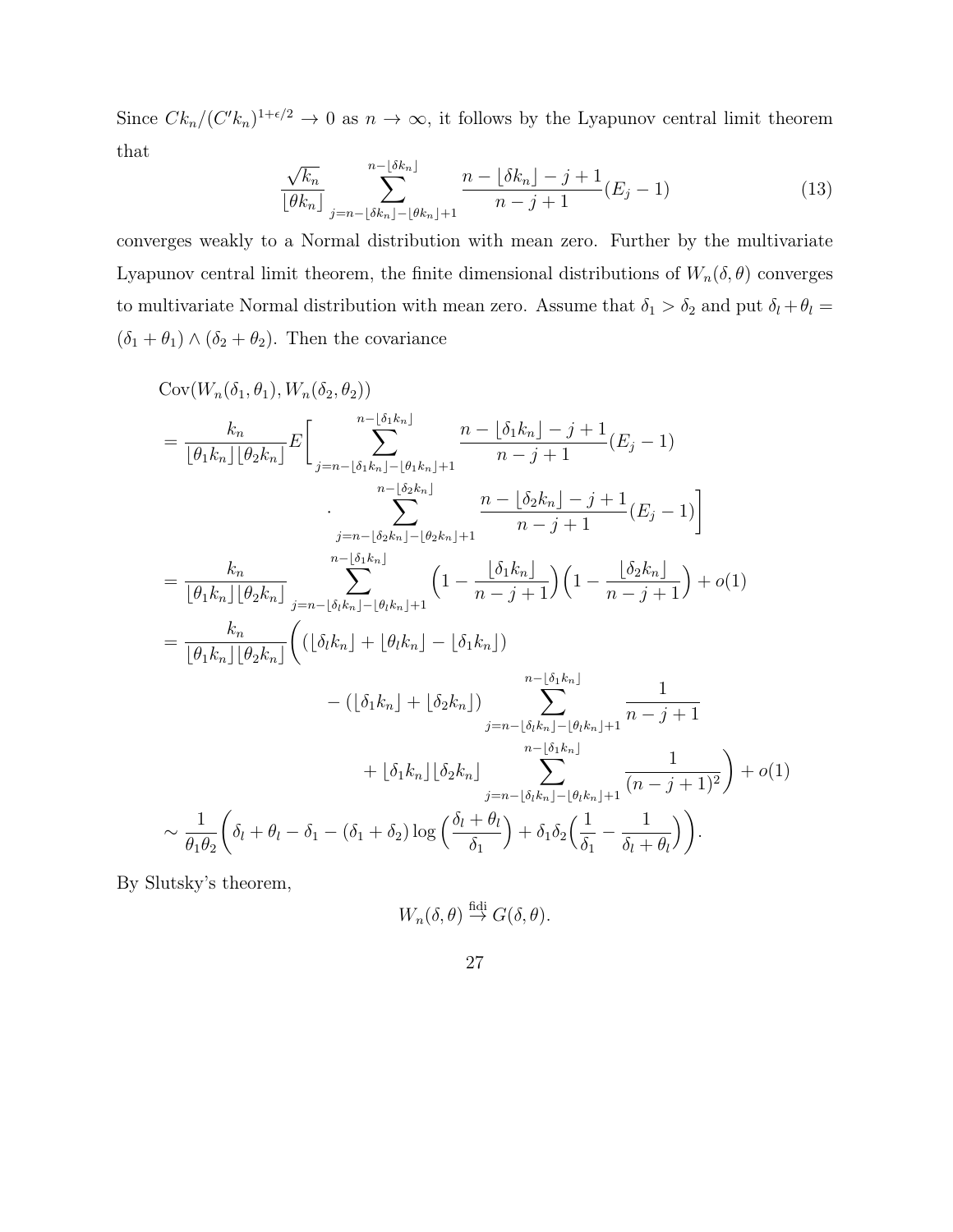The following lemma states that the process  $\{W_n(\delta, \theta)\}\$  satisfies a sufficient condition for tightness given by [Bickel and Wichura](#page-38-5) [\(1971\)](#page-38-5).

<span id="page-27-3"></span>**Lemma 5.2.** There exists a constant C, such that for all  $k_n \in \mathbb{N}$  and non-negative integers  $M_1, M_2, N_1, N_2$  satisfying  $M_1 < M_2$  and  $\epsilon k_n < N_1 < N_2$ , where  $\epsilon > 0$  is a fixed constant,

<span id="page-27-0"></span>
$$
E(|W(B)|^6) \le C\lambda(B)^{3/2}.
$$
\n(14)

 $\Box$ 

Here  $\lambda$  is the Lebesgue measure,  $B = (M_1/k_n, M_2/k_n] \times (N_1/k_n, N_2/k_n]$  and

$$
W(B) = W_n\left(\frac{M_2}{k_n}, \frac{N_2}{k_n}\right) - W_n\left(\frac{M_1}{k_n}, \frac{N_2}{k_n}\right) - \left(\frac{M_2}{k_n}, \frac{N_1}{k_n}\right) + W_n\left(\frac{M_1}{k_n}, \frac{N_1}{k_n}\right).
$$

In addition,

<span id="page-27-1"></span>
$$
E\left|W_n\left(\frac{M_2}{k_n}, \frac{N_1}{k_n}\right) - W_n\left(\frac{M_1}{k_n}, \frac{N_1}{k_n}\right)\right|^6 \le C\left(\frac{M_2 - M_1}{k_n}\right)^{3/2} \tag{15}
$$

and

<span id="page-27-2"></span>
$$
E\left|W_n\left(\frac{M_1}{k_n}, \frac{N_2}{k_n}\right) - W_n\left(\frac{M_1}{k_n}, \frac{N_1}{k_n}\right)\right|^6 \le C\left(\frac{N_2 - N_1}{k_n}\right)^{3/2}.
$$
 (16)

*Proof.* By  $(10)$ ,

$$
\left\{ W_n\left(\frac{M_p}{k_n}, \frac{N_q}{k_n}\right) \right\}_{p,q=1,2} \stackrel{d}{=} \left\{ \frac{\sqrt{k_n}}{N_q} \sum_{j=n-M_p-N_q+1}^{n-M_p} \frac{n-M_p-j+1}{n-j+1} (E_j-1) \right\}_{p,q=1,2},
$$

where  ${E_j}$  are iid standard exponential variables. For simplicity, let  $\tilde{E_j} = E_j - 1$  and

$$
C_{p,q}(j) = \frac{1}{N_q} \frac{n - M_p - j + 1}{n - j + 1}.
$$

First assume that  $M_2 - M_1 < N_2 - N_1$  and  $M_2 - M_1 < N_1$ . Then we have

$$
W(B) \stackrel{d}{=} \sqrt{k_n} \bigg[ \sum_{j=n-M_2-N_2+1}^{n-M_2} C_{2,2}(j) \tilde{E}_j - \sum_{j=n-M_2-N_1+1}^{n-M_2} C_{2,1}(j) \tilde{E}_j
$$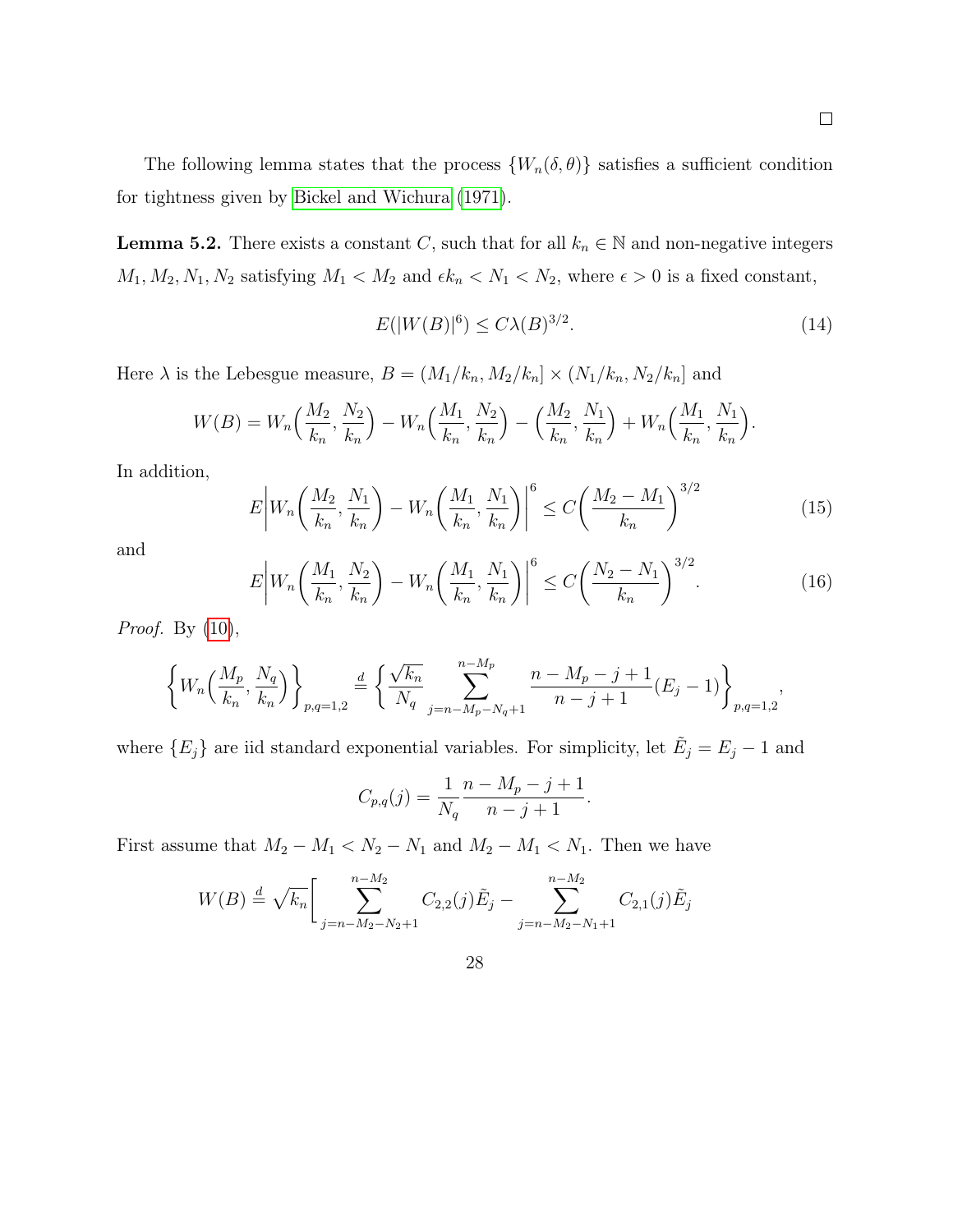$$
-\sum_{j=n-M_1-N_2+1}^{n-M_1} C_{1,2}(j)\tilde{E}_j + \sum_{j=n-M_1-N_1+1}^{n-M_1} C_{1,1}(j)\tilde{E}_j\Bigg]
$$
  
=  $\sqrt{k_n}\left[\sum_{j=n-M_2-N_2+1}^{n-M_1-N_2} C_{2,2}(j)\tilde{E}_j\right]$  (17)

<span id="page-28-0"></span>
$$
+\sum_{j=n-M_1-N_2+1}^{n-M_2-N_1} [C_{2,2}(j) - C_{1,2}(j)]\tilde{E}_j
$$
\n(18)

$$
+\sum_{j=n-M_2-N_1+1}^{n-M_1-N_1} [C_{2,2}(j) - C_{1,2}(j) - C_{2,1}(j)]\tilde{E}_j
$$
\n(19)

+ 
$$
\sum_{j=n-M_1-N_1+1}^{n-M_2} [C_{2,2}(j) - C_{1,2}(j) - C_{2,1}(j) + C_{1,1}(j)] \tilde{E}_j
$$
 (20)

$$
+\sum_{j=n-M_2+1}^{n-M_1} [C_{1,1}(j)-C_{1,2}(j)]\tilde{E}_j\bigg],\tag{21}
$$

and the ranges of the sums in  $(17) - (21)$  $(17) - (21)$  $(17) - (21)$  are disjoint. To show  $(14)$ , we need to examine the upper bound of

<span id="page-28-2"></span><span id="page-28-1"></span>
$$
\frac{k_n^3 (E|W(B)|^6)}{(M_2 - M_1)^{3/2} (N_2 - N_1)^{3/2}}.
$$
\n(22)

To further simplify the notation, introduce the following coefficients

$$
d_{j} = \begin{cases} \frac{k_{n}C_{2,2}(j)}{(M_{2}-M_{1})^{1/4}(N_{2}-N_{1})^{1/4}}, & n-M_{2}-N_{2}+1 \leq j \leq n-M_{1}-N_{2},\\ \frac{k_{n}(C_{2,2}(j)-C_{1,2}(j))}{(M_{2}-M_{1})^{1/4}(N_{2}-N_{1})^{1/4}}, & n-M_{1}-N_{2}+1 \leq j \leq n-M_{2}-N_{1},\\ \frac{k_{n}(C_{2,2}(j)-C_{1,2}(j)-C_{2,1}(j))}{(M_{2}-M_{1})^{1/4}(N_{2}-N_{1})^{1/4}}, & n-M_{2}-N_{1}+1 \leq j \leq n-M_{1}-N_{1},\\ \frac{k_{n}(C_{2,2}(j)-C_{1,2}(j)-C_{2,1}(j)+C_{1,1}(j))}{(M_{2}-M_{1})^{1/4}(N_{2}-N_{1})^{1/4}}, & n-M_{1}-N_{1}+1 \leq j \leq n-M_{2},\\ \frac{k_{n}(C_{1,1}(j)-C_{1,2}(j))}{(M_{2}-M_{1})^{1/4}(N_{2}-N_{1})^{1/4}}, & n-M_{2}+1 \leq j \leq n-M_{1}, \end{cases}
$$

so that [\(22\)](#page-28-2) becomes

$$
E\bigg[\sum_{j=n-M_2-N_2+1}^{n-M_1} d_j \tilde{E}_j\bigg]^6,
$$

29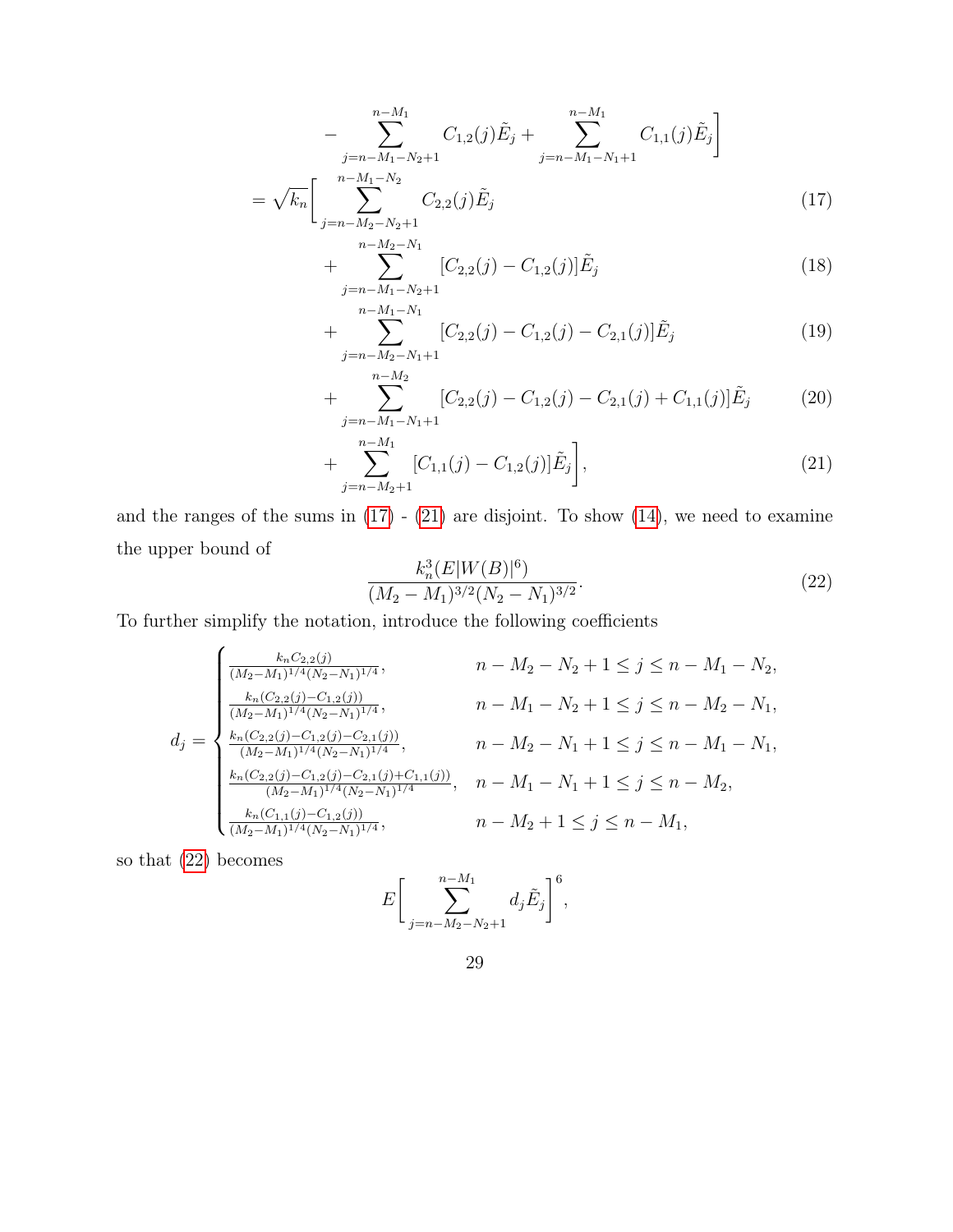which, by convexity, is bounded by

<span id="page-29-0"></span>
$$
K \cdot E \left[ \left( \sum_{j=n-M_2-N_2+1}^{n-M_1-N_2} d_j \tilde{E}_j \right)^6 + \left( \sum_{j=n-M_1-N_2+1}^{n-M_2-N_1} d_j \tilde{E}_j \right)^6 + \left( \sum_{j=n-M_2-N_1+1}^{n-M_1-N_2} d_j \tilde{E}_j \right)^6 + \left( \sum_{j=n-M_2+1}^{n-M_2} d_j \tilde{E}_j \right)^6 \right], \tag{23}
$$

where K is a constant independent of  $M_i$ ,  $N_i$  and  $k_n$ . For  $n-M_2-N_2+1 \leq j \leq n-M_1-N_2$ ,

$$
|d_j| = \left| \frac{k_n C_{2,2}(j)}{(M_2 - M_1)^{1/4} (N_2 - N_1)^{1/4}} \right| = \frac{k_n}{(M_2 - M_1)^{1/4} (N_2 - N_1)^{1/4}} \frac{1}{N_2} \frac{n - M_2 - j + 1}{n - j + 1}
$$
  

$$
\leq \frac{k_n}{(M_2 - M_1)^{1/4} (N_2 - N_1)^{1/4}} \frac{1}{M_2 + N_2} := \tilde{d}_1,
$$

for  $n - M_1 - N_2 + 1 \le j \le n - M_2 - N_1$ ,

$$
|d_j| = \left| \frac{k_n(C_{2,2}(j) - C_{1,2}(j))}{(M_2 - M_1)^{1/4}(N_2 - N_1)^{1/4}} \right| = \left| \frac{k_n}{(M_2 - M_1)^{1/4}(N_2 - N_1)^{1/4}} \frac{1}{N_2} \frac{M_1 - M_2}{n - j + 1} \right|
$$
  

$$
\leq \frac{k_n}{(M_2 - M_1)^{1/4}(N_2 - N_1)^{1/4}} \frac{1}{N_2} \frac{M_2 - M_1}{M_2 + N_1 + 1} := \tilde{d}_2,
$$

for all  $n - M_2 - N_1 + 1 \le j \le n - M_1 - N_1$ ,

$$
|d_j| = \left| \frac{k_n(C_{2,2}(j) - C_{1,2}(j) - C_{2,1}(j))}{(M_2 - M_1)^{1/4}(N_2 - N_1)^{1/4}} \right|
$$
  
= 
$$
\frac{k_n}{(M_2 - M_1)^{1/4}(N_2 - N_1)^{1/4}} \left( \frac{1}{N_2} \frac{M_2 - M_1}{n - j + 1} + \frac{1}{N_1} \frac{n - M_2 - j + 1}{n - j + 1} \right)
$$
  

$$
\leq \frac{k_n}{(M_2 - M_1)^{1/4}(N_2 - N_1)^{1/4}} \frac{1}{N_1} \frac{n - M_1 - j + 1}{n - j + 1}
$$
  

$$
\leq \frac{k_n}{(M_2 - M_1)^{1/4}(N_2 - N_1)^{1/4}} \frac{1}{N_1} \frac{(M_2 - M_1) + N_1}{M_2 + N_1} := \tilde{d}_3
$$

and for  $n - M_2 + 1 \le j \le n - M_1$ ,

$$
|d_j| = \left| \frac{k_n(C_{1,1}(j) - C_{1,2}(j))}{(M_2 - M_1)^{1/4}(N_2 - N_1)^{1/4}} \right|
$$

30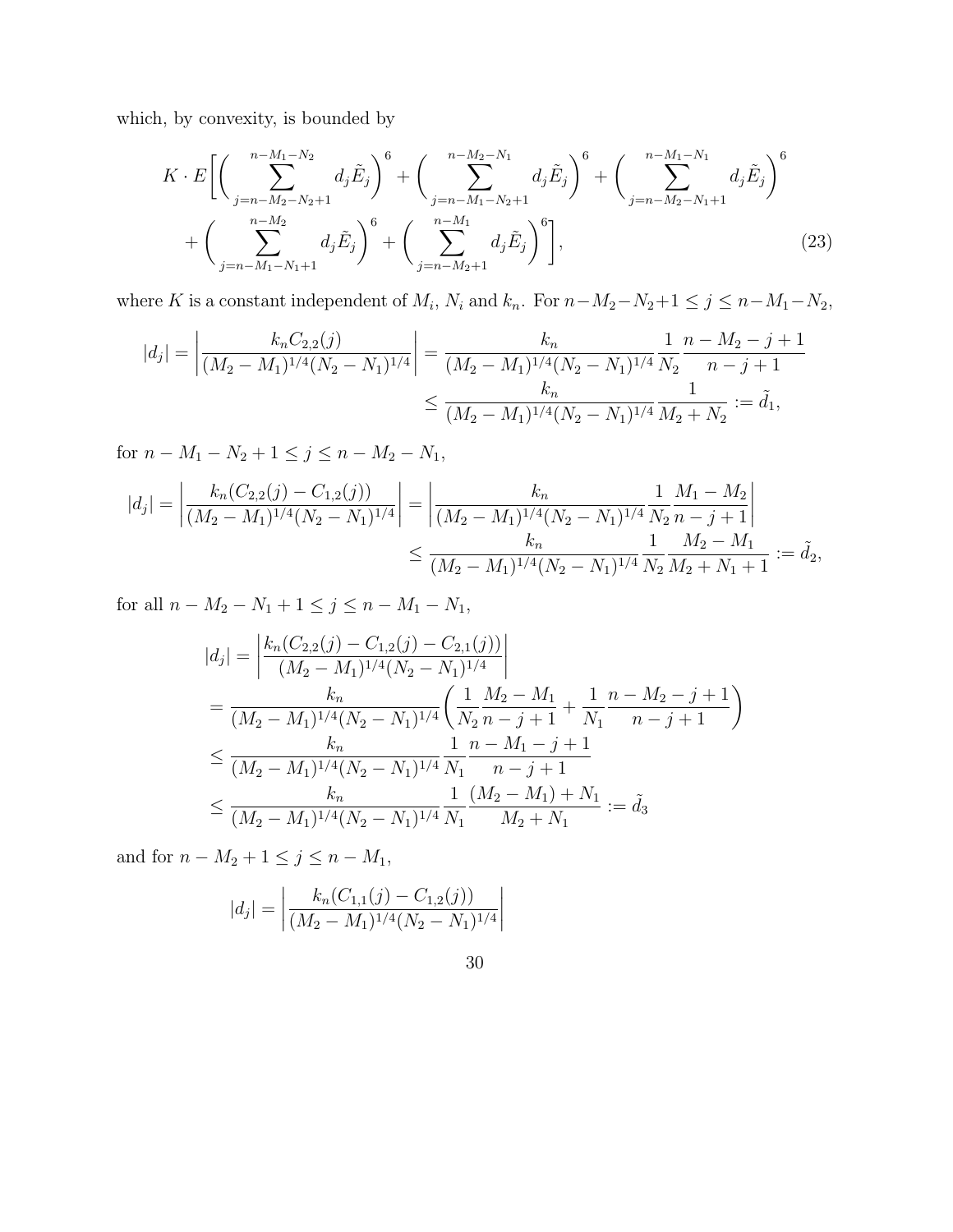<span id="page-30-0"></span>
$$
= \frac{k_n}{(M_2 - M_1)^{1/4}(N_2 - N_1)^{1/4}} \frac{n - M_1 - j + 1}{n - j + 1} \left(\frac{1}{N_1} - \frac{1}{N_2}\right)
$$
  

$$
\leq \frac{k_n}{(M_2 - M_1)^{1/4}(N_2 - N_1)^{1/4}} \frac{M_2 - M_1}{M_2} \frac{N_2 - N_1}{N_1 N_2} := \tilde{d}_5.
$$

Thus [\(23\)](#page-29-0) is bounded by

$$
K \cdot \left[ \tilde{d}_{1}^{6} E \left( \sum_{j=n-M_{2}-N_{2}+1}^{n-M_{1}-N_{2}} \tilde{E}_{j} \right)^{6} + \tilde{d}_{2}^{6} E \left( \sum_{j=n-M_{1}-N_{2}+1}^{n-M_{2}-N_{1}} \tilde{E}_{j} \right)^{6} + \tilde{d}_{3}^{6} E \left( \sum_{j=n-M_{2}-N_{1}+1}^{n-M_{1}-N_{1}} \tilde{E}_{j} \right)^{6} + E \left( \sum_{j=n-M_{1}-N_{1}+1}^{n-M_{2}} d_{j} \tilde{E}_{j} \right)^{6} + \tilde{d}_{3}^{6} E \left( \sum_{j=n-M_{2}+1}^{n-M_{1}} \tilde{E}_{j} \right)^{6} \right], \tag{24}
$$

Denote the number of  $\tilde{E}_j$  in the sum with coefficient  $d_j$  by  $s_i$ , then  $s_1 = s_3 = s_5 = M_2 - M_1$ and  $s_2 = (N_2 - N_1) - (M_2 - M_1)$ . Expanding terms in [\(24\)](#page-30-0), by the independence of the  $\tilde{E}_j$  and that  $E(\tilde{E}_j) = 0$ , the non-zero terms are those consist of the second and higher moments of  $\{\tilde{E}_j\}$  only. Therefore,

$$
\tilde{d}_1^6 E \bigg( \sum_{j=n-M_2-N_2+1}^{n-M_1-N_2} \tilde{E}_j \bigg)^6 \leq 6! \tilde{d}_1^6 \Big( E(\tilde{E}_j)^6 + s_1^2 E(\tilde{E}_j)^2 E(\tilde{E}_j)^4 + s_1^2 (E(\tilde{E}_j)^3)^2 + s_1^3 (E(\tilde{E}_j)^2)^3 \Big),
$$

and to show it is bounded by a constant, it suffices to show  $s_1\tilde{d}_1^2$  is bounded by a constant, as  $\tilde{d}_1$  is bounded and the moments of  $\tilde{E}_j$  are finite. For  $i = 1$ ,

$$
s_1\tilde{d}_1^2 = (M_2 - M_1) \frac{k_n^2}{(M_2 - M_1)^{1/2} (N_2 - N_1)^{1/2}} \frac{1}{(M_2 + N_2)^2} \le \frac{1}{\epsilon^2}.
$$

The same argument applies to  $i = 2, 3, 5$ . For  $i = 2$ ,

$$
s_2\tilde{d}_2^2 = ((N_2 - N_1) - (M_2 - M_1)) \frac{k_n^2}{(M_2 - M_1)^{1/2} (N_2 - N_1)^{1/2}} \frac{1}{N_2^2} \frac{(M_2 - M_1)^2}{(M_2 + N_1 + 1)^2}
$$
  
 
$$
\leq (N_2 - N_1) \frac{k_n^2}{(M_2 - M_1)^{1/2} (N_2 - N_1)^{1/2}} \frac{1}{N_2^2} \frac{(M_2 - M_1)^2}{(M_2 + N_1 + 1)^2} \leq \frac{1}{\epsilon^2},
$$

for  $i = 3$ ,

$$
s_3\tilde{d}_3^2 = (M_2 - M_1) \frac{k_n^2}{(M_2 - M_1)^{1/2}(N_2 - N_1)^{1/2}} \frac{1}{N_1^2} \frac{((M_2 - M_1) + N_1)^2}{(M_2 + N_1)^2} \le \frac{1}{\epsilon^2},
$$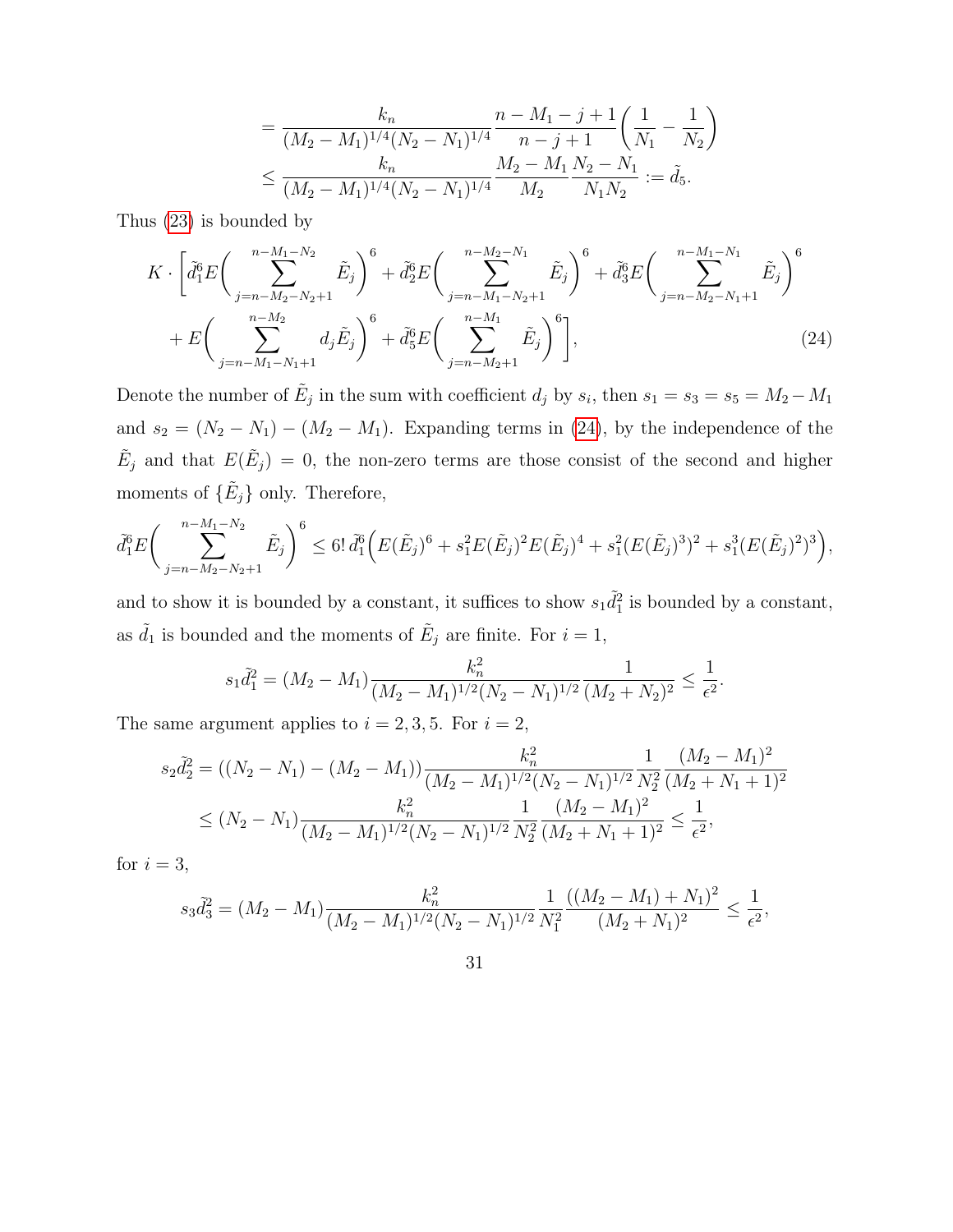and for  $i = 5$ ,

$$
s_5\tilde{d}_5^2 = (M_2 - M_1) \frac{k_n^2}{(M_2 - M_1)^{1/2} (N_2 - N_1)^{1/2}} \frac{(M_2 - M_1)^2}{M_2^2} \frac{(N_2 - N_1)^2}{N_1^2 N_2^2} \le \frac{1}{\epsilon^2}.
$$

Finally, note

$$
E\left(\sum_{j=n-M_{1}-N_{1}+1}^{n-M_{2}} d_{j} \tilde{E}_{j}\right)^{6} \tag{25}
$$
  

$$
\leq 6!\left(\sum_{j} d_{j}^{6} E(\tilde{E}_{j})^{6} + \sum_{i,j} d_{i}^{3} d_{j}^{3} (E(\tilde{E}_{i})^{3})^{2} + \sum_{i,j} d_{i}^{2} d_{j}^{4} E(\tilde{E}_{i})^{2} E(\tilde{E}_{j})^{4} + \sum_{i,j,k} d_{i}^{2} d_{j}^{2} d_{k}^{2} (E(\tilde{E}_{i})^{2})^{3}\right),
$$

where

<span id="page-31-0"></span>
$$
d_j = \frac{k_n(C_{2,2}(j) - C_{1,2}(j) - C_{2,1}(j) + C_{1,1}(j))}{(M_2 - M_1)^{1/4}(N_2 - N_1)^{1/4}}
$$
  
= 
$$
\frac{k_n}{(M_2 - M_1)^{1/4}(N_2 - N_1)^{1/4}} \frac{M_2 - M_1}{n - j + 1} \left(\frac{1}{N_1} - \frac{1}{N_2}\right)
$$

for  $n - M_1 - N_1 + 1 \le j \le n - M_2$ . Therefore [\(25\)](#page-31-0) is bounded by a constant times

$$
\sum_{j} d_j^6 + \sum_{i,j} (d_i^3 d_j^3 + d_i^2 d_j^4) + \sum_{i,j,k} d_i^2 d_j^2 d_k^2
$$
\n
$$
= \left( \frac{k_n (M_2 - M_1)}{(M_2 - M_1)^{1/4} (N_2 - N_1)^{1/4}} \frac{N_2 - N_1}{N_1 N_2} \right)^6 \left( \sum_{j=M_2+1}^{N_1+M_1} \frac{1}{j^6} + \sum_{i,j} \left( \frac{1}{i^3} \frac{1}{j^3} + \frac{1}{i^2} \frac{1}{j^4} \right) + \sum_{i,j,k} \frac{1}{i^2} \frac{1}{j^2} \frac{1}{k^2} \right)
$$
\n
$$
\leq \left( \frac{1}{\epsilon} \frac{(M_2 - M_1)^{3/4}}{N_2^{1/4}} \right)^6 \left( \frac{N_1}{(M_2+1)^6} + \frac{7}{12 M_2^4} + \frac{1}{M_2^3} \right) \leq \frac{3}{\epsilon^6},
$$

as  $1/(j+1)^k \leq \int_j^{j+1} (1/t^k) dt$  for  $k > 1$ . Therefore [\(24\)](#page-30-0) is bounded and the condition [\(14\)](#page-27-0) holds.

If  $M_2 - M_1 < N_2 - N_1$  and  $M_2 - M_1 \ge N_1$  (if equation holds then  $E\left(\sum_{j=n-M_2}^{n-M_1-N_1+1} d_j \tilde{E}_j\right)^6$ disappears), then in the above calculations, terms that are different are

$$
|d_j| \le \frac{k_n}{(M_2 - M_1)^{1/4}(N_2 - N_1)^{1/4}} \frac{1}{N_1} \frac{(M_2 - M_1) + N_1}{M_2 + N_1} := \tilde{d}_3
$$

32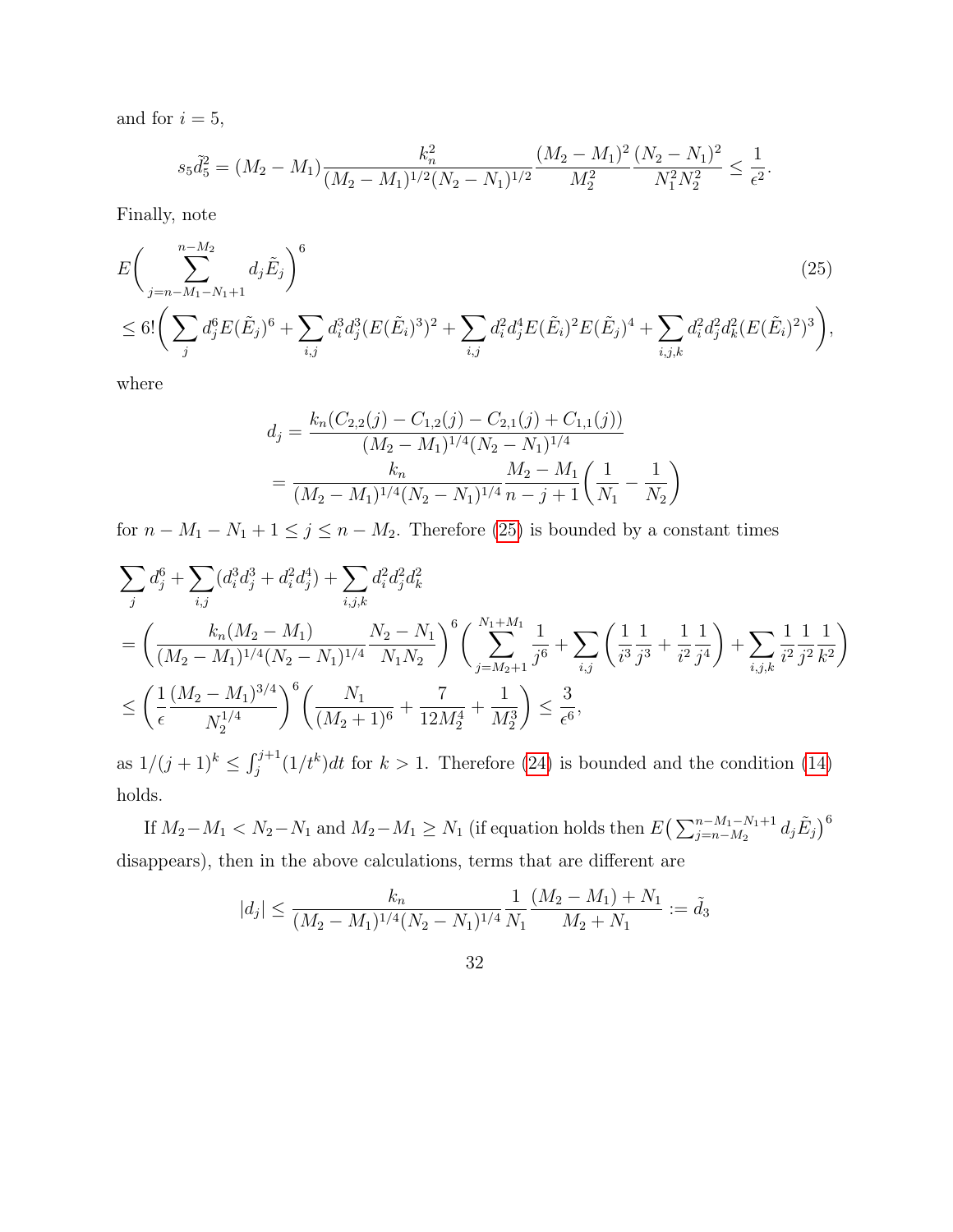for  $n - M_2 - N_1 + 1 \le j \le n - M_2$  with  $s_3 = N_1$ , and

$$
|d_j| \le \frac{k_n}{(M_2 - M_1)^{1/4}(N_2 - N_1)^{1/4}} \frac{1}{N_2} \frac{M_2 - M_1}{M_2} := \tilde{d}_4
$$

for  $n - M_2 + 1 \le j \le n - M_1 - N_1$  with  $s_4 = (M_2 - M_1) - N_1$ , and

$$
|d_j| \le \frac{k_n}{(M_2 - M_1)^{1/4}(N_2 - N_1)^{1/4}} \frac{1}{M_1 + N_1} \frac{N_2 - N_1}{N_2} := \tilde{d}_5
$$

for  $n - M_1 - N_1 + 1 \le j \le n - M_1$  with  $s_5 = N_1$ . It can be shown  $s_i \tilde{d}_i^2 \le 1/\epsilon^2$  still holds for each coefficient. The case of  $M_2 - M_1 \ge N_2 - N_1$  and conditions [\(15\)](#page-27-1) and [\(16\)](#page-27-2) can be shown similarly.

Now we are ready for the proof of the main result.

*Proof of Theorem* [\(2.1\)](#page-7-0). It suffices to show that for all  $0 < m < M$  the weak convergence holds on the Skorokhod space  $D([0, M] \times [m, M])$ . Details about the structure of  $D([0, M] \times$  $[m, M]$  can be found in [Straf](#page-39-7) [\(1972\)](#page-39-7).

Let U be the left-continuous inverse function of  $1/\bar{F}$ . The second-order regular varying condition [\(3\)](#page-6-2) implies that [\(Drees 1998](#page-39-4) and [de Haan and Ferreira 2006\)](#page-39-2)

$$
\lim_{t \to \infty} \frac{x^{-1/\alpha} \frac{U(tx)}{U(t)} - 1}{A(t)} = \frac{x^{\rho} - 1}{\rho},
$$

which is equivalent to

$$
\lim_{t \to \infty} \frac{\log U(tx) - \log U(t) - \log(x)/\alpha}{A(t)} = \frac{x^{\rho} - 1}{\rho}.
$$

Moreover, there exists  $A_0(t) \sim A(t)$  that is regular varying with index  $\rho$  (denoted by  $|A_0| \in \text{RV}(\rho)$ , such that for all  $\epsilon > 0$ , there exists  $t_0 = t_0(\epsilon)$ , and for all  $t \ge t_0$  and  $x \ge 1$ ,

<span id="page-32-0"></span>
$$
\left| \frac{\log U(tx) - \log U(t) - \log(x)/\alpha}{A_0(t)} - \frac{x^{\rho} - 1}{\rho} \right| \le \epsilon x^{\rho + \epsilon}.
$$
 (26)

33

 $\Box$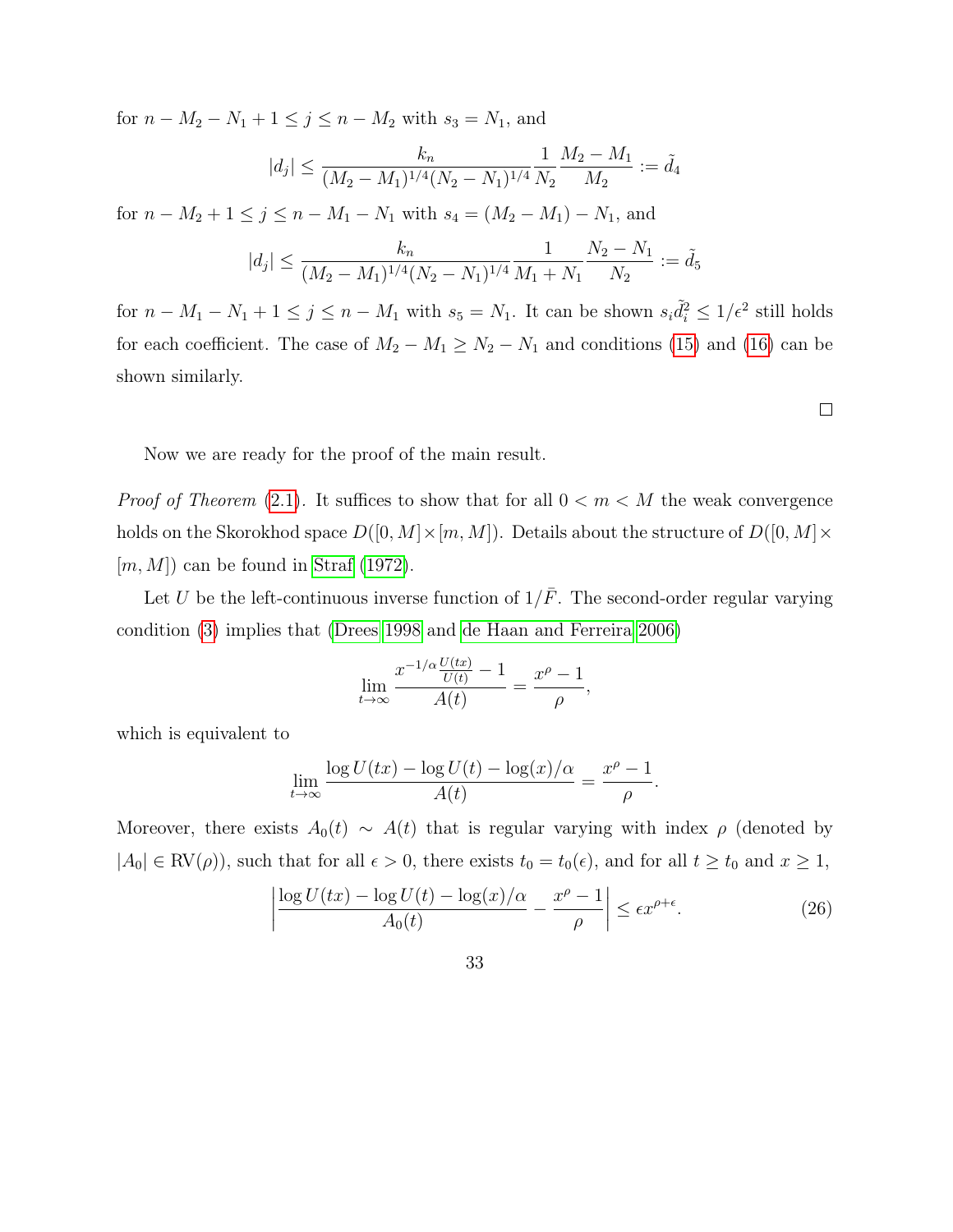Let  $Y_i = e^{E_i}$ , where  $E_1, E_2, \ldots$  are iid standard exponential random variables. Note  $U(Y_{(i)}) \stackrel{\rm d}{=} X_{(i)}$ , and thus

$$
\{H_n(\delta,\theta)\}\stackrel{d}{=}\bigg\{\frac{1}{\lfloor\theta k_n\rfloor}\sum_{i=1}^{\lfloor\theta k_n\rfloor}\log U(Y_{(n-\lfloor\delta k_n\rfloor-i+1)})-\log U(Y_{(n-\lfloor\delta k_n\rfloor-\lfloor\theta k_n\rfloor)})\bigg\}.
$$

Without loss of generality, we replace  $X_{(i)}$  with  $U(Y_{(i)})$  in the following arguments.

Let  $t = \min_{(\delta,\theta)\in[0,M]\times[m,M]} Y_{(n-\lfloor \delta k_n\rfloor-\lfloor \theta k_n\rfloor)}$ . Since  $Y_{(n-\lfloor \delta k_n\rfloor-i+1)}/Y_{(n-\lfloor \delta k_n\rfloor-\lfloor \theta k_n\rfloor)} \geq 1$  for all  $i = 1, \ldots, \lfloor \theta k_n \rfloor$ , [\(26\)](#page-32-0) implies that on  $\{\min_{(\delta,\theta)\in[0,M]\times[m,M]} Y_{(n-\lfloor \delta k_n\rfloor-\lfloor \theta k_n\rfloor)} \ge t_0\}$ , for all  $(\delta, \theta) \in [0, M] \times [m, M],$ 

$$
\left| \alpha \sqrt{k_n} H_n(\delta, \theta) - \sqrt{k_n} H_n^E(\delta, \theta) \right|
$$
  

$$
- \frac{\alpha}{\rho} \sqrt{k_n} A_0 (Y_{(n - \lfloor \delta k_n \rfloor - \lfloor \theta k_n \rfloor)}) \frac{1}{\lfloor \theta k_n \rfloor} \sum_{i=1}^{\lfloor \theta k_n \rfloor} \left[ \left( \frac{Y_{(n - \lfloor \delta k_n \rfloor - i + 1)}}{Y_{(n - \lfloor \delta k_n \rfloor - \lfloor \theta k_n \rfloor)})} \right)^{\rho} - 1 \right]
$$
  

$$
\leq \epsilon \alpha \sqrt{k_n} |A_0 (Y_{(n - \lfloor \delta k_n \rfloor - \lfloor \theta k_n \rfloor)})| \frac{1}{\lfloor \theta k_n \rfloor} \sum_{i=1}^{\lfloor \theta k_n \rfloor} \left( \frac{Y_{(n - \lfloor \delta k_n \rfloor - i + 1)}}{Y_{(n - \lfloor \delta k_n \rfloor - \lfloor \theta k_n \rfloor)}} \right)^{\rho + \epsilon},
$$

where

<span id="page-33-2"></span><span id="page-33-1"></span><span id="page-33-0"></span>
$$
H_n^E(\delta,\theta) = \frac{1}{\lfloor \theta k_n \rfloor} \sum_{i=1}^{\lfloor \theta k_n \rfloor} E_{(n-\lfloor \delta k_n \rfloor - i+1)} - E_{(n-\lfloor \delta k_n \rfloor - \lfloor \theta k_n \rfloor)}.
$$

Let  $W_n(\delta, \theta) = \alpha$ √  $\overline{k_n}(H_n^E(\delta,\theta) - EH_n^E(\delta,\theta)),$  it follows that

$$
\left| \sqrt{k_n} \big( \alpha H_n(\delta, \theta) - g(\delta, \theta) \big) - \alpha b_\rho(\delta, \theta) - W_n(\delta, \theta) \right|
$$
  
 
$$
\leq \sqrt{k_n} \left| E(H_n^E(\delta, \theta)) - g(\delta, \theta) \right|
$$
 (27)

$$
+ \alpha \left| \frac{1}{\rho} \sqrt{k_n} A_0 (Y_{(n-\lfloor \delta k_n \rfloor - \lfloor \theta k_n \rfloor)}) \frac{1}{\lfloor \theta k_n \rfloor} \sum_{i=1}^{\lfloor \theta k_n \rfloor} \left[ \left( \frac{Y_{(n-\lfloor \delta k_n \rfloor - i+1)}}{Y_{(n-\lfloor \delta k_n \rfloor - \lfloor \theta k_n \rfloor)}} \right)^{\rho} - 1 \right] - b_{\rho}(\delta, \theta) \right] \tag{28}
$$

$$
+\epsilon \cdot \alpha \sqrt{k_n} \left| A_0(Y_{(n-\lfloor \delta k_n \rfloor - \lfloor \theta k_n \rfloor)}) \right| \frac{1}{\lfloor \theta k_n \rfloor} \sum_{i=1}^{\lfloor \theta k_n \rfloor} \left( \frac{Y_{(n-\lfloor \delta k_n \rfloor - i+1)}}{Y_{(n-\lfloor \delta k_n \rfloor - \lfloor \theta k_n \rfloor)}} \right)^{\rho+\epsilon}.
$$
 (29)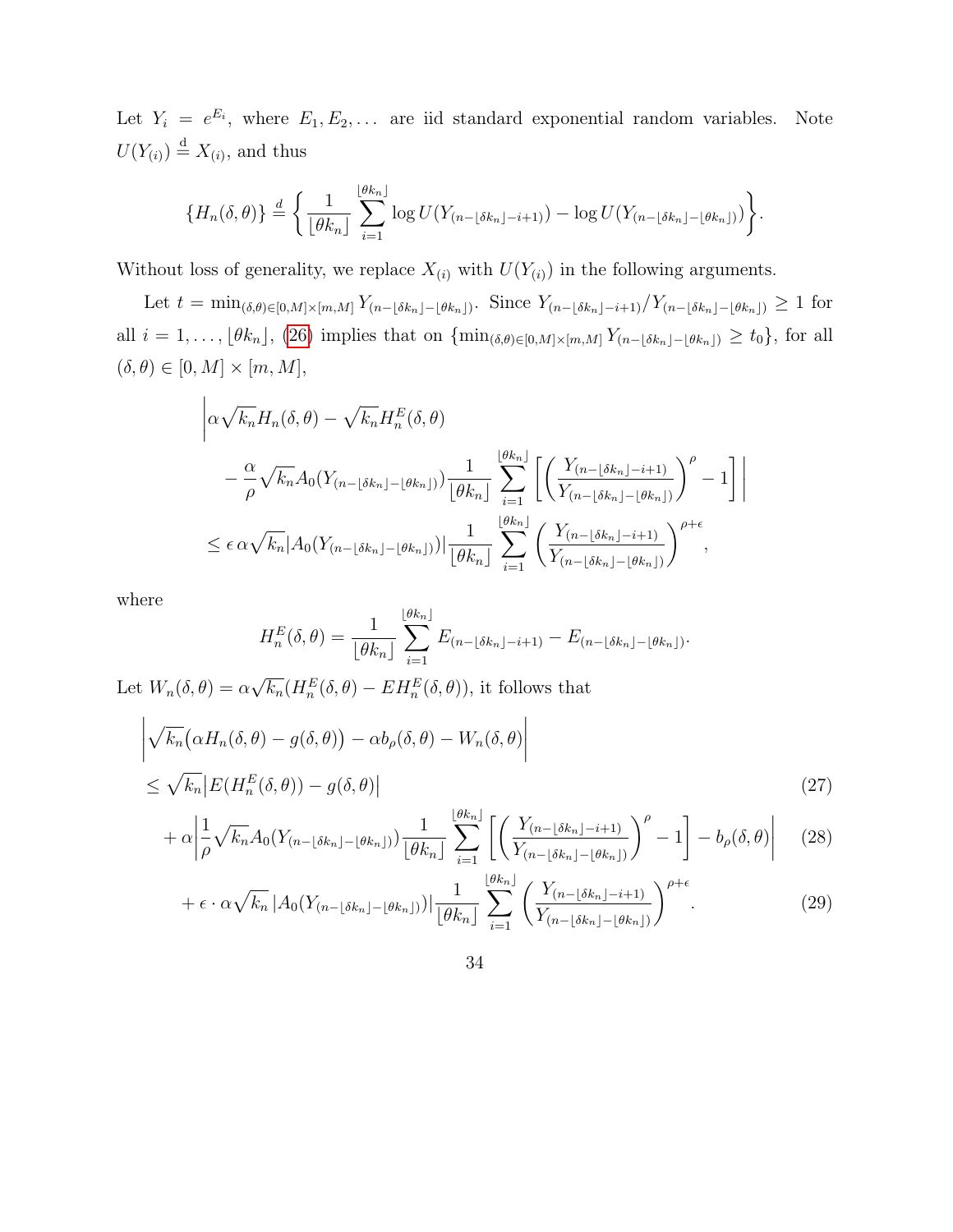Now we show [\(27\)](#page-33-0)-[\(29\)](#page-33-1) convergence to zero uniformly in  $(\delta, \theta) \in [0, M] \times [m, M]$ . For (27), by [\(10\)](#page-24-0),

$$
\sqrt{k_n} |E(H_n^E(\delta, \theta)) - g(\delta, \theta)|
$$
  
=  $\sqrt{k_n} \left| \frac{1}{\lfloor \theta k_n \rfloor} \sum_{j=n-\lfloor \delta k_n \rfloor - \lfloor \theta k_n \rfloor + 1}^{n-\lfloor \delta k_n \rfloor} \frac{n - \lfloor \delta k_n \rfloor - j + 1}{n - j + 1} - \left( 1 - \frac{\delta}{\theta} \log \left( \frac{\theta}{\delta} + 1 \right) \right) \right|$   
=  $\sqrt{k_n} \left| \frac{\delta}{\theta} \log \left( \frac{\theta}{\delta} + 1 \right) - \frac{\lfloor \delta k_n \rfloor}{\lfloor \theta k_n \rfloor} \sum_{j=\lfloor \delta k_n \rfloor + 1}^{\lfloor \delta k_n \rfloor + \lfloor \theta k_n \rfloor} \frac{1}{j} \right|.$  (30)

If  $\delta k_n \geq 1$ , then [\(30\)](#page-34-0) is bounded by

<span id="page-34-1"></span><span id="page-34-0"></span>
$$
\sqrt{k_n} \left| \frac{\delta}{\theta} - \frac{\lfloor \delta k_n \rfloor}{\lfloor \theta k_n \rfloor} \right| \log \left( \frac{\theta}{\delta} + 1 \right) + \sqrt{k_n} \frac{\lfloor \delta k_n \rfloor}{\lfloor \theta k_n \rfloor} \left| \log \left( \frac{\theta}{\delta} + 1 \right) - \sum_{j=\lfloor \delta k_n \rfloor + 1}^{\lfloor \delta k_n \rfloor + \lfloor \theta k_n \rfloor} \frac{1}{j} \right|.
$$
 (31)

For the first part of [\(31\)](#page-34-1),

$$
\sqrt{k_n} \left| \frac{\delta}{\theta} - \frac{\lfloor \delta k_n \rfloor}{\lfloor \theta k_n \rfloor} \right| \log \left( \frac{\theta}{\delta} + 1 \right) \leq \sqrt{k_n} \frac{\delta}{\theta} \frac{1}{\delta k_n \wedge \lfloor \theta k_n \rfloor} \log \left( \frac{\theta}{\delta} + 1 \right),
$$

which converges uniformly to zero. For the second part,

$$
\sqrt{k_n} \frac{\lfloor \delta k_n \rfloor}{\lfloor \theta k_n \rfloor} \left[ \log \left( \frac{\theta}{\delta} + 1 \right) - \sum_{j=\lfloor \delta k_n \rfloor+1}^{\lfloor \delta k_n \rfloor + \lfloor \theta k_n \rfloor} \frac{1}{j} \right] \tag{32}
$$
\n
$$
\leq \sqrt{k_n} \frac{\lfloor \delta k_n \rfloor}{\lfloor \theta k_n \rfloor} \left| \log \left( \frac{\theta}{\delta} + 1 \right) - \log \left( \frac{\lfloor \delta k_n \rfloor + \lfloor \theta k_n \rfloor}{\lfloor \delta k_n \rfloor} \right) \right| + \left| \log \left( \frac{\lfloor \delta k_n \rfloor + \lfloor \theta k_n \rfloor}{\lfloor \delta k_n \rfloor} \right) - \sum_{j=\lfloor \delta k_n \rfloor+1}^{\lfloor \delta k_n \rfloor + \lfloor \theta k_n \rfloor} \frac{1}{j} \right|,
$$

where

$$
\left| \log \left( \frac{\theta}{\delta} + 1 \right) - \log \left( \frac{\lfloor \delta k_n \rfloor + \lfloor \theta k_n \rfloor}{\lfloor \delta k_n \rfloor} \right) \right| \le (1 + o(1)) \left( \frac{2}{\lfloor \delta k_n \rfloor + \lfloor \theta k_n \rfloor} + \frac{1}{\delta k_n} \right)
$$

and

$$
\left| \log \left( \frac{\lfloor \delta k_n \rfloor + \lfloor \theta k_n \rfloor}{\lfloor \delta k_n \rfloor} \right) - \sum_{j=\lfloor \delta k_n \rfloor + 1}^{\lfloor \delta k_n \rfloor + \lfloor \theta k_n \rfloor} \frac{1}{j} \right| \le \frac{1}{\lfloor \delta k_n \rfloor} - \frac{1}{\lfloor \delta k_n \rfloor + \lfloor \theta k_n \rfloor}
$$

<span id="page-34-2"></span>
$$
35\,
$$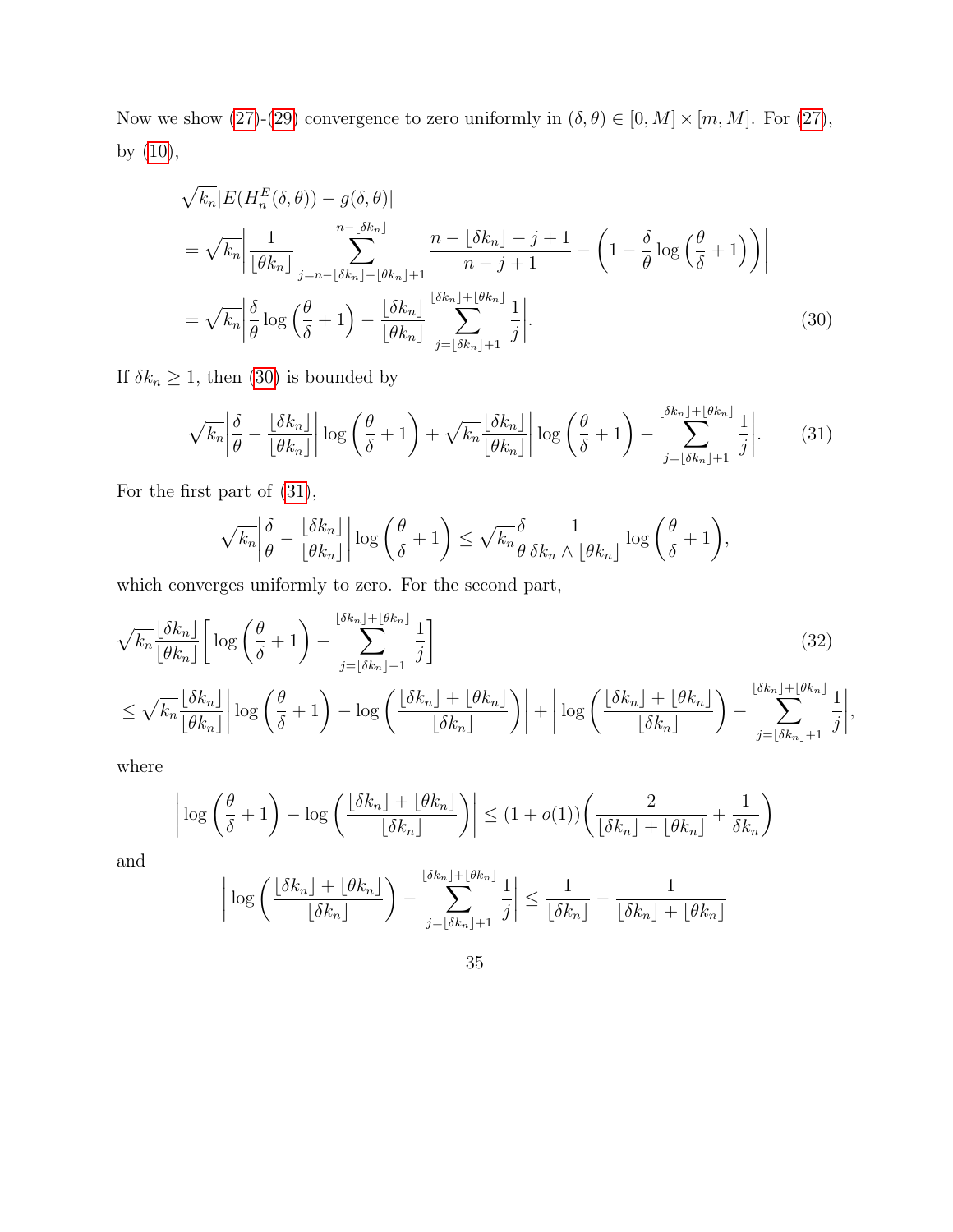by the error bound of the Riemann sum. Therefore [\(32\)](#page-34-2) converges to zero uniformly. If  $\delta k_n < 1$ , then for  $k_n \geq 1/m$ ,

$$
\sqrt{k_n}\frac{\delta}{\theta}\log\left(\frac{\theta}{\delta}+1\right) < \frac{\sqrt{\delta}}{\theta}\log\left(\frac{\theta}{\delta}+1\right)
$$

and thus converges to zero uniformly as  $n \to \infty$ .

Next we show [\(28\)](#page-33-2) converges to zero uniformly in probability. Since  $|A_0| \in \text{RV}(\rho)$ , by Potter's inequalities [\(de Haan and Ferreira 2006\)](#page-39-2), for any  $\tilde{\epsilon} > 0$ , there exists  $\tilde{t}_0 > 0$ , such that whenever  $n/(\delta k_n + \theta k_n) > \tilde{t}_0$  and  $Y_{(n-\lfloor \theta k_n \rfloor - \lfloor \theta k_n \rfloor)} > \tilde{t}_0$ ,

<span id="page-35-1"></span>
$$
(1 - \tilde{\epsilon})(\tilde{A}_{\delta,\theta}^{\rho+\tilde{\epsilon}} \wedge \tilde{A}_{\delta,\theta}^{\rho-\tilde{\epsilon}}) < \frac{A_0(Y_{(n-\lfloor \delta k_n \rfloor - \lfloor \theta k_n \rfloor)})}{A_0(\frac{n}{\delta k_n + \theta k_n})} < (1 + \tilde{\epsilon})(\tilde{A}_{\delta,\theta}^{\rho+\tilde{\epsilon}} \vee \tilde{A}_{\delta,\theta}^{\rho-\tilde{\epsilon}}), \tag{33}
$$

where

$$
\tilde{A}_{\delta,\theta} = \frac{\delta k_n + \theta k_n}{n} Y_{(n - \lfloor \delta k_n \rfloor - \lfloor \theta k_n \rfloor)}.
$$

By Lemma 2.4.10 of [de Haan and Ferreira](#page-39-2) [\(2006\)](#page-39-2), for all  $\beta > 0$ , given  $n \to \infty$ ,  $K \to \infty$ and  $K/n \to 0$ ,

<span id="page-35-0"></span>
$$
\sup_{K^{-1} \le s \le 1} s^{1/2 + \beta} \left| \sqrt{K} \left( \frac{Ks}{n} Y_{(n - [Ks])} - 1 \right) - \frac{B_n(s)}{s} \right| = o_P(1),\tag{34}
$$

where  $\{B_n(s)\}\$ is a sequence of Brownian motions. Let  $K = 2Mk_n$ ,  $s = (\lfloor \delta k_n \rfloor + \lfloor \theta k_n \rfloor)/K$ , then  $(mk_n-1)/(2Mk_n) \le s \le 1$ . Consider  $k_n$  large enough such that  $(mk_n-1)/(2Mk_n) \ge$  $m/3M > K^{-1}$ , then for all  $0 < \epsilon' < \epsilon$ ,

$$
P\left(\sup_{\delta,\theta} \left|\frac{\lfloor \delta k_n \rfloor + \lfloor \theta k_n \rfloor}{n} Y_{(n-\lfloor \delta k_n \rfloor - \lfloor \theta k_n \rfloor)} - 1\right| > \epsilon\right)
$$
  

$$
\leq P\left(\sup_{m/3M \leq s \leq 1} \sqrt{K} \left|\frac{Ks}{n} Y_{(n-[Ks])} - 1\right| > \epsilon \sqrt{K}\right)
$$
  

$$
\leq P\left(\sup_{m/3M \leq s \leq 1} \left|\frac{B_n(s)}{s}\right| > \epsilon \sqrt{K} - \epsilon'\right)
$$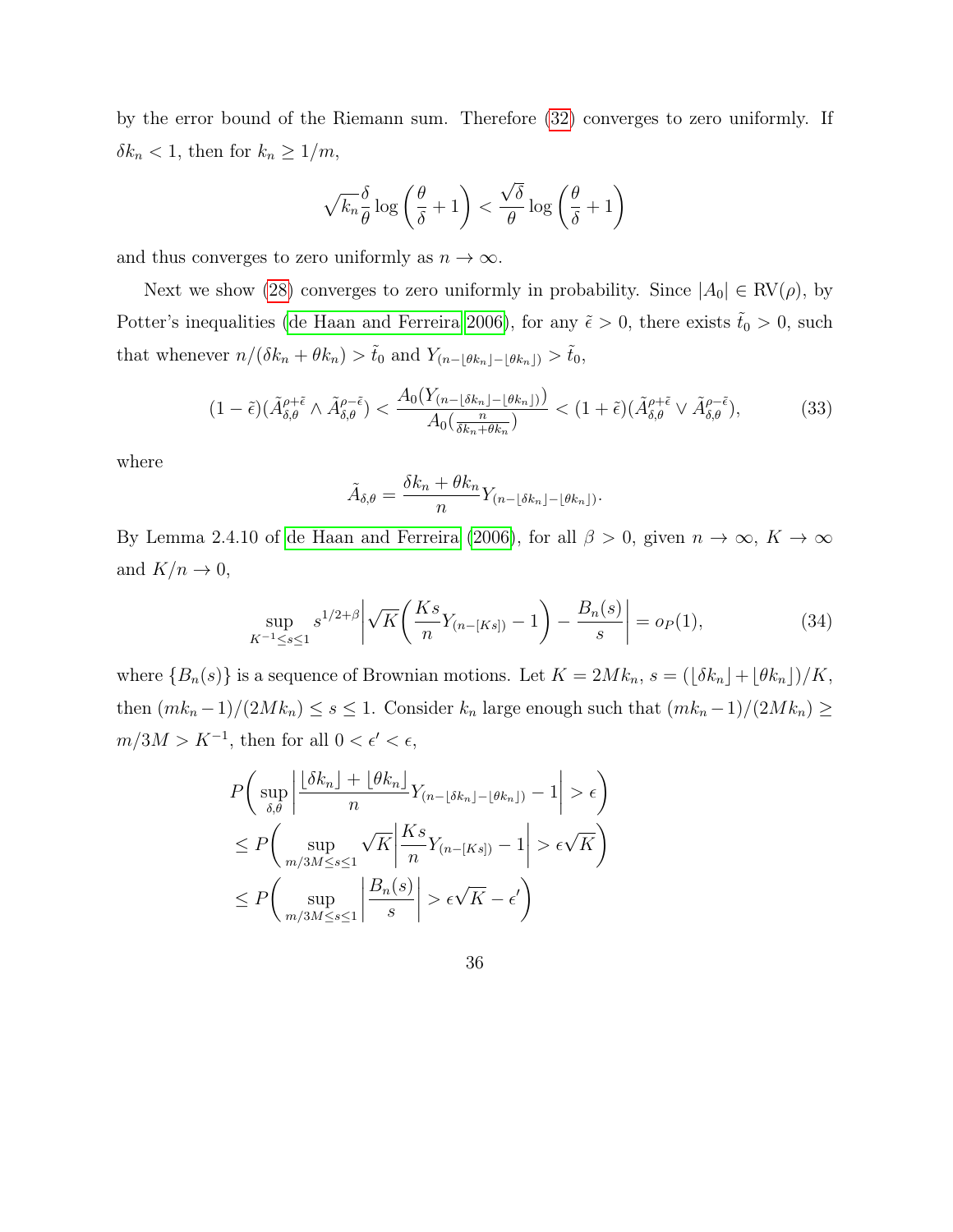$$
+ P\bigg(\sup_{m/3M\leq s\leq 1}\bigg|\sqrt{K}\bigg(\frac{Ks}{n}Y_{(n-[Ks])}-1\bigg)-\frac{B_n(s)}{s}\bigg|\geq \epsilon'\bigg).
$$

Since  $\sup_{m/3M\leq s\leq 1}|B(s)|<\infty$ , a.s., as  $K\to\infty$ ,

$$
P\left(\sup_{m/3M\leq s\leq 1}\left|\frac{B_n(s)}{s}\right|>\epsilon\sqrt{K}-\epsilon'\right)\leq P\left(\sup_{m/3M\leq s\leq 1}|B_n(s)|>(\epsilon\sqrt{K}-\epsilon')\frac{m}{3M}\right)\to 0.
$$

By [\(34\)](#page-35-0),

$$
P\left(\sup_{m/3M\leq s\leq 1} \left|\sqrt{K}\left(\frac{Ks}{n}Y_{(n-[Ks])}-1\right)-\frac{B_n(s)}{s}\right| \geq \epsilon'\right)
$$
  

$$
\leq P\left(\sup_{m/3M\leq s\leq 1} s^{1/2+\beta} \left|\sqrt{K}\left(\frac{Ks}{n}Y_{(n-[Ks])}-1\right)-\frac{B_n(s)}{s}\right| \geq \left(\frac{m}{3M}\right)^{1/2+\beta} \epsilon'\right) \to 0.
$$

Since  $(\lfloor\delta k_n\rfloor + \lfloor\theta k_n\rfloor)/(\delta k_n + \theta k_n) \to 1$  uniformly, it follows that

$$
\sup_{\delta,\theta} \left| \frac{\delta k_n + \theta k_n}{n} Y_{(n-\lfloor \delta k_n \rfloor - \lfloor \theta k_n \rfloor)} - 1 \right| = o_P(1).
$$

Therefore by [\(33\)](#page-35-1),

$$
\sup_{\delta,\theta} \sqrt{k_n} \left| \frac{A_0(Y_{(n-\lfloor \delta k_n \rfloor - \lfloor \theta k_n \rfloor)})}{A_0(\frac{n}{\delta k_n + \theta k_n})} \right| = 1 + o_P(1),
$$

where

$$
\sqrt{k_n}\left|A_0\left(\frac{n}{\delta k_n + \theta k_n}\right)\right| \sim \sqrt{k_n}\left|A_0\left(\frac{n}{k_n}\right)\right|(\delta + \theta)^{-\rho} \to \frac{\lambda}{(\delta + \theta)^{\rho}}
$$

uniformly in  $(\delta, \theta)$  [\(de Haan and Ferreira 2006\)](#page-39-2). Similarly,

$$
\sup_{\delta,\theta} \left| \frac{1}{\lfloor \theta k_n \rfloor} \sum_{i=1}^{\lfloor \theta k_n \rfloor} \left[ \left( \frac{Y_{(n-\lfloor \delta k_n \rfloor - i+1)}}{Y_{(n-\lfloor \delta k_n \rfloor - \lfloor \theta k_n \rfloor)}} \right)^{\rho} - 1 \right] - \frac{1}{\lfloor \theta k_n \rfloor} \sum_{i=1}^{\lfloor \theta k_n \rfloor} \left[ \left( \frac{\delta k_n + \theta k_n}{\delta k_n + i - 1} \right)^{\rho} - 1 \right] \right| = o_P(1),
$$

and the Riemann sum

$$
\frac{1}{\lfloor \theta k_n \rfloor} \sum_{i=1}^{\lfloor \theta k_n \rfloor} \left[ \left( \frac{\delta k_n + \theta k_n}{\delta k_n + i - 1} \right)^{\rho} - 1 \right] \to \int_0^1 \left( \frac{\delta/\theta + 1}{\delta/\theta + x} \right)^{\rho} dx - 1,
$$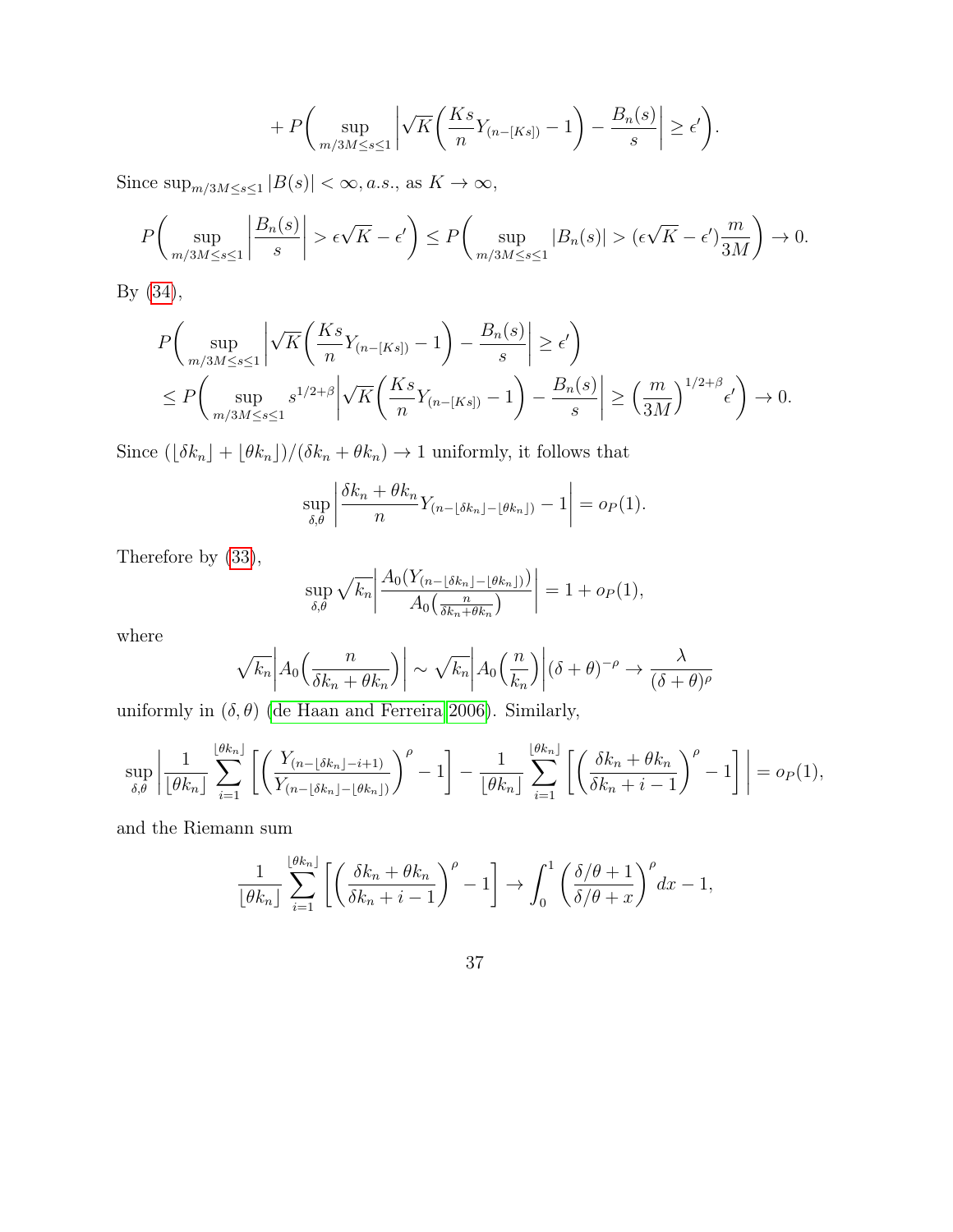which is

$$
\frac{1+(\theta/\delta)\rho-(\theta/\delta+1)^{\rho}}{(\theta/\delta)(1-\rho)}
$$

if  $\delta > 0$  and  $\rho/(1 - \rho)$  if  $\delta = 0$ . The error bounded is given by

$$
\frac{1}{\lfloor \theta k_n \rfloor} \left[ 1 - \left( \frac{\delta/\theta + 1}{\delta/\theta} \right)^{\rho} \right] \le \frac{1}{\lfloor \theta k_n \rfloor},
$$

which converges to zero uniformly.

It can be shown along the same lines for [\(29\)](#page-33-1) that

$$
\sup_{\delta,\theta} \left| \frac{1}{\lfloor \theta k_n \rfloor} \sum_{i=1}^{\lfloor \theta k_n \rfloor} \left( \frac{Y_{(n-\lfloor \delta k_n \rfloor - i + 1)}}{Y_{(n-\lfloor \delta k_n \rfloor - \lfloor \theta k_n \rfloor)}} \right)^{\rho+\epsilon} - \tilde{b}_{\rho,\epsilon}(\delta,\theta) \right| = o_P(1),
$$

where

$$
\tilde{b}_{\rho,\epsilon}(\delta,\theta) = \frac{(\theta/\delta+1)-(\theta/\delta+1)^{\rho+\epsilon}}{(\theta/\delta)(1-\rho-\epsilon)}
$$

if  $\delta > 0$  and  $1/(1 - \rho - \epsilon)$  if  $\delta = 0$ , which is bounded on  $(\delta, \theta) \in [0, M] \times [m, M]$  when  $\epsilon$  is small enough. Therefore, [\(29\)](#page-33-1) converges to zero uniformly in probability when  $\epsilon \to 0$ .

Since

$$
P\Big(\min_{(\delta,\theta)\in[0,M]\times[m,M]}Y_{(n-\lfloor\delta k_n\rfloor-\lfloor\theta k_n\rfloor)}\geq t_0\Big)\to 1
$$

as  $n \to \infty$ , given the convergence results for [\(27\)](#page-33-0)-[\(29\)](#page-33-1), we have that for all  $\tilde{\epsilon} > 0$ ,

$$
P\bigg(\sup_{(\delta,\theta)\in[0,M]\times[m,M]}\bigg|\sqrt{k_n}\big(\alpha H_n(\delta,\theta)-g(\delta,\theta)\big)-\alpha b_\rho(\delta,\theta)-W_n(\delta,\theta)\bigg|>\tilde{\epsilon}\bigg)\to 0.
$$

By Lemma [\(5.1\)](#page-24-1) and Lemma [\(5.2\)](#page-27-3),  $W_n(\cdot, \cdot) \stackrel{d}{\rightarrow} G(\cdot, \cdot)$  [\(Bickel and Wichura 1971\)](#page-38-5), and the desired weak convergence follows.

 $\Box$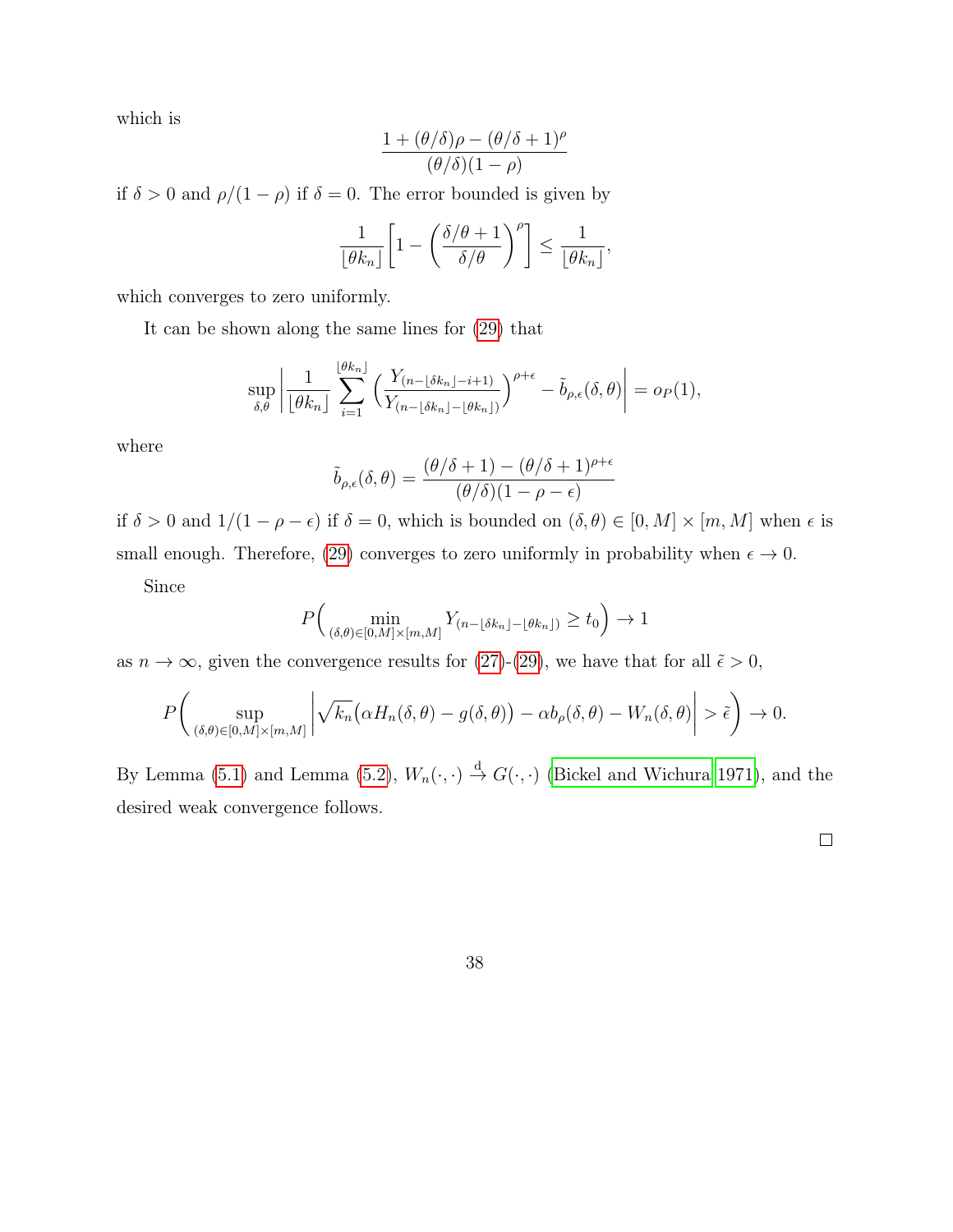#### SUPPLEMENTARY MATERIAL

Technical proofs: Detailed proof of Lemma [5.2.](#page-27-3)

- R Code for simulations and real data examples: Code for R algorithms used to produce illustrations in Sections [1](#page-2-1) and [2](#page-6-0) and estimation results in [4](#page-13-0) and [5.](#page-19-0) (.r files)
- Earthquake fatality data set: Data set used in the illustration in section [5.](#page-19-0) (commaseparated values (CSV) file)

### References

- <span id="page-38-0"></span>Aban, I. B., Meerschaert, M. M., and Panorska, A. K. (2006). Parameter Estimation for the Truncated Pareto Distribution. Journal of the American Statistical Association, 101(473):270–277.
- <span id="page-38-1"></span>Beirlant, J., Alves, I. F., and Gomes, I. (2016a). Tail Fitting for Truncated and Non-Truncated Pareto-Type Distributions. Extremes, 19(3):429–462.
- <span id="page-38-2"></span>Beirlant, J., Alves, I. F., and Reynkens, T. (2016b). Fitting Tails Affected by Truncation.  $arXiv.org$ , page  $arXiv:1606.02090$ .
- <span id="page-38-5"></span>Bickel, P. J. and Wichura, M. J. (1971). Convergence Criteria for Multiparameter Stochastic Processes and Some Applications. Annals of Mathematical Statistics, 42(5):1656–&.
- <span id="page-38-3"></span>Burroughs, S. M. and Tebbens, S. F. (2001a). Upper-Truncated Power Law Distributions. Fractals, 09(02):209–222.
- <span id="page-38-4"></span>Burroughs, S. M. and Tebbens, S. F. (2001b). Upper-Truncated Power Laws in Natural Systems. Pure and Applied Geophysics, 158(4):741–757.